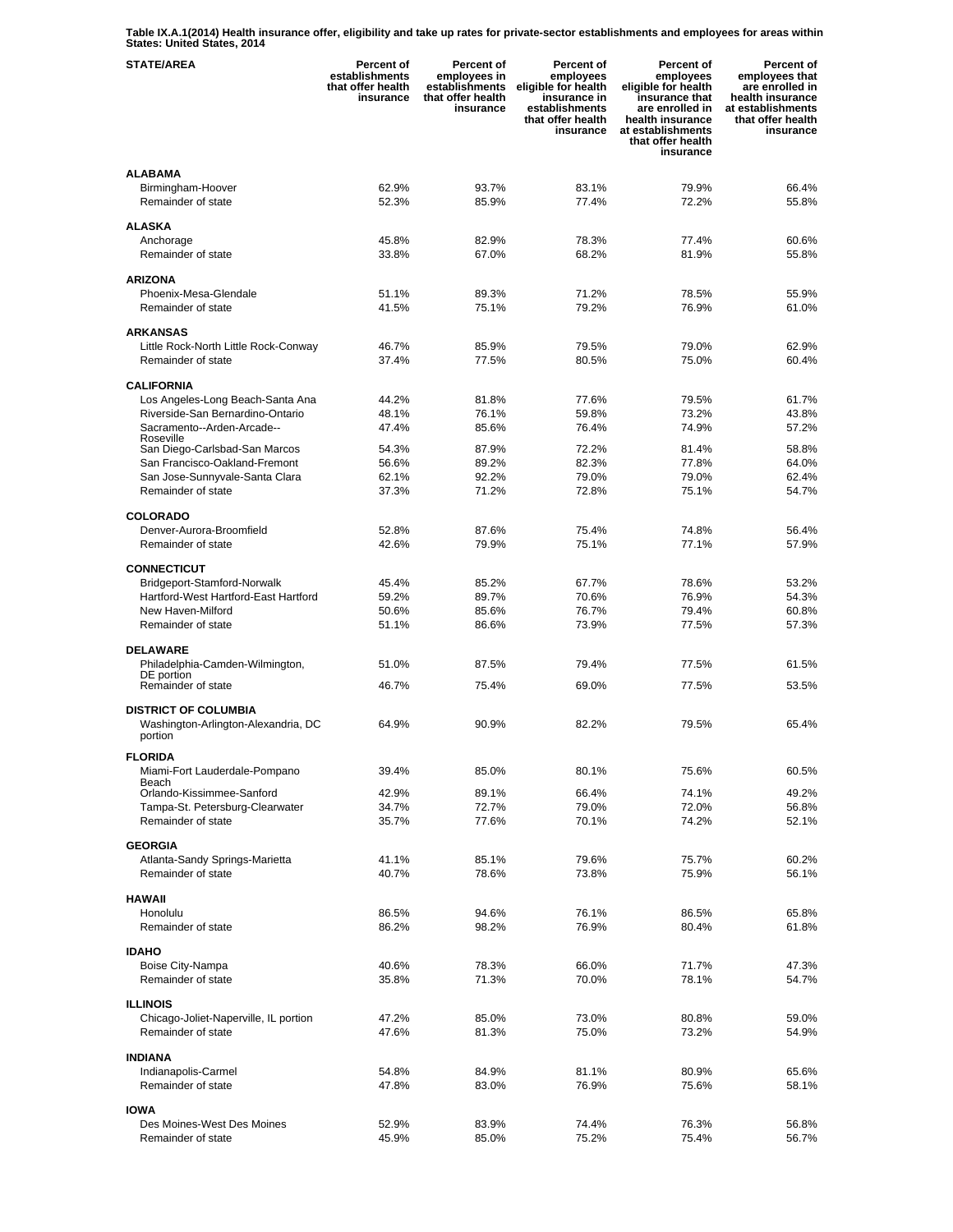**Table IX.A.1(2014) Health insurance offer, eligibility and take up rates for private-sector establishments and employees for areas within States: United States, 2014 (cont.)** 

| <b>STATE/AREA</b>                                       | Percent of<br>establishments<br>that offer health<br>insurance | Percent of<br>employees in<br>establishments<br>that offer health<br>insurance | Percent of<br>employees<br>eligible for health<br>insurance in<br>establishments<br>that offer health<br>insurance | <b>Percent of</b><br>employees<br>eligible for health<br>insurance that<br>are enrolled in<br>health insurance<br>at establishments<br>that offer health<br>insurance | Percent of<br>employees that<br>are enrolled in<br>health insurance<br>at establishments<br>that offer health<br>insurance |
|---------------------------------------------------------|----------------------------------------------------------------|--------------------------------------------------------------------------------|--------------------------------------------------------------------------------------------------------------------|-----------------------------------------------------------------------------------------------------------------------------------------------------------------------|----------------------------------------------------------------------------------------------------------------------------|
| <b>KANSAS</b>                                           |                                                                |                                                                                |                                                                                                                    |                                                                                                                                                                       |                                                                                                                            |
| Kansas City, KS portion                                 | 55.4%                                                          | 85.7%                                                                          | 68.3%                                                                                                              | 77.9%                                                                                                                                                                 | 53.2%                                                                                                                      |
| Wichita                                                 | 48.7%                                                          | 78.4%                                                                          | 78.7%                                                                                                              | 70.7%                                                                                                                                                                 | 55.7%                                                                                                                      |
| Remainder of state                                      | 44.8%                                                          | 72.5%                                                                          | 70.4%                                                                                                              | 77.0%                                                                                                                                                                 | 54.3%                                                                                                                      |
| <b>KENTUCKY</b>                                         |                                                                |                                                                                |                                                                                                                    |                                                                                                                                                                       |                                                                                                                            |
| Louisville/Jefferson County, KY                         | 54.3%                                                          | 83.1%                                                                          | 67.5%                                                                                                              | 76.9%                                                                                                                                                                 | 51.9%                                                                                                                      |
| portion<br>Remainder of state                           | 48.7%                                                          | 83.8%                                                                          | 77.0%                                                                                                              | 73.6%                                                                                                                                                                 | 56.6%                                                                                                                      |
|                                                         |                                                                |                                                                                |                                                                                                                    |                                                                                                                                                                       |                                                                                                                            |
| LOUISIANA                                               |                                                                |                                                                                |                                                                                                                    |                                                                                                                                                                       |                                                                                                                            |
| New Orleans-Metairie-Kenner<br>Remainder of state       | 47.0%<br>45.6%                                                 | 79.7%<br>82.1%                                                                 | 74.9%<br>74.4%                                                                                                     | 78.8%<br>75.8%                                                                                                                                                        | 59.0%<br>56.4%                                                                                                             |
|                                                         |                                                                |                                                                                |                                                                                                                    |                                                                                                                                                                       |                                                                                                                            |
| <b>MAINE</b>                                            |                                                                |                                                                                |                                                                                                                    |                                                                                                                                                                       |                                                                                                                            |
| Portland-South Portland-Biddeford<br>Remainder of state | 43.2%                                                          | 83.5%<br>76.4%                                                                 | 72.7%                                                                                                              | 72.5%                                                                                                                                                                 | 52.8%                                                                                                                      |
|                                                         | 45.1%                                                          |                                                                                | 70.4%                                                                                                              | 70.1%                                                                                                                                                                 | 49.4%                                                                                                                      |
| <b>MARYLAND</b>                                         |                                                                |                                                                                |                                                                                                                    |                                                                                                                                                                       |                                                                                                                            |
| Baltimore-Towson                                        | 60.3%                                                          | 84.3%                                                                          | 75.4%                                                                                                              | 71.4%                                                                                                                                                                 | 53.9%                                                                                                                      |
| Washington-Arlington-Alexandria,<br>MD portion          | 53.1%                                                          | 87.1%                                                                          | 83.5%                                                                                                              | 75.6%                                                                                                                                                                 | 63.1%                                                                                                                      |
| Remainder of state                                      | 41.3%                                                          | 78.7%                                                                          | 76.0%                                                                                                              | 77.0%                                                                                                                                                                 | 58.5%                                                                                                                      |
| <b>MASSACHUSETTS</b>                                    |                                                                |                                                                                |                                                                                                                    |                                                                                                                                                                       |                                                                                                                            |
| Boston-Cambridge-Quincy, MA                             | 63.8%                                                          | 92.4%                                                                          | 75.1%                                                                                                              | 73.1%                                                                                                                                                                 | 54.9%                                                                                                                      |
| portion                                                 |                                                                |                                                                                |                                                                                                                    |                                                                                                                                                                       |                                                                                                                            |
| Remainder of state                                      | 50.7%                                                          | 88.9%                                                                          | 69.1%                                                                                                              | 73.0%                                                                                                                                                                 | 50.4%                                                                                                                      |
| <b>MICHIGAN</b>                                         |                                                                |                                                                                |                                                                                                                    |                                                                                                                                                                       |                                                                                                                            |
| Detroit-Warren-Livonia                                  | 50.9%                                                          | 85.9%                                                                          | 74.7%                                                                                                              | 70.3%                                                                                                                                                                 | 52.5%                                                                                                                      |
| Remainder of state                                      | 43.4%                                                          | 82.4%                                                                          | 75.9%                                                                                                              | 79.8%                                                                                                                                                                 | 60.6%                                                                                                                      |
| <b>MINNESOTA</b>                                        |                                                                |                                                                                |                                                                                                                    |                                                                                                                                                                       |                                                                                                                            |
| Minneapolis-St. Paul-Bloomington,                       | 47.0%                                                          | 83.1%                                                                          | 76.0%                                                                                                              | 77.6%                                                                                                                                                                 | 59.0%                                                                                                                      |
| MN portion<br>Remainder of state                        | 36.6%                                                          | 79.2%                                                                          | 72.7%                                                                                                              | 70.9%                                                                                                                                                                 | 51.6%                                                                                                                      |
|                                                         |                                                                |                                                                                |                                                                                                                    |                                                                                                                                                                       |                                                                                                                            |
| <b>MISSISSIPPI</b>                                      |                                                                |                                                                                |                                                                                                                    |                                                                                                                                                                       |                                                                                                                            |
| Jackson<br>Remainder of state                           | 43.1%<br>43.0%                                                 | 87.6%<br>79.7%                                                                 | 74.1%<br>77.0%                                                                                                     | 82.0%<br>74.7%                                                                                                                                                        | 60.7%<br>57.5%                                                                                                             |
|                                                         |                                                                |                                                                                |                                                                                                                    |                                                                                                                                                                       |                                                                                                                            |
| <b>MISSOURI</b>                                         |                                                                |                                                                                |                                                                                                                    |                                                                                                                                                                       |                                                                                                                            |
| Kansas City, MO portion<br>St. Louis, MO portion        | 41.4%<br>62.7%                                                 | 79.6%<br>90.4%                                                                 | 76.6%<br>76.9%                                                                                                     | 75.3%<br>74.9%                                                                                                                                                        | 57.7%<br>57.5%                                                                                                             |
| Remainder of state                                      | 41.2%                                                          | 76.0%                                                                          | 81.8%                                                                                                              | 75.2%                                                                                                                                                                 | 61.5%                                                                                                                      |
|                                                         |                                                                |                                                                                |                                                                                                                    |                                                                                                                                                                       |                                                                                                                            |
| <b>MONTANA</b><br><b>Billings</b>                       | 59.2%                                                          | 84.1%                                                                          | 75.0%                                                                                                              | 85.4%                                                                                                                                                                 | 64.0%                                                                                                                      |
| Remainder of state                                      | 34.4%                                                          | 63.8%                                                                          | 74.8%                                                                                                              | 80.1%                                                                                                                                                                 | 60.0%                                                                                                                      |
|                                                         |                                                                |                                                                                |                                                                                                                    |                                                                                                                                                                       |                                                                                                                            |
| NEBRASKA                                                |                                                                |                                                                                |                                                                                                                    |                                                                                                                                                                       |                                                                                                                            |
| Omaha-Council Bluffs, NE portion<br>Remainder of state  | 43.2%<br>37.9%                                                 | 88.6%<br>75.8%                                                                 | 73.2%<br>77.5%                                                                                                     | 73.7%<br>73.6%                                                                                                                                                        | 53.9%<br>57.0%                                                                                                             |
|                                                         |                                                                |                                                                                |                                                                                                                    |                                                                                                                                                                       |                                                                                                                            |
| <b>NEVADA</b>                                           |                                                                |                                                                                |                                                                                                                    |                                                                                                                                                                       |                                                                                                                            |
| Las Vegas-Paradise                                      | 55.7%<br>48.1%                                                 | 87.9%                                                                          | 65.5%                                                                                                              | 78.4%                                                                                                                                                                 | 51.3%                                                                                                                      |
| Remainder of state                                      |                                                                | 80.3%                                                                          | 82.3%                                                                                                              | 81.7%                                                                                                                                                                 | 67.3%                                                                                                                      |
| <b>NEW HAMPSHIRE</b>                                    |                                                                |                                                                                |                                                                                                                    |                                                                                                                                                                       |                                                                                                                            |
| Boston-Cambridge-Quincy, NH<br>portion                  | 49.6%                                                          | 83.2%                                                                          | 75.9%                                                                                                              | 69.8%                                                                                                                                                                 | 53.0%                                                                                                                      |
| Manchester-Nashua                                       | 59.6%                                                          | 89.4%                                                                          | 73.5%                                                                                                              | 75.0%                                                                                                                                                                 | 55.2%                                                                                                                      |
| Remainder of state                                      | 50.1%                                                          | 82.8%                                                                          | 72.6%                                                                                                              | 76.2%                                                                                                                                                                 | 55.3%                                                                                                                      |
| <b>NEW JERSEY</b>                                       |                                                                |                                                                                |                                                                                                                    |                                                                                                                                                                       |                                                                                                                            |
| New York-Northern New Jersey-Long                       | 58.6%                                                          | 87.7%                                                                          | 77.5%                                                                                                              | 76.8%                                                                                                                                                                 | 59.5%                                                                                                                      |
| Island, NJ portion<br>Remainder of state                | 53.2%                                                          | 78.2%                                                                          | 71.1%                                                                                                              | 77.4%                                                                                                                                                                 | 55.0%                                                                                                                      |
|                                                         |                                                                |                                                                                |                                                                                                                    |                                                                                                                                                                       |                                                                                                                            |
| <b>NEW MEXICO</b>                                       |                                                                |                                                                                |                                                                                                                    |                                                                                                                                                                       |                                                                                                                            |
| Albuquerque                                             | 49.3%                                                          | 78.4%                                                                          | 75.3%                                                                                                              | 69.6%                                                                                                                                                                 | 52.4%                                                                                                                      |
| Remainder of state                                      | 36.4%                                                          | 68.8%                                                                          | 67.4%                                                                                                              | 73.8%                                                                                                                                                                 | 49.7%                                                                                                                      |
| <b>NEW YORK</b>                                         |                                                                |                                                                                |                                                                                                                    |                                                                                                                                                                       |                                                                                                                            |
| New York-Northern New Jersey-Long<br>Island, NY portion | 46.9%                                                          | 85.1%                                                                          | 72.6%                                                                                                              | 78.0%                                                                                                                                                                 | 56.6%                                                                                                                      |
| Remainder of state                                      | 51.1%                                                          | 85.8%                                                                          | 72.6%                                                                                                              | 71.7%                                                                                                                                                                 | 52.0%                                                                                                                      |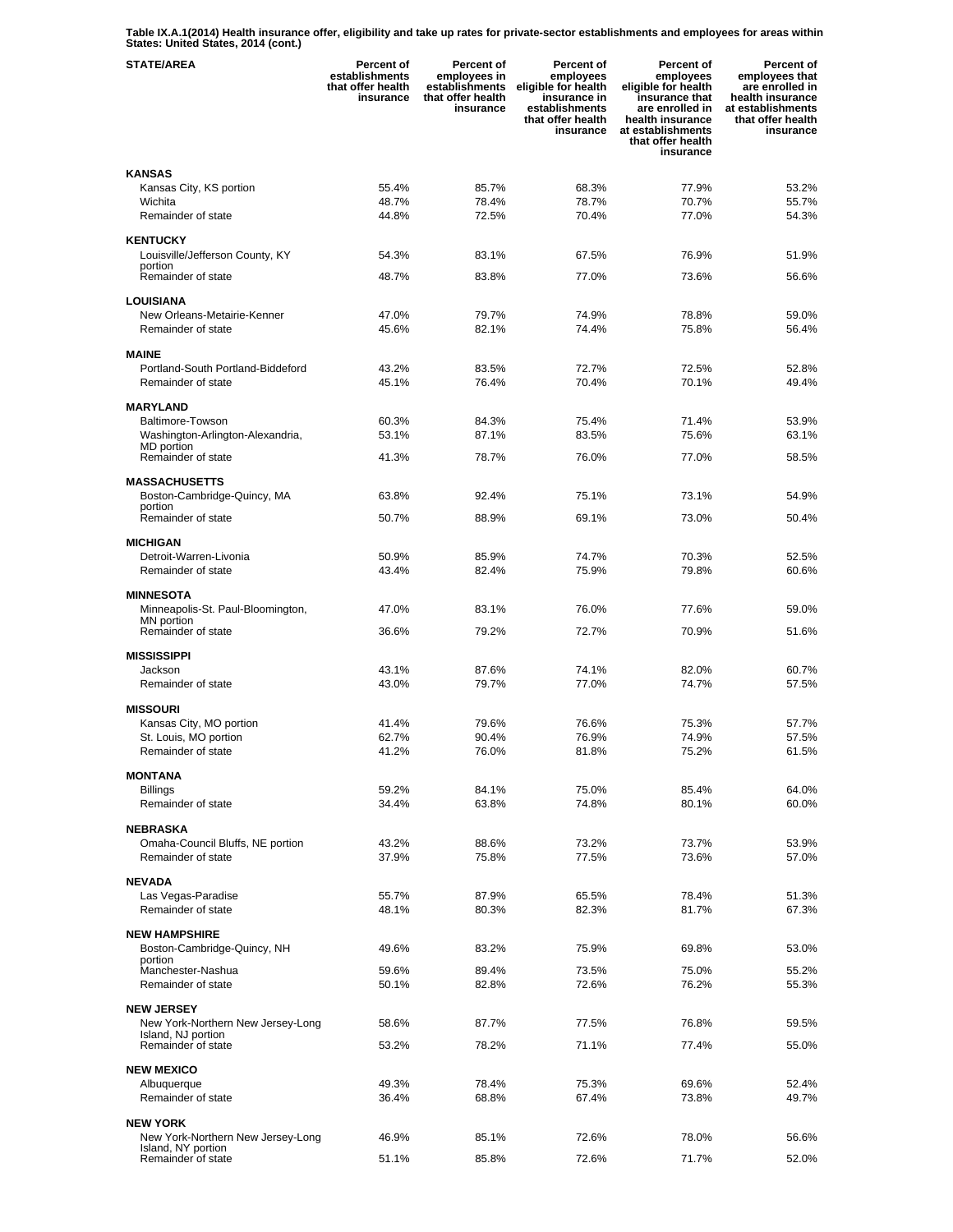**Table IX.A.1(2014) Health insurance offer, eligibility and take up rates for private-sector establishments and employees for areas within States: United States, 2014 (cont.)** 

| <b>STATE/AREA</b>                                       | Percent of<br>establishments<br>that offer health<br>insurance | Percent of<br>employees in<br>establishments<br>that offer health<br>insurance | Percent of<br>employees<br>eligible for health<br>insurance in<br>establishments<br>that offer health<br>insurance | <b>Percent of</b><br>employees<br>eligible for health<br>insurance that<br>are enrolled in<br>health insurance<br>at establishments<br>that offer health<br>insurance | Percent of<br>employees that<br>are enrolled in<br>health insurance<br>at establishments<br>that offer health<br>insurance |
|---------------------------------------------------------|----------------------------------------------------------------|--------------------------------------------------------------------------------|--------------------------------------------------------------------------------------------------------------------|-----------------------------------------------------------------------------------------------------------------------------------------------------------------------|----------------------------------------------------------------------------------------------------------------------------|
| <b>NORTH CAROLINA</b>                                   |                                                                |                                                                                |                                                                                                                    |                                                                                                                                                                       |                                                                                                                            |
| Charlotte-Gastonia-Rock Hill, NC<br>portion             | 56.3%                                                          | 87.6%                                                                          | 89.0%                                                                                                              | 85.4%                                                                                                                                                                 | 76.0%                                                                                                                      |
| Remainder of state                                      | 41.0%                                                          | 78.6%                                                                          | 74.4%                                                                                                              | 77.8%                                                                                                                                                                 | 57.9%                                                                                                                      |
| <b>NORTH DAKOTA</b>                                     |                                                                |                                                                                |                                                                                                                    |                                                                                                                                                                       |                                                                                                                            |
| Fargo, ND portion<br>Remainder of state                 | 60.1%<br>42.6%                                                 | 88.0%<br>77.8%                                                                 | 76.9%<br>78.3%                                                                                                     | 78.7%<br>73.5%                                                                                                                                                        | 60.5%<br>57.6%                                                                                                             |
| <b>OHIO</b>                                             |                                                                |                                                                                |                                                                                                                    |                                                                                                                                                                       |                                                                                                                            |
| Cincinnati-Middletown, OH portion                       | 53.1%                                                          | 93.4%                                                                          | 76.9%                                                                                                              | 81.4%                                                                                                                                                                 | 62.6%                                                                                                                      |
| Cleveland-Elyria-Mentor                                 | 50.1%                                                          | 88.0%                                                                          | 83.0%                                                                                                              | 69.6%                                                                                                                                                                 | 57.8%                                                                                                                      |
| Columbus                                                | 48.2%                                                          | 85.3%                                                                          | 80.1%                                                                                                              | 79.5%                                                                                                                                                                 | 63.7%                                                                                                                      |
| Remainder of state                                      | 55.0%                                                          | 82.8%                                                                          | 75.3%                                                                                                              | 76.4%                                                                                                                                                                 | 57.5%                                                                                                                      |
| <b>OKLAHOMA</b>                                         |                                                                |                                                                                |                                                                                                                    |                                                                                                                                                                       |                                                                                                                            |
| Oklahoma City<br>Tulsa                                  | 55.0%<br>55.7%                                                 | 79.6%<br>85.9%                                                                 | 76.0%<br>82.5%                                                                                                     | 74.2%<br>73.3%                                                                                                                                                        | 56.4%<br>60.5%                                                                                                             |
| Remainder of state                                      | 43.2%                                                          | 77.1%                                                                          | 81.3%                                                                                                              | 76.8%                                                                                                                                                                 | 62.4%                                                                                                                      |
| <b>OREGON</b>                                           |                                                                |                                                                                |                                                                                                                    |                                                                                                                                                                       |                                                                                                                            |
| Portland-Vancouver-Hillsboro, OR                        | 48.7%                                                          | 82.8%                                                                          | 72.3%                                                                                                              | 81.6%                                                                                                                                                                 | 59.0%                                                                                                                      |
| portion<br>Remainder of state                           | 36.9%                                                          | 67.2%                                                                          | 67.6%                                                                                                              | 82.9%                                                                                                                                                                 | 56.0%                                                                                                                      |
| <b>PENNSYLVANIA</b>                                     |                                                                |                                                                                |                                                                                                                    |                                                                                                                                                                       |                                                                                                                            |
| Philadelphia-Camden-Wilmington,                         | 63.4%                                                          | 89.9%                                                                          | 68.1%                                                                                                              | 76.8%                                                                                                                                                                 | 52.3%                                                                                                                      |
| PA portion<br>Pittsburgh                                | 52.2%                                                          | 88.5%                                                                          | 78.4%                                                                                                              | 81.7%                                                                                                                                                                 | 64.1%                                                                                                                      |
| Remainder of state                                      | 50.3%                                                          | 86.6%                                                                          | 74.7%                                                                                                              | 80.1%                                                                                                                                                                 | 59.8%                                                                                                                      |
| <b>RHODE ISLAND</b>                                     |                                                                |                                                                                |                                                                                                                    |                                                                                                                                                                       |                                                                                                                            |
| Providence-New Bedford-Fall River,<br>RI portion        | 52.1%                                                          | 86.2%                                                                          | 75.5%                                                                                                              | 70.7%                                                                                                                                                                 | 53.3%                                                                                                                      |
| <b>SOUTH CAROLINA</b>                                   |                                                                |                                                                                |                                                                                                                    |                                                                                                                                                                       |                                                                                                                            |
| Columbia                                                | 55.7%                                                          | 88.7%                                                                          | 81.9%                                                                                                              | 81.9%                                                                                                                                                                 | 67.1%                                                                                                                      |
| Remainder of state                                      | 43.2%                                                          | 77.0%                                                                          | 75.4%                                                                                                              | 79.1%                                                                                                                                                                 | 59.6%                                                                                                                      |
| <b>SOUTH DAKOTA</b>                                     |                                                                |                                                                                |                                                                                                                    |                                                                                                                                                                       |                                                                                                                            |
| Sioux Falls<br>Remainder of state                       | 56.2%<br>38.2%                                                 | 88.9%<br>72.2%                                                                 | 82.5%<br>74.5%                                                                                                     | 67.6%<br>72.1%                                                                                                                                                        | 55.8%<br>53.7%                                                                                                             |
|                                                         |                                                                |                                                                                |                                                                                                                    |                                                                                                                                                                       |                                                                                                                            |
| <b>TENNESSEE</b><br>Memphis, TN portion                 | 52.8%                                                          | 87.4%                                                                          | 79.1%                                                                                                              | 73.3%                                                                                                                                                                 | 57.9%                                                                                                                      |
| Nashville-Davidson--Murfreesboro-                       | 56.6%                                                          | 85.9%                                                                          | 69.2%                                                                                                              | 76.2%                                                                                                                                                                 | 52.8%                                                                                                                      |
| Franklin<br>Remainder of state                          | 43.1%                                                          | 78.7%                                                                          | 75.3%                                                                                                              | 77.2%                                                                                                                                                                 | 58.1%                                                                                                                      |
|                                                         |                                                                |                                                                                |                                                                                                                    |                                                                                                                                                                       |                                                                                                                            |
| <b>TEXAS</b><br>Dallas-Fort Worth-Arlington             | 44.7%                                                          | 81.4%                                                                          | 78.8%                                                                                                              | 74.8%                                                                                                                                                                 | 59.0%                                                                                                                      |
| Houston-Sugar Land-Baytown                              | 49.1%                                                          | 84.0%                                                                          | 80.0%                                                                                                              | 81.5%                                                                                                                                                                 | 65.2%                                                                                                                      |
| San Antonio-New Braunfels                               | 51.9%                                                          | 76.2%                                                                          | 80.5%                                                                                                              | 79.1%                                                                                                                                                                 | 63.7%                                                                                                                      |
| Remainder of state                                      | 43.7%                                                          | 78.5%                                                                          | 74.4%                                                                                                              | 77.7%                                                                                                                                                                 | 57.8%                                                                                                                      |
| <b>UTAH</b>                                             |                                                                |                                                                                |                                                                                                                    |                                                                                                                                                                       |                                                                                                                            |
| Ogden-Clearfield                                        | 31.7%                                                          | 72.5%                                                                          | 77.6%                                                                                                              | 75.6%                                                                                                                                                                 | 58.6%                                                                                                                      |
| Provo-Orem                                              | 31.0%                                                          | 77.8%                                                                          | 76.5%                                                                                                              | 85.5%                                                                                                                                                                 | 65.4%                                                                                                                      |
| Salt Lake City<br>Remainder of state                    | 51.9%<br>28.7%                                                 | 84.5%<br>69.3%                                                                 | 72.5%<br>70.4%                                                                                                     | 78.5%<br>76.0%                                                                                                                                                        | 56.8%<br>53.5%                                                                                                             |
| <b>VERMONT</b>                                          |                                                                |                                                                                |                                                                                                                    |                                                                                                                                                                       |                                                                                                                            |
| Burlington-South Burlington                             | 41.9%                                                          | 81.2%                                                                          | 69.3%                                                                                                              | 75.5%                                                                                                                                                                 | 52.4%                                                                                                                      |
| Remainder of state                                      | 42.0%                                                          | 77.4%                                                                          | 71.0%                                                                                                              | 71.7%                                                                                                                                                                 | 50.9%                                                                                                                      |
| <b>VIRGINIA</b>                                         |                                                                |                                                                                |                                                                                                                    |                                                                                                                                                                       |                                                                                                                            |
| Virginia Beach-Norfolk-Newport                          | 60.4%                                                          | 87.9%                                                                          | 73.2%                                                                                                              | 70.5%                                                                                                                                                                 | 51.6%                                                                                                                      |
| News, VA portion<br>Washington-Arlington-Alexandria, VA | 49.7%                                                          | 84.2%                                                                          | 75.2%                                                                                                              | 71.6%                                                                                                                                                                 | 53.8%                                                                                                                      |
| portion<br>Remainder of state                           | 54.0%                                                          | 86.6%                                                                          | 81.0%                                                                                                              | 75.0%                                                                                                                                                                 | 60.7%                                                                                                                      |
| <b>WASHINGTON</b>                                       |                                                                |                                                                                |                                                                                                                    |                                                                                                                                                                       |                                                                                                                            |
| Seattle-Tacoma-Bellevue                                 | 47.4%                                                          | 83.8%                                                                          | 76.6%                                                                                                              | 79.9%                                                                                                                                                                 | 61.2%                                                                                                                      |
| Remainder of state                                      | 43.2%                                                          | 75.7%                                                                          | 69.6%                                                                                                              | 79.5%                                                                                                                                                                 | 55.3%                                                                                                                      |
| <b>WEST VIRGINIA</b>                                    |                                                                |                                                                                |                                                                                                                    |                                                                                                                                                                       |                                                                                                                            |
| Charleston                                              | 48.2%                                                          | 80.4%                                                                          | 67.4%                                                                                                              | 73.5%                                                                                                                                                                 | 49.5%                                                                                                                      |
| Remainder of state                                      | 50.6%                                                          | 78.5%                                                                          | 75.0%                                                                                                              | 77.0%                                                                                                                                                                 | 57.8%                                                                                                                      |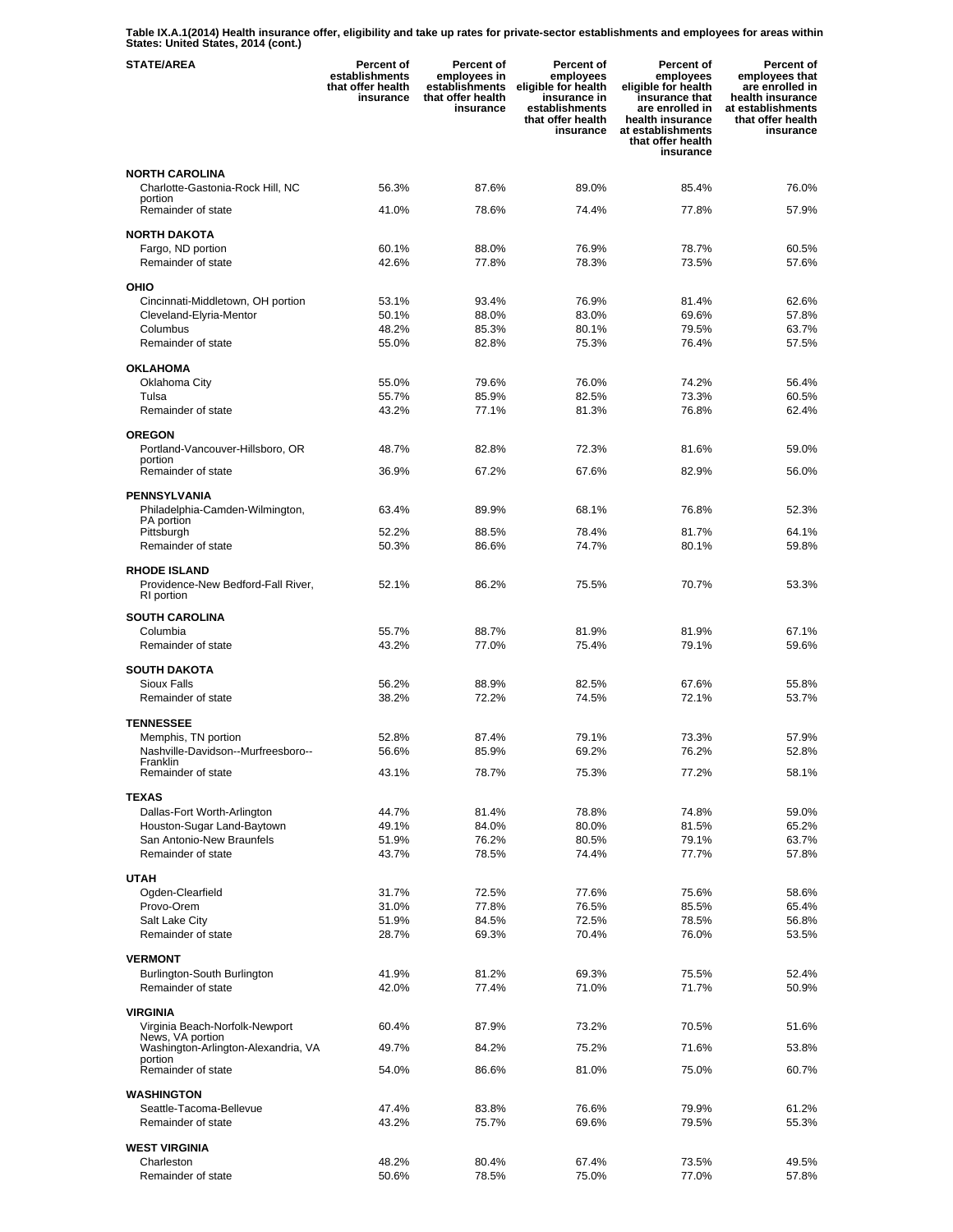**Table IX.A.1(2014) Health insurance offer, eligibility and take up rates for private-sector establishments and employees for areas within States: United States, 2014 (cont.)** 

| <b>STATE/AREA</b>             | Percent of<br>establishments<br>that offer health<br>insurance | Percent of<br>employees in<br>establishments<br>that offer health<br>insurance | Percent of<br>employees<br>eligible for health<br>insurance in<br>establishments<br>that offer health<br>insurance | Percent of<br>employees<br>eligible for health<br>insurance that<br>are enrolled in<br>health insurance<br>at establishments<br>that offer health<br>insurance | Percent of<br>employees that<br>are enrolled in<br>health insurance<br>at establishments<br>that offer health<br>insurance |
|-------------------------------|----------------------------------------------------------------|--------------------------------------------------------------------------------|--------------------------------------------------------------------------------------------------------------------|----------------------------------------------------------------------------------------------------------------------------------------------------------------|----------------------------------------------------------------------------------------------------------------------------|
| <b>WISCONSIN</b>              |                                                                |                                                                                |                                                                                                                    |                                                                                                                                                                |                                                                                                                            |
| Milwaukee-Waukesha-West Allis | 51.5%                                                          | 88.6%                                                                          | 78.3%                                                                                                              | 75.7%                                                                                                                                                          | 59.3%                                                                                                                      |
| Remainder of state            | 46.6%                                                          | 82.3%                                                                          | 73.1%                                                                                                              | 71.5%                                                                                                                                                          | 52.2%                                                                                                                      |
| <b>WYOMING</b>                |                                                                |                                                                                |                                                                                                                    |                                                                                                                                                                |                                                                                                                            |
| Cheyenne                      | 50.9%                                                          | 75.9%                                                                          | 75.5%                                                                                                              | 59.5%                                                                                                                                                          | 44.9%                                                                                                                      |
| Remainder of state            | 37.7%                                                          | 73.1%                                                                          | 76.3%                                                                                                              | 76.8%                                                                                                                                                          | 58.6%                                                                                                                      |

Source: Agency for Healthcare Research and Quality, Center for Financing, Access and Cost Trends. 2014 Medical Expenditure Panel Survey-Insurance Component.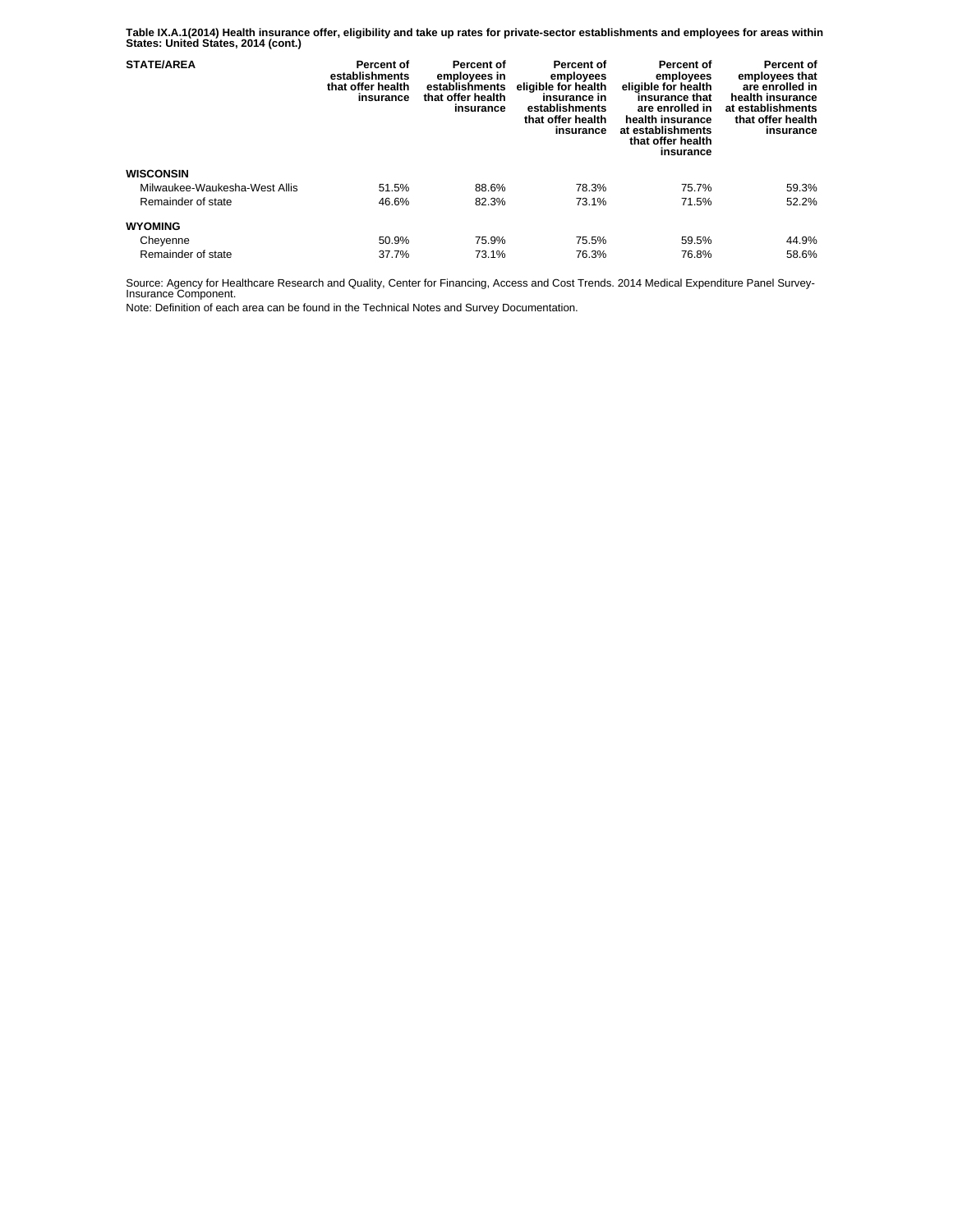**Table IX.A.1(2014) Standard errors for health insurance offer, eligibility, take up rates for private-sector establishments and employees for areas within States: United States, 2014** 

| <b>STATE/AREA</b>                                                  | <b>Percent of</b><br>establishments<br>that offer health<br>insurance | Percent of<br>employees in<br>establishments<br>that offer health<br>insurance | Percent of<br>employees<br>eligible for health<br>insurance in<br>establishments<br>that offer health<br>insurance | <b>Percent of</b><br>employees<br>eligible for health<br>insurance that<br>are enrolled in<br>health insurance<br>at establishments<br>that offer health<br>insurance | Percent of<br>employees that<br>are enrolled in<br>health insurance<br>at establishments<br>that offer health<br>insurance |
|--------------------------------------------------------------------|-----------------------------------------------------------------------|--------------------------------------------------------------------------------|--------------------------------------------------------------------------------------------------------------------|-----------------------------------------------------------------------------------------------------------------------------------------------------------------------|----------------------------------------------------------------------------------------------------------------------------|
| <b>ALABAMA</b>                                                     |                                                                       |                                                                                |                                                                                                                    |                                                                                                                                                                       |                                                                                                                            |
| Birmingham-Hoover<br>Remainder of state                            | 4.99%<br>2.53%                                                        | 1.93%<br>1.81%                                                                 | 7.28%<br>3.24%                                                                                                     | 2.24%<br>2.18%                                                                                                                                                        | 6.07%<br>2.94%                                                                                                             |
|                                                                    |                                                                       |                                                                                |                                                                                                                    |                                                                                                                                                                       |                                                                                                                            |
| <b>ALASKA</b>                                                      | 3.56%                                                                 | 2.36%                                                                          | 2.88%                                                                                                              | 2.69%                                                                                                                                                                 | 3.53%                                                                                                                      |
| Anchorage<br>Remainder of state                                    | 3.28%                                                                 | 3.70%                                                                          | 5.17%                                                                                                              | 2.57%                                                                                                                                                                 | 4.85%                                                                                                                      |
| <b>ARIZONA</b>                                                     |                                                                       |                                                                                |                                                                                                                    |                                                                                                                                                                       |                                                                                                                            |
| Phoenix-Mesa-Glendale                                              | 3.15%                                                                 | 1.52%                                                                          | 4.35%                                                                                                              | 1.71%                                                                                                                                                                 | 3.93%                                                                                                                      |
| Remainder of state                                                 | 4.25%                                                                 | 3.97%                                                                          | 3.90%                                                                                                              | 2.73%                                                                                                                                                                 | 4.09%                                                                                                                      |
| <b>ARKANSAS</b>                                                    |                                                                       |                                                                                |                                                                                                                    |                                                                                                                                                                       |                                                                                                                            |
| Little Rock-North Little Rock-Conway                               | 4.90%                                                                 | 3.30%                                                                          | 5.48%                                                                                                              | 3.20%                                                                                                                                                                 | 5.53%                                                                                                                      |
| Remainder of state                                                 | 2.53%                                                                 | 2.10%                                                                          | 2.82%                                                                                                              | 2.45%                                                                                                                                                                 | 3.06%                                                                                                                      |
| <b>CALIFORNIA</b>                                                  |                                                                       |                                                                                |                                                                                                                    |                                                                                                                                                                       |                                                                                                                            |
| Los Angeles-Long Beach-Santa Ana                                   | 2.44%                                                                 | 1.80%                                                                          | 1.93%                                                                                                              | 1.24%                                                                                                                                                                 | 1.91%                                                                                                                      |
| Riverside-San Bernardino-Ontario                                   | 5.18%                                                                 | 5.24%                                                                          | 6.19%                                                                                                              | 3.29%                                                                                                                                                                 | 4.89%                                                                                                                      |
| Sacramento--Arden-Arcade--                                         | 7.38%                                                                 | 4.11%                                                                          | 4.59%                                                                                                              | 4.97%                                                                                                                                                                 | 5.72%                                                                                                                      |
| Roseville<br>San Diego-Carlsbad-San Marcos                         | 5.19%                                                                 | 2.92%                                                                          | 4.62%                                                                                                              | 1.80%                                                                                                                                                                 | 4.11%                                                                                                                      |
| San Francisco-Oakland-Fremont                                      | 4.05%                                                                 | 1.91%                                                                          | 2.74%                                                                                                              | 1.85%                                                                                                                                                                 | 2.65%                                                                                                                      |
| San Jose-Sunnyvale-Santa Clara                                     | 6.89%                                                                 | 2.20%                                                                          | 4.65%                                                                                                              | 4.03%                                                                                                                                                                 | 3.75%                                                                                                                      |
| Remainder of state                                                 | 2.89%                                                                 | 3.03%                                                                          | 2.95%                                                                                                              | 2.06%                                                                                                                                                                 | 2.82%                                                                                                                      |
|                                                                    |                                                                       |                                                                                |                                                                                                                    |                                                                                                                                                                       |                                                                                                                            |
| <b>COLORADO</b><br>Denver-Aurora-Broomfield                        | 3.62%                                                                 | 1.66%                                                                          | 3.86%                                                                                                              | 2.21%                                                                                                                                                                 | 3.40%                                                                                                                      |
| Remainder of state                                                 | 3.70%                                                                 | 2.48%                                                                          | 3.85%                                                                                                              | 2.08%                                                                                                                                                                 | 3.49%                                                                                                                      |
|                                                                    |                                                                       |                                                                                |                                                                                                                    |                                                                                                                                                                       |                                                                                                                            |
| <b>CONNECTICUT</b>                                                 |                                                                       |                                                                                |                                                                                                                    |                                                                                                                                                                       |                                                                                                                            |
| Bridgeport-Stamford-Norwalk                                        | 5.10%                                                                 | 2.90%                                                                          | 6.41%                                                                                                              | 3.09%                                                                                                                                                                 | 5.68%                                                                                                                      |
| Hartford-West Hartford-East Hartford                               | 4.45%                                                                 | 2.52%                                                                          | 4.63%                                                                                                              | 2.54%                                                                                                                                                                 | 4.40%                                                                                                                      |
| New Haven-Milford<br>Remainder of state                            | 5.96%<br>7.26%                                                        | 3.39%<br>4.68%                                                                 | 4.86%<br>5.86%                                                                                                     | 2.46%<br>3.36%                                                                                                                                                        | 4.09%<br>6.43%                                                                                                             |
|                                                                    |                                                                       |                                                                                |                                                                                                                    |                                                                                                                                                                       |                                                                                                                            |
| <b>DELAWARE</b><br>Philadelphia-Camden-Wilmington,                 | 3.68%                                                                 | 1.82%                                                                          | 3.02%                                                                                                              | 2.28%                                                                                                                                                                 | 3.33%                                                                                                                      |
| DE portion<br>Remainder of state                                   | 4.63%                                                                 | 4.15%                                                                          | 4.45%                                                                                                              | 4.17%                                                                                                                                                                 | 4.83%                                                                                                                      |
|                                                                    |                                                                       |                                                                                |                                                                                                                    |                                                                                                                                                                       |                                                                                                                            |
| <b>DISTRICT OF COLUMBIA</b><br>Washington-Arlington-Alexandria, DC | 2.16%                                                                 | 1.60%                                                                          | 3.08%                                                                                                              | 1.39%                                                                                                                                                                 | 2.80%                                                                                                                      |
| portion                                                            |                                                                       |                                                                                |                                                                                                                    |                                                                                                                                                                       |                                                                                                                            |
| <b>FLORIDA</b><br>Miami-Fort Lauderdale-Pompano                    | 3.31%                                                                 | 1.86%                                                                          | 2.68%                                                                                                              | 2.55%                                                                                                                                                                 | 2.84%                                                                                                                      |
| Beach                                                              |                                                                       | 2.10%                                                                          |                                                                                                                    |                                                                                                                                                                       |                                                                                                                            |
| Orlando-Kissimmee-Sanford<br>Tampa-St. Petersburg-Clearwater       | 4.88%<br>4.44%                                                        | 4.86%                                                                          | 4.16%<br>4.25%                                                                                                     | 3.62%<br>3.76%                                                                                                                                                        | 3.81%<br>4.24%                                                                                                             |
| Remainder of state                                                 | 2.48%                                                                 | 2.28%                                                                          | 3.06%                                                                                                              | 2.34%                                                                                                                                                                 | 2.73%                                                                                                                      |
|                                                                    |                                                                       |                                                                                |                                                                                                                    |                                                                                                                                                                       |                                                                                                                            |
| <b>GEORGIA</b>                                                     |                                                                       |                                                                                |                                                                                                                    |                                                                                                                                                                       |                                                                                                                            |
| Atlanta-Sandy Springs-Marietta<br>Remainder of state               | 3.26%<br>3.94%                                                        | 2.19%<br>2.99%                                                                 | 2.70%<br>3.69%                                                                                                     | 2.09%<br>3.72%                                                                                                                                                        | 2.94%<br>4.03%                                                                                                             |
| <b>HAWAII</b>                                                      |                                                                       |                                                                                |                                                                                                                    |                                                                                                                                                                       |                                                                                                                            |
| Honolulu                                                           | 2.46%                                                                 | 1.74%                                                                          | 2.63%                                                                                                              | 1.18%                                                                                                                                                                 | 2.47%                                                                                                                      |
| Remainder of state                                                 | 3.36%                                                                 | 0.62%                                                                          | 3.32%                                                                                                              | 2.87%                                                                                                                                                                 | 3.63%                                                                                                                      |
| <b>IDAHO</b>                                                       |                                                                       |                                                                                |                                                                                                                    |                                                                                                                                                                       |                                                                                                                            |
| Boise City-Nampa                                                   | 4.28%                                                                 | 3.70%                                                                          | 5.73%                                                                                                              | 3.31%                                                                                                                                                                 | 4.33%                                                                                                                      |
| Remainder of state                                                 | 2.76%                                                                 | 3.01%                                                                          | 4.16%                                                                                                              | 2.84%                                                                                                                                                                 | 3.96%                                                                                                                      |
|                                                                    |                                                                       |                                                                                |                                                                                                                    |                                                                                                                                                                       |                                                                                                                            |
| <b>ILLINOIS</b>                                                    |                                                                       |                                                                                |                                                                                                                    |                                                                                                                                                                       |                                                                                                                            |
| Chicago-Joliet-Naperville, IL portion                              | 2.76%                                                                 | 2.11%                                                                          | 2.28%                                                                                                              | 1.40%                                                                                                                                                                 | 2.28%                                                                                                                      |
| Remainder of state                                                 | 3.84%                                                                 | 2.89%                                                                          | 3.18%                                                                                                              | 2.57%                                                                                                                                                                 | 3.26%                                                                                                                      |
| <b>INDIANA</b>                                                     |                                                                       |                                                                                |                                                                                                                    |                                                                                                                                                                       |                                                                                                                            |
| Indianapolis-Carmel                                                | 5.02%                                                                 | 2.80%                                                                          | 3.41%                                                                                                              | 2.88%                                                                                                                                                                 | 3.82%                                                                                                                      |
| Remainder of state                                                 | 2.77%                                                                 | 1.88%                                                                          | 2.87%                                                                                                              | 2.01%                                                                                                                                                                 | 2.78%                                                                                                                      |
| <b>IOWA</b>                                                        |                                                                       |                                                                                |                                                                                                                    |                                                                                                                                                                       |                                                                                                                            |
| Des Moines-West Des Moines                                         | 6.15%                                                                 | 3.43%                                                                          | 6.26%                                                                                                              | 3.62%                                                                                                                                                                 | 5.49%                                                                                                                      |
| Remainder of state                                                 | 2.71%                                                                 | 1.88%                                                                          | 3.18%                                                                                                              | 1.81%                                                                                                                                                                 | 3.14%                                                                                                                      |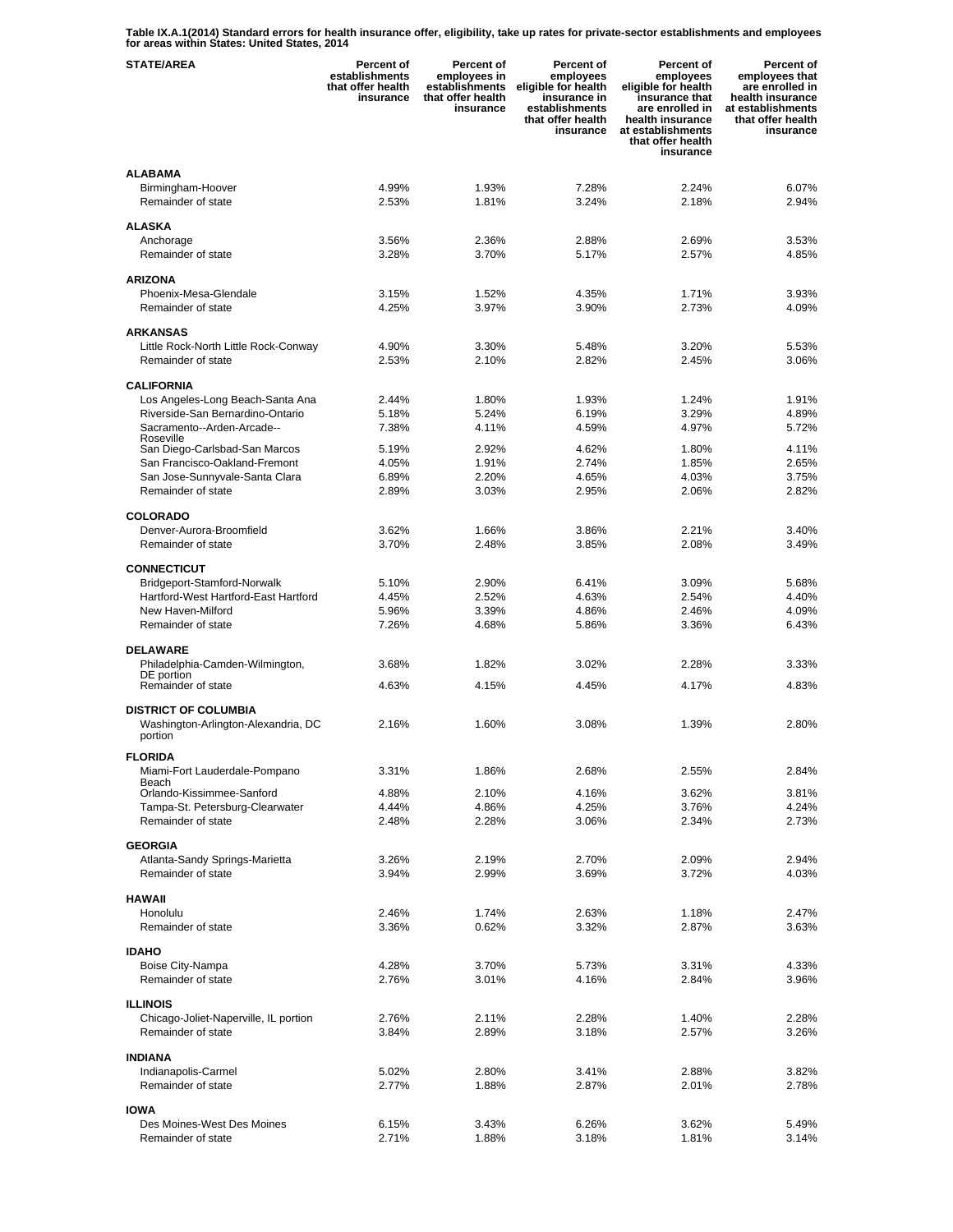**Table IX.A.1(2014) Standard errors for health insurance offer, eligibility, take up rates for private-sector establishments and employees for areas within States: United States, 2014 (cont.)** 

| <b>STATE/AREA</b>                                       | <b>Percent of</b><br>establishments<br>that offer health<br>insurance | <b>Percent of</b><br>employees in<br>establishments<br>that offer health<br>insurance | Percent of<br>employees<br>eligible for health<br>insurance in<br>establishments<br>that offer health<br>insurance | <b>Percent of</b><br>employees<br>eligible for health<br>insurance that<br>are enrolled in<br>health insurance<br>at establishments<br>that offer health<br>insurance | Percent of<br>employees that<br>are enrolled in<br>health insurance<br>at establishments<br>that offer health<br>insurance |
|---------------------------------------------------------|-----------------------------------------------------------------------|---------------------------------------------------------------------------------------|--------------------------------------------------------------------------------------------------------------------|-----------------------------------------------------------------------------------------------------------------------------------------------------------------------|----------------------------------------------------------------------------------------------------------------------------|
| <b>KANSAS</b>                                           |                                                                       |                                                                                       |                                                                                                                    |                                                                                                                                                                       |                                                                                                                            |
| Kansas City, KS portion                                 | 5.23%                                                                 | 3.07%                                                                                 | 6.47%                                                                                                              | 2.80%                                                                                                                                                                 | 5.42%                                                                                                                      |
| Wichita                                                 | 6.21%                                                                 | 4.59%                                                                                 | 4.37%                                                                                                              | 4.23%                                                                                                                                                                 | 5.18%                                                                                                                      |
| Remainder of state                                      | 3.46%                                                                 | 3.94%                                                                                 | 4.41%                                                                                                              | 2.53%                                                                                                                                                                 | 4.03%                                                                                                                      |
| <b>KENTUCKY</b>                                         |                                                                       |                                                                                       |                                                                                                                    |                                                                                                                                                                       |                                                                                                                            |
| Louisville/Jefferson County, KY                         | 5.17%                                                                 | 3.49%                                                                                 | 6.58%                                                                                                              | 3.28%                                                                                                                                                                 | 5.01%                                                                                                                      |
| portion<br>Remainder of state                           | 2.75%                                                                 | 2.17%                                                                                 | 2.95%                                                                                                              | 6.02%                                                                                                                                                                 | 4.22%                                                                                                                      |
|                                                         |                                                                       |                                                                                       |                                                                                                                    |                                                                                                                                                                       |                                                                                                                            |
| LOUISIANA<br>New Orleans-Metairie-Kenner                | 5.38%                                                                 | 3.98%                                                                                 | 5.55%                                                                                                              | 2.56%                                                                                                                                                                 | 4.69%                                                                                                                      |
| Remainder of state                                      | 2.89%                                                                 | 1.94%                                                                                 | 2.26%                                                                                                              | 2.21%                                                                                                                                                                 | 2.52%                                                                                                                      |
|                                                         |                                                                       |                                                                                       |                                                                                                                    |                                                                                                                                                                       |                                                                                                                            |
| <b>MAINE</b><br>Portland-South Portland-Biddeford       | 3.74%                                                                 | 2.77%                                                                                 | 5.12%                                                                                                              | 2.52%                                                                                                                                                                 | 3.32%                                                                                                                      |
| Remainder of state                                      | 3.01%                                                                 | 2.72%                                                                                 | 3.34%                                                                                                              | 2.39%                                                                                                                                                                 | 2.85%                                                                                                                      |
|                                                         |                                                                       |                                                                                       |                                                                                                                    |                                                                                                                                                                       |                                                                                                                            |
| <b>MARYLAND</b><br>Baltimore-Towson                     | 3.67%                                                                 | 2.85%                                                                                 | 2.87%                                                                                                              | 2.31%                                                                                                                                                                 | 2.78%                                                                                                                      |
| Washington-Arlington-Alexandria,                        | 4.18%                                                                 | 2.71%                                                                                 | 2.81%                                                                                                              | 3.10%                                                                                                                                                                 | 3.74%                                                                                                                      |
| MD portion<br>Remainder of state                        | 7.02%                                                                 | 5.85%                                                                                 | 5.57%                                                                                                              | 4.04%                                                                                                                                                                 | 5.63%                                                                                                                      |
|                                                         |                                                                       |                                                                                       |                                                                                                                    |                                                                                                                                                                       |                                                                                                                            |
| <b>MASSACHUSETTS</b>                                    |                                                                       |                                                                                       |                                                                                                                    |                                                                                                                                                                       |                                                                                                                            |
| Boston-Cambridge-Quincy, MA<br>portion                  | 2.97%                                                                 | 1.19%                                                                                 | 2.09%                                                                                                              | 1.70%                                                                                                                                                                 | 2.31%                                                                                                                      |
| Remainder of state                                      | 4.36%                                                                 | 1.85%                                                                                 | 3.51%                                                                                                              | 1.94%                                                                                                                                                                 | 3.00%                                                                                                                      |
| <b>MICHIGAN</b>                                         |                                                                       |                                                                                       |                                                                                                                    |                                                                                                                                                                       |                                                                                                                            |
| Detroit-Warren-Livonia                                  | 4.40%                                                                 | 2.73%                                                                                 | 3.91%                                                                                                              | 2.95%                                                                                                                                                                 | 3.49%                                                                                                                      |
| Remainder of state                                      | 3.15%                                                                 | 2.22%                                                                                 | 3.45%                                                                                                              | 1.88%                                                                                                                                                                 | 3.40%                                                                                                                      |
| <b>MINNESOTA</b>                                        |                                                                       |                                                                                       |                                                                                                                    |                                                                                                                                                                       |                                                                                                                            |
| Minneapolis-St. Paul-Bloomington,                       | 3.22%                                                                 | 2.64%                                                                                 | 3.27%                                                                                                              | 1.98%                                                                                                                                                                 | 3.19%                                                                                                                      |
| MN portion<br>Remainder of state                        | 3.51%                                                                 | 2.89%                                                                                 | 3.60%                                                                                                              | 3.33%                                                                                                                                                                 | 3.76%                                                                                                                      |
|                                                         |                                                                       |                                                                                       |                                                                                                                    |                                                                                                                                                                       |                                                                                                                            |
| <b>MISSISSIPPI</b>                                      |                                                                       |                                                                                       |                                                                                                                    |                                                                                                                                                                       |                                                                                                                            |
| Jackson<br>Remainder of state                           | 6.14%<br>2.37%                                                        | 3.00%<br>2.45%                                                                        | 4.02%<br>2.68%                                                                                                     | 2.87%<br>3.12%                                                                                                                                                        | 4.07%<br>2.62%                                                                                                             |
|                                                         |                                                                       |                                                                                       |                                                                                                                    |                                                                                                                                                                       |                                                                                                                            |
| <b>MISSOURI</b>                                         |                                                                       |                                                                                       |                                                                                                                    |                                                                                                                                                                       |                                                                                                                            |
| Kansas City, MO portion<br>St. Louis, MO portion        | 5.41%<br>4.65%                                                        | 4.97%<br>2.21%                                                                        | 4.79%<br>5.44%                                                                                                     | 2.99%<br>3.79%                                                                                                                                                        | 4.80%<br>5.21%                                                                                                             |
| Remainder of state                                      | 3.77%                                                                 | 3.69%                                                                                 | 2.93%                                                                                                              | 3.48%                                                                                                                                                                 | 3.26%                                                                                                                      |
|                                                         |                                                                       |                                                                                       |                                                                                                                    |                                                                                                                                                                       |                                                                                                                            |
| <b>MONTANA</b><br><b>Billings</b>                       | 7.35%                                                                 | 4.24%                                                                                 | 5.12%                                                                                                              | 3.32%                                                                                                                                                                 | 5.01%                                                                                                                      |
| Remainder of state                                      | 2.46%                                                                 | 2.66%                                                                                 | 3.32%                                                                                                              | 1.67%                                                                                                                                                                 | 3.15%                                                                                                                      |
|                                                         |                                                                       |                                                                                       |                                                                                                                    |                                                                                                                                                                       |                                                                                                                            |
| NEBRASKA<br>Omaha-Council Bluffs, NE portion            | 4.50%                                                                 | 1.93%                                                                                 | 3.63%                                                                                                              | 2.02%                                                                                                                                                                 | 3.21%                                                                                                                      |
| Remainder of state                                      | 2.88%                                                                 | 2.51%                                                                                 | 2.67%                                                                                                              | 2.23%                                                                                                                                                                 | 2.79%                                                                                                                      |
|                                                         |                                                                       |                                                                                       |                                                                                                                    |                                                                                                                                                                       |                                                                                                                            |
| <b>NEVADA</b><br>Las Vegas-Paradise                     | 3.35%                                                                 | 1.83%                                                                                 | 3.13%                                                                                                              | 2.45%                                                                                                                                                                 | 3.18%                                                                                                                      |
| Remainder of state                                      | 5.11%                                                                 | 3.61%                                                                                 | 4.16%                                                                                                              | 2.74%                                                                                                                                                                 | 4.06%                                                                                                                      |
|                                                         |                                                                       |                                                                                       |                                                                                                                    |                                                                                                                                                                       |                                                                                                                            |
| <b>NEW HAMPSHIRE</b><br>Boston-Cambridge-Quincy, NH     | 4.74%                                                                 | 2.97%                                                                                 | 3.54%                                                                                                              | 2.29%                                                                                                                                                                 | 3.04%                                                                                                                      |
| portion                                                 |                                                                       |                                                                                       |                                                                                                                    |                                                                                                                                                                       |                                                                                                                            |
| Manchester-Nashua                                       | 4.90%                                                                 | 2.11%                                                                                 | 4.23%                                                                                                              | 2.09%                                                                                                                                                                 | 3.32%                                                                                                                      |
| Remainder of state                                      | 4.06%                                                                 | 2.87%                                                                                 | 3.51%                                                                                                              | 2.48%                                                                                                                                                                 | 3.48%                                                                                                                      |
| <b>NEW JERSEY</b>                                       |                                                                       |                                                                                       |                                                                                                                    |                                                                                                                                                                       |                                                                                                                            |
| New York-Northern New Jersey-Long<br>Island, NJ portion | 2.97%                                                                 | 1.57%                                                                                 | 2.80%                                                                                                              | 2.03%                                                                                                                                                                 | 3.16%                                                                                                                      |
| Remainder of state                                      | 5.61%                                                                 | 5.09%                                                                                 | 3.88%                                                                                                              | 2.61%                                                                                                                                                                 | 4.08%                                                                                                                      |
| <b>NEW MEXICO</b>                                       |                                                                       |                                                                                       |                                                                                                                    |                                                                                                                                                                       |                                                                                                                            |
| Albuquerque                                             | 3.56%                                                                 | 3.00%                                                                                 | 3.22%                                                                                                              | 3.34%                                                                                                                                                                 | 3.54%                                                                                                                      |
| Remainder of state                                      | 2.91%                                                                 | 3.53%                                                                                 | 4.49%                                                                                                              | 2.87%                                                                                                                                                                 | 4.19%                                                                                                                      |
| <b>NEW YORK</b>                                         |                                                                       |                                                                                       |                                                                                                                    |                                                                                                                                                                       |                                                                                                                            |
| New York-Northern New Jersey-Long                       | 2.27%                                                                 | 1.30%                                                                                 | 2.02%                                                                                                              | 1.49%                                                                                                                                                                 | 2.02%                                                                                                                      |
| Island, NY portion<br>Remainder of state                | 2.96%                                                                 | 1.64%                                                                                 | 2.63%                                                                                                              | 1.74%                                                                                                                                                                 | 2.28%                                                                                                                      |
|                                                         |                                                                       |                                                                                       |                                                                                                                    |                                                                                                                                                                       |                                                                                                                            |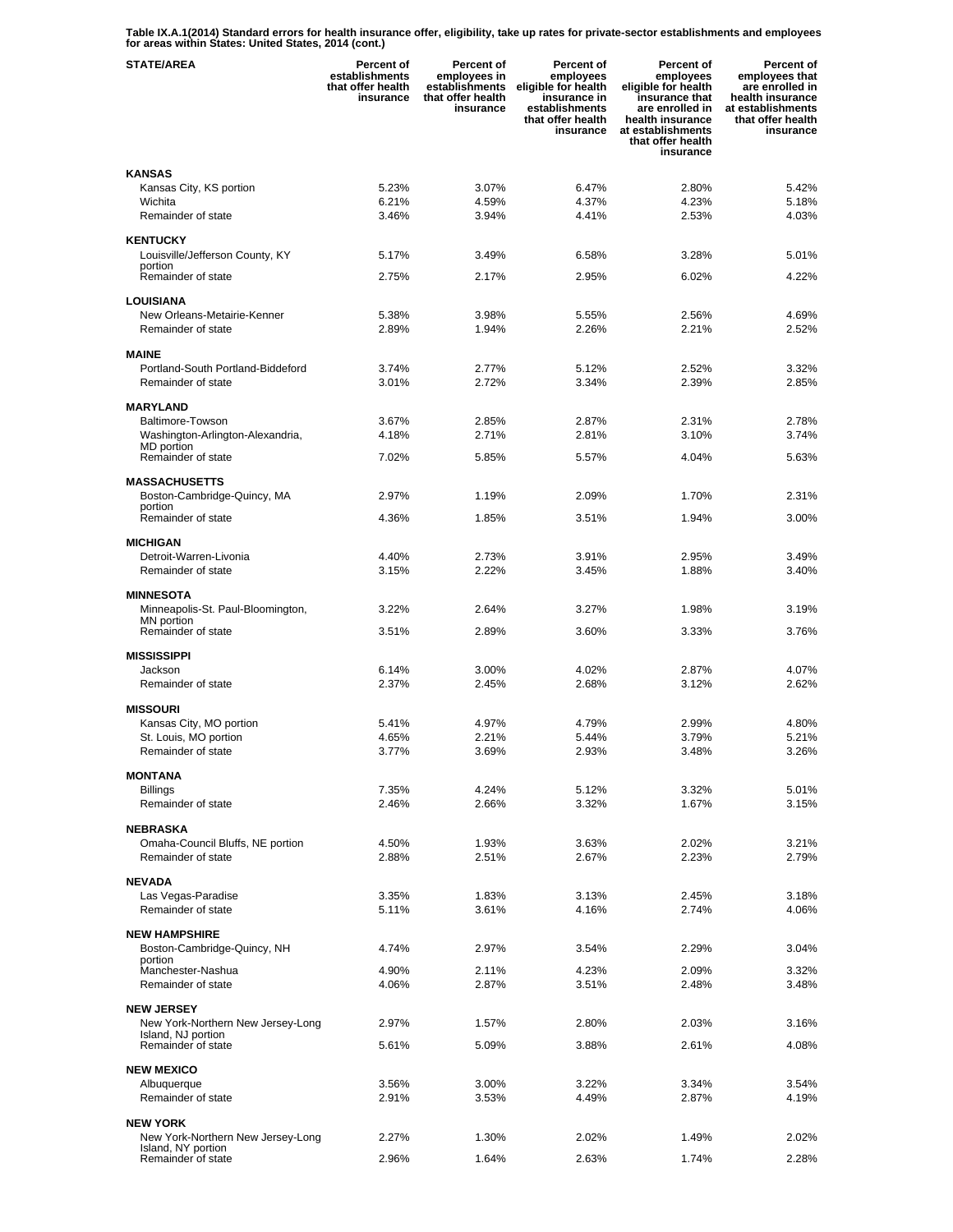**Table IX.A.1(2014) Standard errors for health insurance offer, eligibility, take up rates for private-sector establishments and employees for areas within States: United States, 2014 (cont.)** 

| <b>STATE/AREA</b>                                         | <b>Percent of</b><br>establishments<br>that offer health<br>insurance | <b>Percent of</b><br>employees in<br>establishments<br>that offer health<br>insurance | Percent of<br>employees<br>eligible for health<br>insurance in<br>establishments<br>that offer health<br>insurance | <b>Percent of</b><br>employees<br>eligible for health<br>insurance that<br>are enrolled in<br>health insurance<br>at establishments<br>that offer health<br>insurance | Percent of<br>employees that<br>are enrolled in<br>health insurance<br>at establishments<br>that offer health<br>insurance |
|-----------------------------------------------------------|-----------------------------------------------------------------------|---------------------------------------------------------------------------------------|--------------------------------------------------------------------------------------------------------------------|-----------------------------------------------------------------------------------------------------------------------------------------------------------------------|----------------------------------------------------------------------------------------------------------------------------|
| <b>NORTH CAROLINA</b>                                     |                                                                       |                                                                                       |                                                                                                                    |                                                                                                                                                                       |                                                                                                                            |
| Charlotte-Gastonia-Rock Hill, NC<br>portion               | 6.23%                                                                 | 3.52%                                                                                 | 3.12%                                                                                                              | 1.71%                                                                                                                                                                 | 3.10%                                                                                                                      |
| Remainder of state                                        | 2.39%                                                                 | 1.97%                                                                                 | 2.61%                                                                                                              | 2.13%                                                                                                                                                                 | 2.63%                                                                                                                      |
| <b>NORTH DAKOTA</b>                                       |                                                                       |                                                                                       |                                                                                                                    |                                                                                                                                                                       |                                                                                                                            |
| Fargo, ND portion<br>Remainder of state                   | 5.69%<br>2.75%                                                        | 2.93%<br>2.22%                                                                        | 3.99%<br>2.80%                                                                                                     | 2.30%<br>2.13%                                                                                                                                                        | 4.10%<br>2.60%                                                                                                             |
| <b>OHIO</b>                                               |                                                                       |                                                                                       |                                                                                                                    |                                                                                                                                                                       |                                                                                                                            |
| Cincinnati-Middletown, OH portion                         | 7.11%                                                                 | 2.04%                                                                                 | 6.17%                                                                                                              | 2.75%                                                                                                                                                                 | 5.99%                                                                                                                      |
| Cleveland-Elyria-Mentor                                   | 5.97%                                                                 | 2.96%                                                                                 | 3.33%                                                                                                              | 3.60%                                                                                                                                                                 | 3.95%                                                                                                                      |
| Columbus<br>Remainder of state                            | 6.88%<br>3.27%                                                        | 3.79%<br>2.43%                                                                        | 4.99%<br>3.00%                                                                                                     | 3.42%<br>2.26%                                                                                                                                                        | 5.36%<br>3.01%                                                                                                             |
|                                                           |                                                                       |                                                                                       |                                                                                                                    |                                                                                                                                                                       |                                                                                                                            |
| <b>OKLAHOMA</b><br>Oklahoma City                          | 4.43%                                                                 | 3.26%                                                                                 | 3.53%                                                                                                              | 3.52%                                                                                                                                                                 | 3.98%                                                                                                                      |
| Tulsa                                                     | 5.26%                                                                 | 3.18%                                                                                 | 3.39%                                                                                                              | 3.51%                                                                                                                                                                 | 3.18%                                                                                                                      |
| Remainder of state                                        | 4.18%                                                                 | 3.49%                                                                                 | 3.68%                                                                                                              | 2.89%                                                                                                                                                                 | 4.07%                                                                                                                      |
| <b>OREGON</b>                                             |                                                                       |                                                                                       |                                                                                                                    |                                                                                                                                                                       |                                                                                                                            |
| Portland-Vancouver-Hillsboro, OR                          | 3.47%                                                                 | 3.08%                                                                                 | 4.57%                                                                                                              | 1.87%                                                                                                                                                                 | 4.02%                                                                                                                      |
| portion<br>Remainder of state                             | 3.34%                                                                 | 3.80%                                                                                 | 4.06%                                                                                                              | 2.20%                                                                                                                                                                 | 3.98%                                                                                                                      |
| <b>PENNSYLVANIA</b>                                       |                                                                       |                                                                                       |                                                                                                                    |                                                                                                                                                                       |                                                                                                                            |
| Philadelphia-Camden-Wilmington,                           | 4.17%                                                                 | 2.22%                                                                                 | 8.81%                                                                                                              | 2.12%                                                                                                                                                                 | 7.00%                                                                                                                      |
| PA portion<br>Pittsburgh                                  | 5.11%                                                                 | 2.46%                                                                                 | 4.47%                                                                                                              | 1.48%                                                                                                                                                                 | 4.12%                                                                                                                      |
| Remainder of state                                        | 3.25%                                                                 | 1.68%                                                                                 | 3.06%                                                                                                              | 1.88%                                                                                                                                                                 | 2.81%                                                                                                                      |
| <b>RHODE ISLAND</b><br>Providence-New Bedford-Fall River, | 2.52%                                                                 | 1.44%                                                                                 | 1.80%                                                                                                              | 1.54%                                                                                                                                                                 | 1.65%                                                                                                                      |
| RI portion                                                |                                                                       |                                                                                       |                                                                                                                    |                                                                                                                                                                       |                                                                                                                            |
| <b>SOUTH CAROLINA</b>                                     |                                                                       |                                                                                       |                                                                                                                    |                                                                                                                                                                       |                                                                                                                            |
| Columbia<br>Remainder of state                            | 6.38%<br>2.36%                                                        | 3.54%<br>2.12%                                                                        | 5.69%<br>3.20%                                                                                                     | 4.74%<br>2.63%                                                                                                                                                        | 7.74%<br>3.90%                                                                                                             |
| <b>SOUTH DAKOTA</b>                                       |                                                                       |                                                                                       |                                                                                                                    |                                                                                                                                                                       |                                                                                                                            |
| <b>Sioux Falls</b>                                        | 5.21%                                                                 | 2.41%                                                                                 | 3.74%                                                                                                              | 2.21%                                                                                                                                                                 | 3.42%                                                                                                                      |
| Remainder of state                                        | 2.84%                                                                 | 2.40%                                                                                 | 2.47%                                                                                                              | 2.13%                                                                                                                                                                 | 2.54%                                                                                                                      |
| <b>TENNESSEE</b>                                          |                                                                       |                                                                                       |                                                                                                                    |                                                                                                                                                                       |                                                                                                                            |
| Memphis, TN portion                                       | 6.49%                                                                 | 4.05%                                                                                 | 4.82%                                                                                                              | 2.95%                                                                                                                                                                 | 4.85%                                                                                                                      |
| Nashville-Davidson--Murfreesboro--<br>Franklin            | 4.58%                                                                 | 2.62%                                                                                 | 4.54%                                                                                                              | 3.07%                                                                                                                                                                 | 3.74%                                                                                                                      |
| Remainder of state                                        | 3.05%                                                                 | 2.62%                                                                                 | 2.77%                                                                                                              | 2.17%                                                                                                                                                                 | 3.03%                                                                                                                      |
| <b>TEXAS</b>                                              |                                                                       | 2.68%                                                                                 |                                                                                                                    | 2.84%                                                                                                                                                                 |                                                                                                                            |
| Dallas-Fort Worth-Arlington<br>Houston-Sugar Land-Baytown | 3.52%<br>3.98%                                                        | 2.86%                                                                                 | 2.77%<br>3.01%                                                                                                     | 2.07%                                                                                                                                                                 | 2.94%<br>3.34%                                                                                                             |
| San Antonio-New Braunfels                                 | 5.83%                                                                 | 5.70%                                                                                 | 5.36%                                                                                                              | 4.01%                                                                                                                                                                 | 5.95%                                                                                                                      |
| Remainder of state                                        | 2.33%                                                                 | 2.02%                                                                                 | 2.30%                                                                                                              | 1.68%                                                                                                                                                                 | 2.20%                                                                                                                      |
| <b>UTAH</b>                                               |                                                                       |                                                                                       |                                                                                                                    |                                                                                                                                                                       |                                                                                                                            |
| Ogden-Clearfield                                          | 5.64%                                                                 | 7.05%                                                                                 | 6.03%                                                                                                              | 3.45%                                                                                                                                                                 | 5.76%                                                                                                                      |
| Provo-Orem<br>Salt Lake City                              | 6.13%<br>3.87%                                                        | 4.84%<br>2.41%                                                                        | 4.71%<br>3.57%                                                                                                     | 3.27%<br>1.83%                                                                                                                                                        | 4.87%<br>3.02%                                                                                                             |
| Remainder of state                                        | 4.59%                                                                 | 5.52%                                                                                 | 5.22%                                                                                                              | 5.96%                                                                                                                                                                 | 6.37%                                                                                                                      |
| <b>VERMONT</b>                                            |                                                                       |                                                                                       |                                                                                                                    |                                                                                                                                                                       |                                                                                                                            |
| Burlington-South Burlington                               | 4.34%                                                                 | 2.95%                                                                                 | 4.30%                                                                                                              | 2.65%                                                                                                                                                                 | 4.06%                                                                                                                      |
| Remainder of state                                        | 2.72%                                                                 | 2.28%                                                                                 | 2.14%                                                                                                              | 2.11%                                                                                                                                                                 | 2.27%                                                                                                                      |
| <b>VIRGINIA</b>                                           |                                                                       |                                                                                       |                                                                                                                    |                                                                                                                                                                       |                                                                                                                            |
| Virginia Beach-Norfolk-Newport<br>News, VA portion        | 6.35%                                                                 | 3.20%                                                                                 | 4.58%                                                                                                              | 4.20%                                                                                                                                                                 | 4.32%                                                                                                                      |
| Washington-Arlington-Alexandria, VA<br>portion            | 4.09%                                                                 | 3.09%                                                                                 | 4.71%                                                                                                              | 2.76%                                                                                                                                                                 | 3.83%                                                                                                                      |
| Remainder of state                                        | 3.32%                                                                 | 1.84%                                                                                 | 2.31%                                                                                                              | 1.89%                                                                                                                                                                 | 2.33%                                                                                                                      |
| <b>WASHINGTON</b>                                         |                                                                       |                                                                                       |                                                                                                                    |                                                                                                                                                                       |                                                                                                                            |
| Seattle-Tacoma-Bellevue                                   | 3.21%                                                                 | 2.04%                                                                                 | 2.96%                                                                                                              | 1.92%                                                                                                                                                                 | 2.99%                                                                                                                      |
| Remainder of state                                        | 3.83%                                                                 | 3.23%                                                                                 | 5.10%                                                                                                              | 2.52%                                                                                                                                                                 | 4.70%                                                                                                                      |
| <b>WEST VIRGINIA</b>                                      |                                                                       |                                                                                       |                                                                                                                    |                                                                                                                                                                       |                                                                                                                            |
| Charleston<br>Remainder of state                          | 5.84%<br>2.56%                                                        | 4.58%<br>2.45%                                                                        | 7.87%<br>2.18%                                                                                                     | 3.84%<br>1.82%                                                                                                                                                        | 6.17%<br>2.16%                                                                                                             |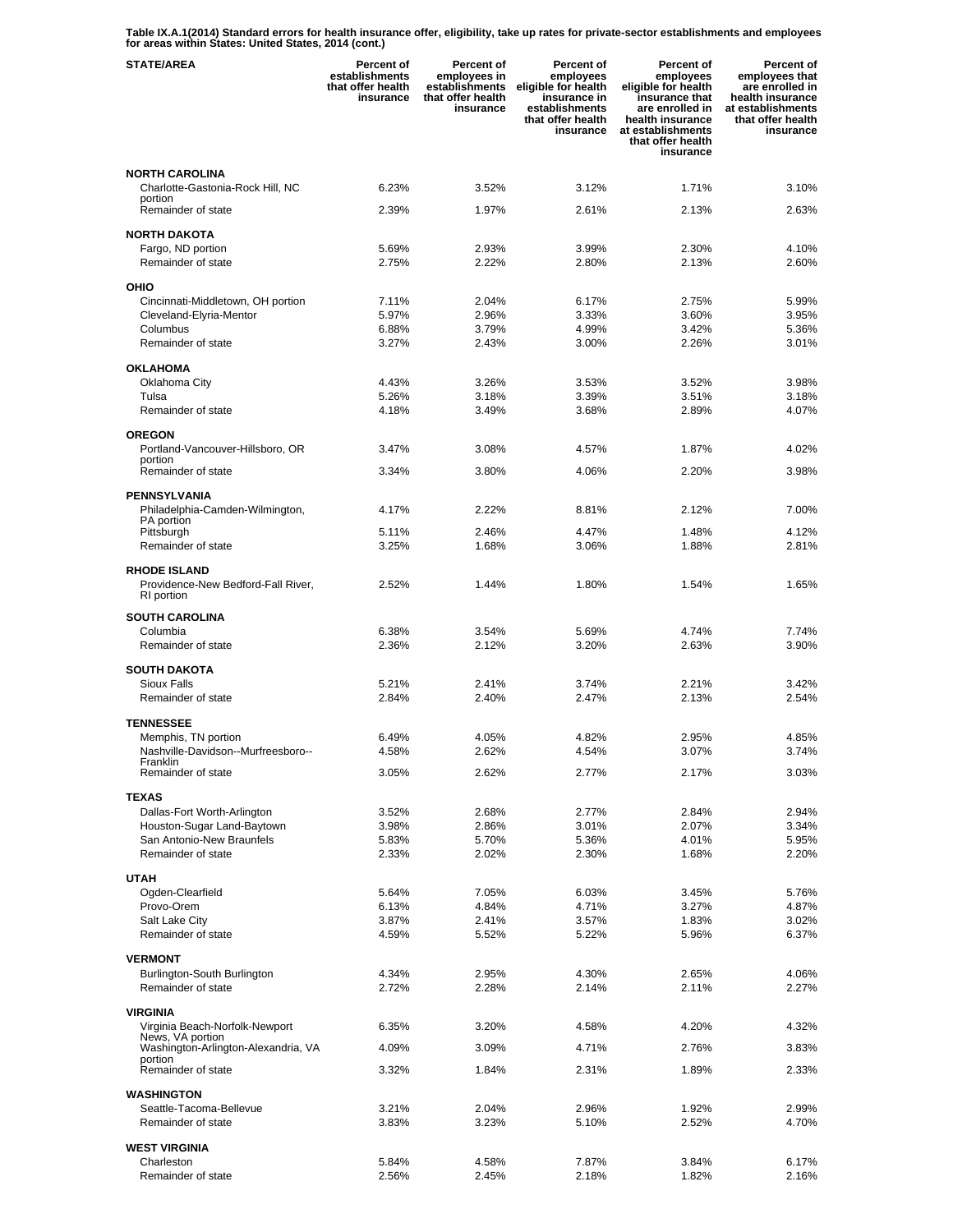**Table IX.A.1(2014) Standard errors for health insurance offer, eligibility, take up rates for private-sector establishments and employees for areas within States: United States, 2014 (cont.)** 

| <b>STATE/AREA</b>             | Percent of<br>establishments<br>that offer health<br>insurance | Percent of<br>employees in<br>establishments<br>that offer health<br>insurance | Percent of<br>employees<br>eligible for health<br>insurance in<br>establishments<br>that offer health<br>insurance | Percent of<br>employees<br>eligible for health<br>insurance that<br>are enrolled in<br>health insurance<br>at establishments<br>that offer health<br>insurance | Percent of<br>employees that<br>are enrolled in<br>health insurance<br>at establishments<br>that offer health<br>insurance |
|-------------------------------|----------------------------------------------------------------|--------------------------------------------------------------------------------|--------------------------------------------------------------------------------------------------------------------|----------------------------------------------------------------------------------------------------------------------------------------------------------------|----------------------------------------------------------------------------------------------------------------------------|
| <b>WISCONSIN</b>              |                                                                |                                                                                |                                                                                                                    |                                                                                                                                                                |                                                                                                                            |
| Milwaukee-Waukesha-West Allis | 5.60%                                                          | 2.44%                                                                          | 4.13%                                                                                                              | 3.08%                                                                                                                                                          | 4.84%                                                                                                                      |
| Remainder of state            | 2.50%                                                          | 1.85%                                                                          | 2.35%                                                                                                              | 2.31%                                                                                                                                                          | 2.53%                                                                                                                      |
| <b>WYOMING</b>                |                                                                |                                                                                |                                                                                                                    |                                                                                                                                                                |                                                                                                                            |
| Cheyenne                      | 6.44%                                                          | 5.72%                                                                          | 4.86%                                                                                                              | 5.66%                                                                                                                                                          | 4.78%                                                                                                                      |
| Remainder of state            | 2.43%                                                          | 2.15%                                                                          | 3.50%                                                                                                              | 2.12%                                                                                                                                                          | 3.37%                                                                                                                      |

Source: Agency for Healthcare Research and Quality, Center for Financing, Access and Cost Trends. 2014 Medical Expenditure Panel Survey-Insurance Component.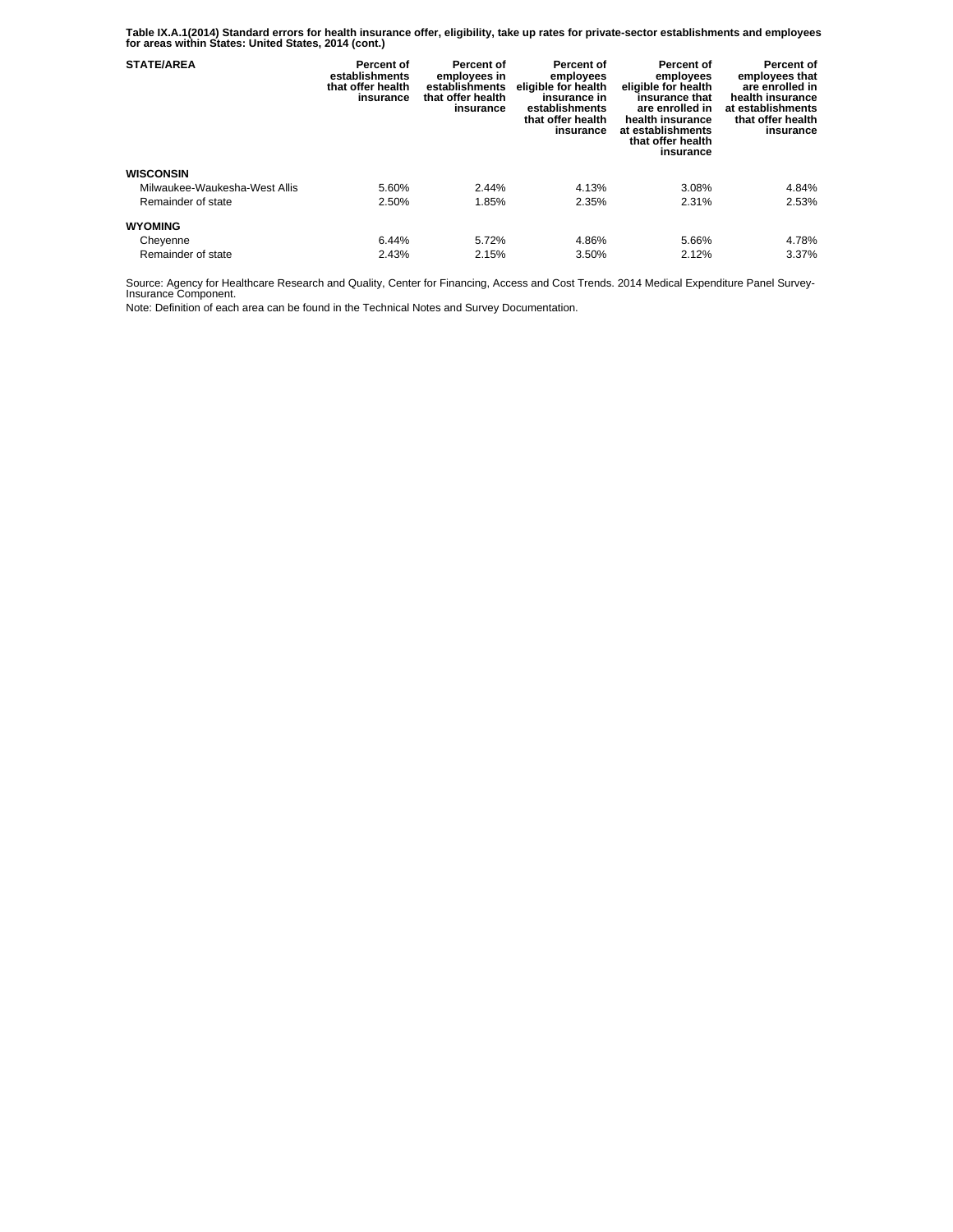**Table IX.A.2(2014) Average total premiums and employee contributions (in dollars) for private-sector establishments for areas within States: United States, 2014** 

| <b>STATE/AREA</b>                                                             | Single<br>premium | Single<br>contribution | <b>Employee-</b><br>plus-one<br>premium | <b>Employee-</b><br>plus-one<br>contribution | Family<br>premium | Family<br>contribution |
|-------------------------------------------------------------------------------|-------------------|------------------------|-----------------------------------------|----------------------------------------------|-------------------|------------------------|
| <b>ALABAMA</b>                                                                |                   |                        |                                         |                                              |                   |                        |
| Birmingham-Hoover<br>Remainder of state                                       | 5,693<br>5,440    | 1,363<br>1,362         | 11,573<br>10,346                        | 3,213<br>2,818                               | 15,754<br>13,484  | 4,091<br>4,394         |
| <b>ALASKA</b>                                                                 |                   |                        |                                         |                                              |                   |                        |
| Anchorage                                                                     | 6,922             | 1,329                  | 13,582                                  | 3,168                                        | 18,863            | 4,190                  |
| Remainder of state                                                            | 7,473             | 1,195                  | 16,208                                  | 3,105                                        | 21,386            | 4,306                  |
| <b>ARIZONA</b>                                                                |                   |                        |                                         |                                              |                   |                        |
| Phoenix-Mesa-Glendale                                                         | 5,300             | 1,105                  | 10,649                                  | 2,737                                        | 15,021            | 4,403                  |
| Remainder of state                                                            | 5,529             | 1,068                  | 12,107                                  | 3,390                                        | 16,916            | 5,648                  |
| <b>ARKANSAS</b>                                                               |                   |                        |                                         |                                              |                   |                        |
| Little Rock-North Little Rock-Conway                                          | 4,950             | 887                    | 8,655                                   | 2,378                                        | 13,139            | 3,667                  |
| Remainder of state                                                            | 4,797             | 991                    | 8,839                                   | 2,652                                        | 14,668            | 3,578                  |
| <b>CALIFORNIA</b>                                                             |                   |                        |                                         |                                              |                   |                        |
| Los Angeles-Long Beach-Santa Ana                                              | 5,653             | 1,168                  | 11,586                                  | 3,718                                        | 17,294            | 5,711                  |
| Riverside-San Bernardino-Ontario                                              | 5,504             | 1,562                  | 11,010                                  | 3,909                                        | 15,521            | 5,379                  |
| Sacramento--Arden-Arcade--                                                    | 6,662             | 1,141                  | 13,136                                  | 4,441                                        | 17,673            | 4,519                  |
| Roseville<br>San Diego-Carlsbad-San Marcos                                    | 5,623             | 858                    | 10,658                                  | 2,534                                        | 16,189            | 3,103                  |
| San Francisco-Oakland-Fremont                                                 | 6,298             | 1,001                  | 12,609                                  | 3,447                                        | 19,421            | 5,306                  |
| San Jose-Sunnyvale-Santa Clara                                                | 5,750             | 1,150                  | 11,467                                  | 2,993                                        | 17.652            | 4,024                  |
| Remainder of state                                                            | 6,017             | 1,183                  | 11,821                                  | 3,231                                        | 16,919            | 4,561                  |
|                                                                               |                   |                        |                                         |                                              |                   |                        |
| <b>COLORADO</b>                                                               |                   |                        |                                         |                                              |                   |                        |
| Denver-Aurora-Broomfield<br>Remainder of state                                | 5,820<br>5,899    | 1,208<br>1,310         | 11,919<br>11,416                        | 3,076<br>3,085                               | 15,587<br>16,496  | 4,303<br>4,828         |
|                                                                               |                   |                        |                                         |                                              |                   |                        |
| <b>CONNECTICUT</b>                                                            |                   |                        |                                         |                                              |                   |                        |
| Bridgeport-Stamford-Norwalk                                                   | 6,675             | 1,423                  | 13,664                                  | 2,637                                        | 19,015            | 4,294                  |
| Hartford-West Hartford-East Hartford                                          | 6,057             | 1,322                  | 12,055                                  | 2,479                                        | 18,348            | 4,313                  |
| New Haven-Milford<br>Remainder of state                                       | 6,543<br>5,540    | 1,248<br>1,208         | 13,331<br>12,838                        | 2,242<br>3,255                               | 18,156<br>16,253  | 3,635<br>3,678         |
|                                                                               |                   |                        |                                         |                                              |                   |                        |
| <b>DELAWARE</b>                                                               |                   |                        |                                         |                                              |                   |                        |
| Philadelphia-Camden-Wilmington,<br>DE portion                                 | 5,986             | 1,264                  | 11,862                                  | 2,735                                        | 17,576            | 4,181                  |
| Remainder of state                                                            | 6,551             | 1,167                  | 11,848                                  | 3,093                                        | 17,175            | 4,362                  |
|                                                                               |                   |                        |                                         |                                              |                   |                        |
| <b>DISTRICT OF COLUMBIA</b><br>Washington-Arlington-Alexandria, DC<br>portion | 6,097             | 1,197                  | 11,626                                  | 2,783                                        | 17,039            | 4,324                  |
|                                                                               |                   |                        |                                         |                                              |                   |                        |
| <b>FLORIDA</b>                                                                |                   |                        |                                         |                                              |                   |                        |
| Miami-Fort Lauderdale-Pompano<br>Beach                                        | 5,821             | 1,442                  | 11,086                                  | 3,442                                        | 15,409            | 4,588                  |
| Orlando-Kissimmee-Sanford                                                     | 5.958             | 1,423                  | 12,126                                  | 4,244                                        | 17,694            | 6,498                  |
| Tampa-St. Petersburg-Clearwater                                               | 5,703             | 1,449                  | 11,373                                  | 3,329                                        | 15,909            | 5,912                  |
| Remainder of state                                                            | 5,650             | 1,314                  | 11,252                                  | 3,455                                        | 15,742            | 5,051                  |
| <b>GEORGIA</b>                                                                |                   |                        |                                         |                                              |                   |                        |
| Atlanta-Sandy Springs-Marietta                                                | 5,556             | 1,205                  | 10,673                                  | 2,929                                        | 16,229            | 4,586                  |
| Remainder of state                                                            | 5,602             | 1,199                  | 10,313                                  | 2,771                                        | 16,180            | 4,242                  |
| <b>HAWAII</b>                                                                 |                   |                        |                                         |                                              |                   |                        |
| Honolulu                                                                      | 5,363             | 468                    | 10,734                                  | 2,702                                        | 15,537            | 3,646                  |
| Remainder of state                                                            | 5,218             | 443                    | 10,052                                  | 2,349                                        | 13,756            | 2,564                  |
| <b>IDAHO</b>                                                                  |                   |                        |                                         |                                              |                   |                        |
| Boise City-Nampa                                                              | 4,885             | 948                    | 9,312                                   | 2,831                                        | 14,699            | 4,554                  |
| Remainder of state                                                            | 5,055             | 1,114                  | 9,969                                   | 2,510                                        | 14,752            | 4,366                  |
|                                                                               |                   |                        |                                         |                                              |                   |                        |
| <b>ILLINOIS</b>                                                               |                   |                        |                                         |                                              |                   |                        |
| Chicago-Joliet-Naperville, IL portion<br>Remainder of state                   | 6,043             | 1,337                  | 12,568                                  | 4,077                                        | 17,147            | 4,948<br>4,109         |
|                                                                               | 6,332             | 1,230                  | 12,508                                  | 3,004                                        | 17,343            |                        |
| <b>INDIANA</b>                                                                |                   |                        |                                         |                                              |                   |                        |
| Indianapolis-Carmel                                                           | 6,216             | 1,549                  | 13,572                                  | 3,321                                        | 19,049            | 5,296                  |
| Remainder of state                                                            | 5,960             | 1,252                  | 11,488                                  | 2,761                                        | 16,452            | 4,129                  |
| <b>IOWA</b>                                                                   |                   |                        |                                         |                                              |                   |                        |
| Des Moines-West Des Moines                                                    | 5,909             | 1,668                  | 10,959                                  | 2,953                                        | 15,502            | 4,482                  |
| Remainder of state                                                            | 5,469             | 1,274                  | 10,408                                  | 2,727                                        | 16,025            | 4,146                  |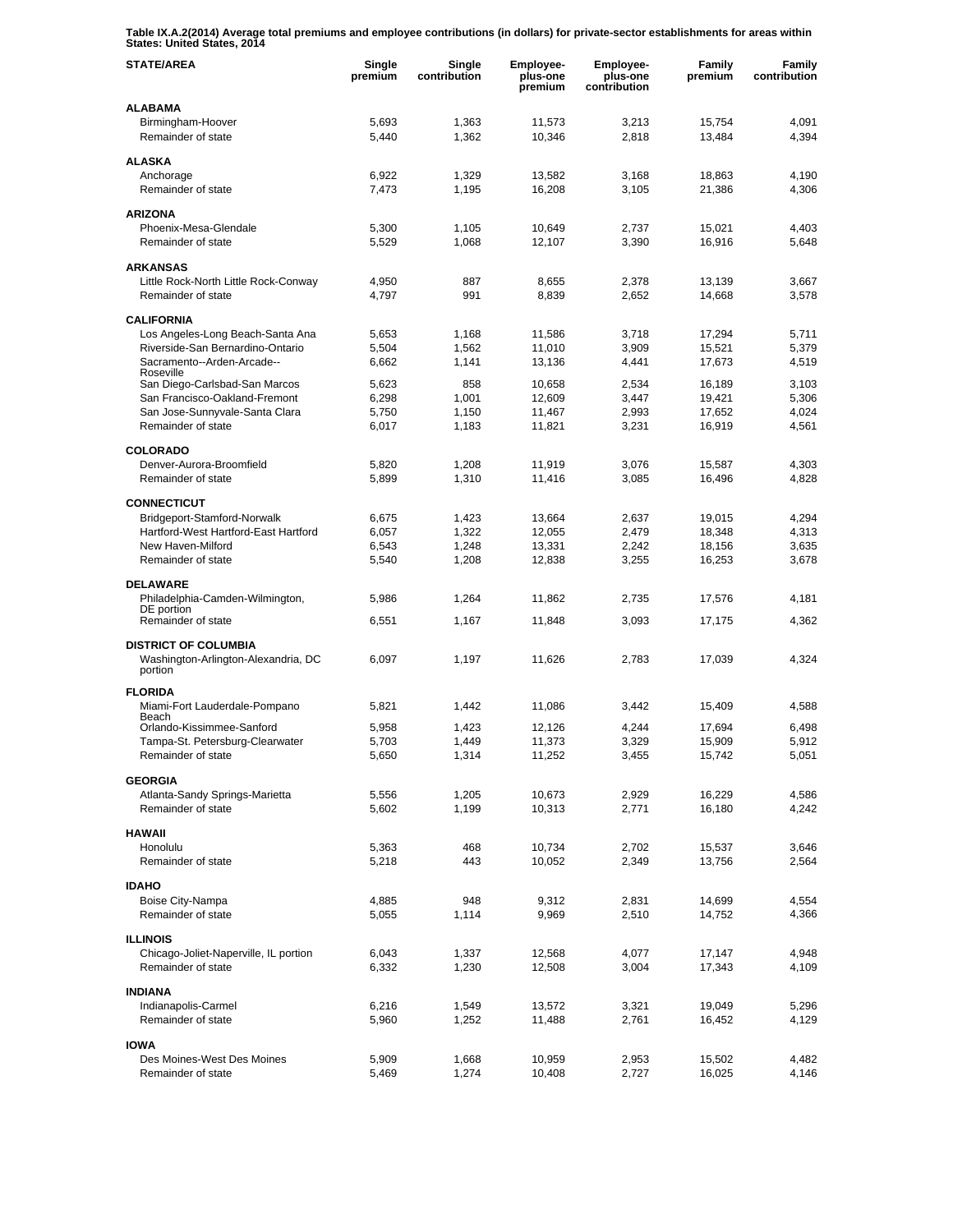**Table IX.A.2(2014) Average total premiums and employee contributions (in dollars) for private-sector establishments for areas within States: United States, 2014 (cont.)** 

| <b>STATE/AREA</b>                          | Single<br>premium | Single<br>contribution | Employee-<br>plus-one<br>premium | Employee-<br>plus-one<br>contribution | Family<br>premium | Family<br>contribution |
|--------------------------------------------|-------------------|------------------------|----------------------------------|---------------------------------------|-------------------|------------------------|
| <b>KANSAS</b>                              |                   |                        |                                  |                                       |                   |                        |
| Kansas City, KS portion                    | 5,828             | 1,066                  | 11,117                           | 2,819                                 | 16,646            | 3,886                  |
| Wichita                                    | 4,644             | 950                    | 10,190                           | 3,419                                 | 14,913            | 3,454                  |
| Remainder of state                         | 5,269             | 1,120                  | 10,806                           | 2,953                                 | 14,884            | 4,661                  |
| <b>KENTUCKY</b>                            |                   |                        |                                  |                                       |                   |                        |
| Louisville/Jefferson County, KY            | 5,746             | 1,318                  | 11,298                           | 2,742                                 | 16,511            | 4,275                  |
| portion<br>Remainder of state              | 5.973             | 1,313                  | 11,708                           | 2,435                                 | 16,795            | 4,253                  |
|                                            |                   |                        |                                  |                                       |                   |                        |
| <b>LOUISIANA</b>                           |                   |                        |                                  |                                       |                   |                        |
| New Orleans-Metairie-Kenner                | 5.709             | 905                    | 10,710                           | 2,590                                 | 15,743            | 6,082                  |
| Remainder of state                         | 5,697             | 1,431                  | 11,451                           | 3,340                                 | 15,969            | 4,824                  |
| <b>MAINE</b>                               |                   |                        |                                  |                                       |                   |                        |
| Portland-South Portland-Biddeford          | 5,866             | 1,146                  | 11,224                           | 2,920                                 | 16,619            | 3,787                  |
| Remainder of state                         | 5,934             | 1,202                  | 11,762                           | 3,377                                 | 16,343            | 4,592                  |
|                                            |                   |                        |                                  |                                       |                   |                        |
| <b>MARYLAND</b><br>Baltimore-Towson        |                   |                        |                                  |                                       | 17,332            | 5,487                  |
| Washington-Arlington-Alexandria,           | 5,910<br>6,289    | 1,360<br>1,520         | 11,562<br>12,480                 | 3,468<br>3,813                        | 17,357            | 4,864                  |
| MD portion                                 |                   |                        |                                  |                                       |                   |                        |
| Remainder of state                         | 5,733             | 1,278                  | 12,327                           | 4,340                                 | 16,373            | 5,650                  |
| <b>MASSACHUSETTS</b>                       |                   |                        |                                  |                                       |                   |                        |
| Boston-Cambridge-Quincy, MA                | 6,477             | 1,610                  | 12,808                           | 3,443                                 | 17,672            | 4,867                  |
| portion                                    |                   |                        |                                  |                                       |                   |                        |
| Remainder of state                         | 6,063             | 1,541                  | 12,906                           | 3,222                                 | 17,766            | 4,764                  |
| <b>MICHIGAN</b>                            |                   |                        |                                  |                                       |                   |                        |
| Detroit-Warren-Livonia                     | 5,923             | 1,389                  | 11,311                           | 2,848                                 | 17,247            | 4,417                  |
| Remainder of state                         | 5,383             | 1,260                  | 10,399                           | 2,507                                 | 14,767            | 3,571                  |
| <b>MINNESOTA</b>                           |                   |                        |                                  |                                       |                   |                        |
| Minneapolis-St. Paul-Bloomington,          | 5,839             | 1,263                  | 11,385                           | 2,805                                 | 15,983            | 4,167                  |
| MN portion                                 |                   |                        |                                  |                                       |                   |                        |
| Remainder of state                         | 5,821             | 1,138                  | 12,240                           | 2,374                                 | 17,063            | 4,175                  |
| <b>MISSISSIPPI</b>                         |                   |                        |                                  |                                       |                   |                        |
| Jackson                                    | 5,294             | 1,032                  | 10,444                           | 3,608                                 | 14,825            | 5,741                  |
| Remainder of state                         | 5,494             | 1,196                  | 10,800                           | 3,375                                 | 15,205            | 4,229                  |
|                                            |                   |                        |                                  |                                       |                   |                        |
| <b>MISSOURI</b><br>Kansas City, MO portion | 4,939             | 1,252                  | 10,601                           | 3,178                                 | 14,848            | 4,538                  |
| St. Louis, MO portion                      | 5,827             | 1,293                  | 10,438                           | 2,859                                 | 15,658            | 3,537                  |
| Remainder of state                         | 5,548             | 1,179                  | 11,475                           | 2,922                                 | 15,629            | 3,975                  |
|                                            |                   |                        |                                  |                                       |                   |                        |
| <b>MONTANA</b>                             |                   |                        |                                  |                                       |                   |                        |
| <b>Billings</b>                            | 6,328             | 1,511                  | 11,867                           | 4,112                                 | 16,407            | 5,598                  |
| Remainder of state                         | 5,716             | 852                    | 10,603                           | 2,577                                 | 14,563            | 3,865                  |
| <b>NEBRASKA</b>                            |                   |                        |                                  |                                       |                   |                        |
| Omaha-Council Bluffs, NE portion           | 5,366             | 1,391                  | 10,543                           | 2,800                                 | 16,239            | 4,673                  |
| Remainder of state                         | 5,733             | 1,259                  | 11,725                           | 2,899                                 | 16,046            | 4,118                  |
| <b>NEVADA</b>                              |                   |                        |                                  |                                       |                   |                        |
| Las Vegas-Paradise                         | 5,334             | 1,359                  | 10,973                           | 2,769                                 | 15,940            | 4,394                  |
| Remainder of state                         | 5.647             | 833                    | 10,630                           | 3,300                                 | 16,685            | 3,755                  |
|                                            |                   |                        |                                  |                                       |                   |                        |
| <b>NEW HAMPSHIRE</b>                       |                   |                        |                                  |                                       |                   |                        |
| Boston-Cambridge-Quincy, NH<br>portion     | 6,333             | 1,532                  | 12,788                           | 3,572                                 | 18,897            | 6,374                  |
| Manchester-Nashua                          | 5,971             | 1,694                  | 12,167                           | 3,557                                 | 17,440            | 4,795                  |
| Remainder of state                         | 6,691             | 1,236                  | 13,350                           | 3,031                                 | 18,420            | 3,967                  |
| <b>NEW JERSEY</b>                          |                   |                        |                                  |                                       |                   |                        |
| New York-Northern New Jersey-Long          | 6,279             | 1,248                  | 12,362                           | 2,739                                 | 19,049            | 4,123                  |
| Island, NJ portion                         |                   |                        |                                  |                                       |                   |                        |
| Remainder of state                         | 7,107             | 1,468                  | 14,270                           | 3,669                                 | 19,674            | 5,374                  |
| <b>NEW MEXICO</b>                          |                   |                        |                                  |                                       |                   |                        |
| Albuquerque                                | 5,670             | 1,264                  | 10,518                           | 3,664                                 | 15,272            | 4,212                  |
| Remainder of state                         | 5,788             | 1,457                  | 11,621                           | 3,447                                 | 16,201            | 4,856                  |
| <b>NEW YORK</b>                            |                   |                        |                                  |                                       |                   |                        |
| New York-Northern New Jersey-Long          | 6,724             | 1,251                  | 13,282                           | 2,757                                 | 18,807            | 4,349                  |
| Island, NY portion                         |                   |                        |                                  |                                       |                   |                        |
| Remainder of state                         | 5,485             | 1,168                  | 10,572                           | 2,852                                 | 14,808            | 3,810                  |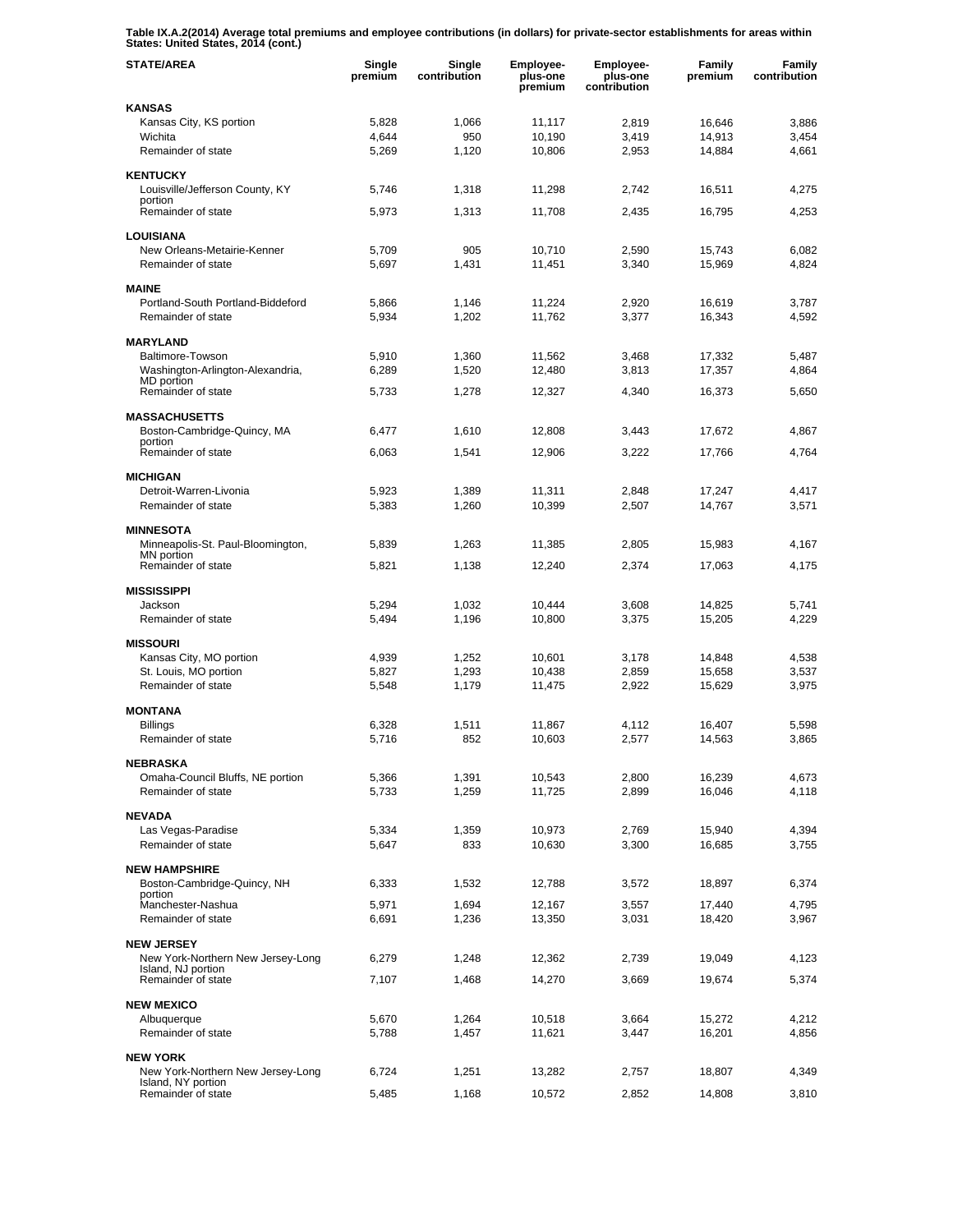**Table IX.A.2(2014) Average total premiums and employee contributions (in dollars) for private-sector establishments for areas within States: United States, 2014 (cont.)** 

| <b>STATE/AREA</b>                                                       | Single<br>premium | Single<br>contribution | <b>Employee-</b><br>plus-one<br>premium | <b>Employee-</b><br>plus-one<br>contribution | Family<br>premium | Family<br>contribution |
|-------------------------------------------------------------------------|-------------------|------------------------|-----------------------------------------|----------------------------------------------|-------------------|------------------------|
| <b>NORTH CAROLINA</b>                                                   |                   |                        |                                         |                                              |                   |                        |
| Charlotte-Gastonia-Rock Hill, NC<br>portion<br>Remainder of state       | 6,033<br>5,444    | 1,297<br>1,102         | 12,153<br>10,512                        | 2,870<br>3,081                               | 17,623<br>15,596  | 4,573<br>4,679         |
| <b>NORTH DAKOTA</b>                                                     |                   |                        |                                         |                                              |                   |                        |
| Fargo, ND portion<br>Remainder of state                                 | 5,270<br>5,652    | 1,205<br>1,101         | 10,833<br>11,030                        | 3,349<br>2,605                               | 14,639<br>15,805  | 3,867<br>4,037         |
| OHIO                                                                    |                   |                        |                                         |                                              |                   |                        |
| Cincinnati-Middletown, OH portion                                       | 5,487             | 1,058                  | 11,163                                  | 2,291                                        | 16,356            | 3,193                  |
| Cleveland-Elyria-Mentor<br>Columbus                                     | 6,349<br>6,408    | 1,749<br>1,187         | 10,741<br>11,499                        | 3,355<br>3,140                               | 15,511<br>17,102  | 4,348<br>4,001         |
| Remainder of state                                                      | 5,699             | 1,115                  | 11,150                                  | 2,180                                        | 15,495            | 3,086                  |
| <b>OKLAHOMA</b>                                                         |                   |                        |                                         |                                              |                   |                        |
| Oklahoma City                                                           | 5,564             | 1,183                  | 10,968                                  | 2,733                                        | 15,848            | 4,888                  |
| Tulsa<br>Remainder of state                                             | 6,039<br>5,302    | 1,263<br>1,006         | 11,895<br>10,304                        | 2,917<br>2,994                               | 16,297<br>16,744  | 4,322<br>4,631         |
| <b>OREGON</b>                                                           |                   |                        |                                         |                                              |                   |                        |
| Portland-Vancouver-Hillsboro, OR                                        | 5,620             | 983                    | 10,409                                  | 2,956                                        | 15,983            | 4,409                  |
| portion<br>Remainder of state                                           | 5,865             | 786                    | 11,113                                  | 2,858                                        | 17,053            | 4,859                  |
| <b>PENNSYLVANIA</b>                                                     |                   |                        |                                         |                                              |                   |                        |
| Philadelphia-Camden-Wilmington,                                         | 6,274             | 1,404                  | 12,420                                  | 3,694                                        | 17,311            | 4,433                  |
| PA portion<br>Pittsburgh                                                | 5,503             | 1,126                  | 11,216                                  | 2,321                                        | 15,865            | 3,032                  |
| Remainder of state                                                      | 5,849             | 1,006                  | 11,504                                  | 2,615                                        | 16,065            | 3,471                  |
| <b>RHODE ISLAND</b><br>Providence-New Bedford-Fall River,<br>RI portion | 6,156             | 1,459                  | 12,180                                  | 3,255                                        | 16,419            | 4,681                  |
| <b>SOUTH CAROLINA</b>                                                   |                   |                        |                                         |                                              |                   |                        |
| Columbia                                                                | 5,885             | 1,274                  | 11,920                                  | 3,401                                        | 16,292            | 4,796                  |
| Remainder of state                                                      | 5,831             | 1,364                  | 10,323                                  | 2,944                                        | 15,983            | 3,943                  |
| <b>SOUTH DAKOTA</b>                                                     |                   |                        |                                         |                                              |                   |                        |
| <b>Sioux Falls</b><br>Remainder of state                                | 6,093<br>5,656    | 1,299<br>1,139         | 13,413<br>10,749                        | 4,721<br>3,325                               | 16,827<br>15,909  | 5,297<br>4,202         |
| <b>TENNESSEE</b>                                                        |                   |                        |                                         |                                              |                   |                        |
| Memphis, TN portion                                                     | 5,806             | 1,470                  | 11,056                                  | 4,846                                        | 16,959            | 5,218                  |
| Nashville-Davidson--Murfreesboro--<br>Franklin                          | 5,112             | 1,249                  | 10,522                                  | 3,537                                        | 15,083            | 5,372                  |
| Remainder of state                                                      | 5,228             | 1,472                  | 10,182                                  | 3,139                                        | 16,107            | 5,197                  |
| <b>TEXAS</b>                                                            |                   |                        |                                         |                                              |                   |                        |
| Dallas-Fort Worth-Arlington<br>Houston-Sugar Land-Baytown               | 5,824<br>6,016    | 1,267                  | 11,770                                  | 3,118                                        | 17,365            | 4,786                  |
| San Antonio-New Braunfels                                               | 5,141             | 1,332<br>907           | 11,710<br>10,778                        | 3,313<br>3,117                               | 17,031<br>16,704  | 5,340<br>4,907         |
| Remainder of state                                                      | 5,631             | 1,160                  | 10,937                                  | 3,895                                        | 16,622            | 5,991                  |
| <b>UTAH</b>                                                             |                   |                        |                                         |                                              |                   |                        |
| Ogden-Clearfield                                                        | 5,453             | 1,058                  | 12,293                                  | 2,599                                        | 15,630            | 3,614                  |
| Provo-Orem<br>Salt Lake City                                            | 5,558<br>5,637    | 1,351<br>1,306         | 10,544<br>11,346                        | 2,976<br>3,149                               | 16,485<br>15,883  | 5,172<br>4,919         |
| Remainder of state                                                      | 5,294             | 1,393                  | 10,287                                  | 2,544                                        | 15,757            | 3,883                  |
| <b>VERMONT</b>                                                          |                   |                        |                                         |                                              |                   |                        |
| Burlington-South Burlington                                             | 5,805             | 1,162                  | 11,554                                  | 2,844                                        | 16,194            | 3,680                  |
| Remainder of state                                                      | 6,400             | 1,350                  | 11,677                                  | 3,427                                        | 16,999            | 4,607                  |
| <b>VIRGINIA</b>                                                         |                   |                        |                                         |                                              |                   |                        |
| Virginia Beach-Norfolk-Newport<br>News, VA portion                      | 5,237             | 1,632                  | 10,186                                  | 4,062                                        | 15,230            | 6,024                  |
| Washington-Arlington-Alexandria, VA<br>portion                          | 5,746             | 1,333                  | 10,860                                  | 3,451                                        | 16,715            | 5,794                  |
| Remainder of state                                                      | 5,273             | 1,189                  | 10,916                                  | 2,886                                        | 16,854            | 4,880                  |
| <b>WASHINGTON</b><br>Seattle-Tacoma-Bellevue                            | 5,834             | 976                    | 11,431                                  |                                              | 16,587            |                        |
| Remainder of state                                                      | 6,082             | 848                    | 11,390                                  | 2,750<br>3,601                               | 19,609            | 4,168<br>5,354         |
| <b>WEST VIRGINIA</b>                                                    |                   |                        |                                         |                                              |                   |                        |
| Charleston                                                              | 6,111             | 1,448                  | 12,306                                  | 2,600                                        | 17,817            | 6,082                  |
| Remainder of state                                                      | 6,157             | 1,264                  | 12,411                                  | 2,978                                        | 17,354            | 3,836                  |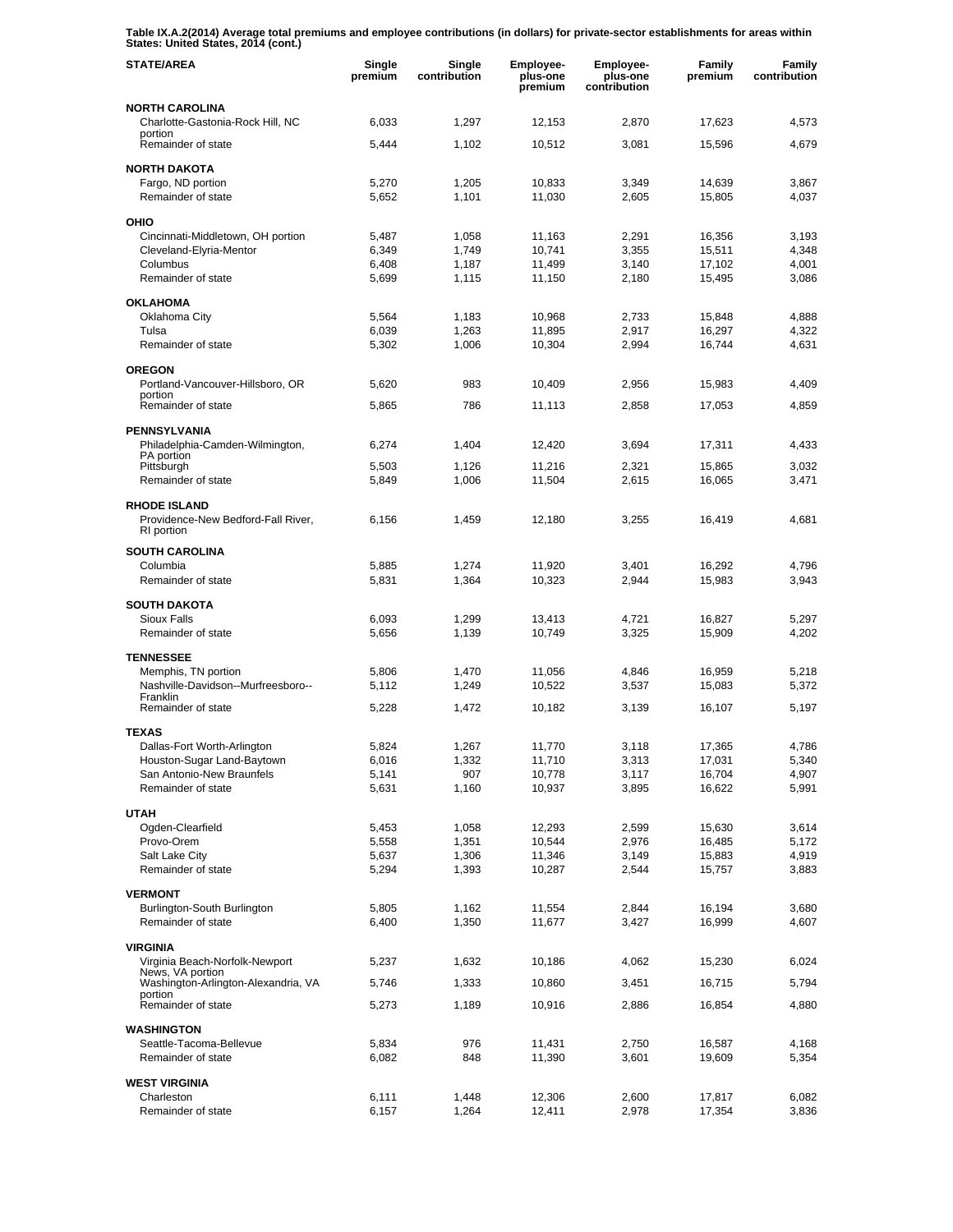**Table IX.A.2(2014) Average total premiums and employee contributions (in dollars) for private-sector establishments for areas within States: United States, 2014 (cont.)** 

| <b>STATE/AREA</b>             | Single<br>premium | Sinale<br>contribution | Employee-<br>plus-one<br>premium | <b>Employee-</b><br>plus-one<br>contribution | Family<br>premium | Family<br>contribution |
|-------------------------------|-------------------|------------------------|----------------------------------|----------------------------------------------|-------------------|------------------------|
| <b>WISCONSIN</b>              |                   |                        |                                  |                                              |                   |                        |
| Milwaukee-Waukesha-West Allis | 5.837             | 1.155                  | 13.013                           | 2.004                                        | 18.027            | 3.589                  |
| Remainder of state            | 5.885             | 1.311                  | 12.040                           | 2.615                                        | 16.945            | 3.857                  |
| <b>WYOMING</b>                |                   |                        |                                  |                                              |                   |                        |
| Cheyenne                      | 5.494             | 1.146                  | 12.019                           | 2.891                                        | 17.104            | 4.721                  |
| Remainder of state            | 5.906             | 1.138                  | 12.583                           | 3.746                                        | 16.201            | 4.222                  |

Source: Agency for Healthcare Research and Quality, Center for Financing, Access and Cost Trends. 2014 Medical Expenditure Panel Survey-Insurance Component.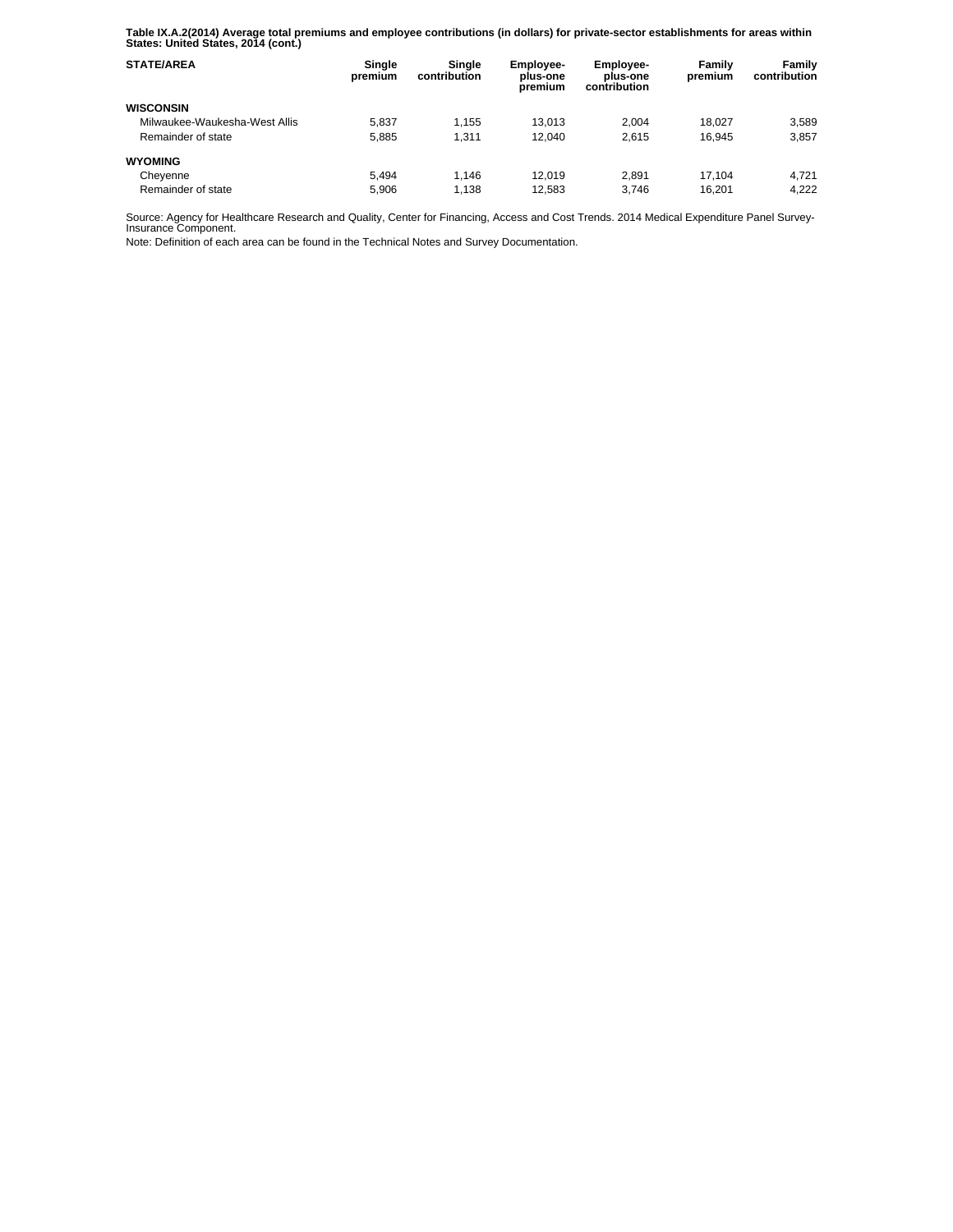**Table IX.A.2(2014) Standard errors for average total premiums and employee contributions (in dollars) for private-sector establishments for areas within States: United States, 2014** 

| <b>STATE/AREA</b>                                                   | Single<br>premium | Single<br>contribution | Employee-<br>plus-one<br>premium | Employee-<br>plus-one<br>contribution | Family<br>premium | Family<br>contribution |
|---------------------------------------------------------------------|-------------------|------------------------|----------------------------------|---------------------------------------|-------------------|------------------------|
| <b>ALABAMA</b>                                                      |                   |                        |                                  |                                       |                   |                        |
| Birmingham-Hoover<br>Remainder of state                             | 197<br>181        | 128<br>103             | 527<br>731                       | 272<br>241                            | 412<br>652        | 333<br>243             |
| <b>ALASKA</b>                                                       |                   |                        |                                  |                                       |                   |                        |
| Anchorage<br>Remainder of state                                     | 216<br>290        | 129<br>133             | 511<br>737                       | 309<br>545                            | 619<br>1,306      | 542<br>696             |
|                                                                     |                   |                        |                                  |                                       |                   |                        |
| <b>ARIZONA</b><br>Phoenix-Mesa-Glendale                             | 155               | 72                     | 346                              | 154                                   | 521               | 308                    |
| Remainder of state                                                  | 224               | 136                    | 564                              | 352                                   | 946               | 774                    |
| <b>ARKANSAS</b>                                                     |                   |                        |                                  |                                       |                   |                        |
| Little Rock-North Little Rock-Conway                                | 232               | 118                    | 468                              | 234                                   | 560               | 298                    |
| Remainder of state                                                  | 184               | 79                     | 479                              | 212                                   | 722               | 387                    |
| <b>CALIFORNIA</b>                                                   |                   |                        |                                  |                                       |                   |                        |
| Los Angeles-Long Beach-Santa Ana                                    | 110               | 72                     | 352                              | 417                                   | 367               | 322                    |
| Riverside-San Bernardino-Ontario<br>Sacramento--Arden-Arcade--      | 297<br>438        | 216<br>298             | 688<br>812                       | 467<br>734                            | 772<br>832        | 527<br>608             |
| Roseville<br>San Diego-Carlsbad-San Marcos                          | 251               | 100                    | 536                              | 433                                   | 675               | 772                    |
| San Francisco-Oakland-Fremont                                       | 158               | 102                    | 397                              | 265                                   | 696               | 393                    |
| San Jose-Sunnyvale-Santa Clara                                      | 290               | 136                    | 427                              | 339                                   | 599               | 419                    |
| Remainder of state                                                  | 251               | 117                    | 662                              | 222                                   | 828               | 457                    |
| <b>COLORADO</b>                                                     |                   |                        |                                  |                                       |                   |                        |
| Denver-Aurora-Broomfield<br>Remainder of state                      | 198<br>177        | 92<br>126              | 492<br>334                       | 193<br>219                            | 932<br>656        | 396<br>376             |
|                                                                     |                   |                        |                                  |                                       |                   |                        |
| <b>CONNECTICUT</b>                                                  |                   |                        | 641                              | 277                                   |                   | 296                    |
| Bridgeport-Stamford-Norwalk<br>Hartford-West Hartford-East Hartford | 313<br>231        | 130<br>90              | 530                              | 216                                   | 1,072<br>725      | 514                    |
| New Haven-Milford                                                   | 295               | 90                     | 551                              | 481                                   | 1,305             | 396                    |
| Remainder of state                                                  | 976               | 287                    | 1,626                            | 788                                   | 1,670             | 607                    |
| <b>DELAWARE</b>                                                     |                   |                        |                                  |                                       |                   |                        |
| Philadelphia-Camden-Wilmington,<br>DE portion                       | 207               | 94                     | 376                              | 335                                   | 308               | 211                    |
| Remainder of state                                                  | 457               | 119                    | 614                              | 522                                   | 1,073             | 336                    |
| <b>DISTRICT OF COLUMBIA</b>                                         |                   |                        |                                  |                                       |                   |                        |
| Washington-Arlington-Alexandria, DC<br>portion                      | 213               | 70                     | 407                              | 139                                   | 619               | 229                    |
| <b>FLORIDA</b>                                                      |                   |                        |                                  |                                       |                   |                        |
| Miami-Fort Lauderdale-Pompano<br>Beach                              | 225               | 92                     | 336                              | 202                                   | 702               | 290                    |
| Orlando-Kissimmee-Sanford                                           | 184               | 178                    | 456                              | 323                                   | 637               | 495                    |
| Tampa-St. Petersburg-Clearwater<br>Remainder of state               | 279<br>135        | 167<br>88              | 547<br>350                       | 467<br>206                            | 710<br>570        | 648<br>442             |
|                                                                     |                   |                        |                                  |                                       |                   |                        |
| <b>GEORGIA</b><br>Atlanta-Sandy Springs-Marietta                    | 161               | 96                     | 440                              | 271                                   | 588               | 440                    |
| Remainder of state                                                  | 278               | 147                    | 478                              | 241                                   | 570               | 320                    |
| <b>HAWAII</b>                                                       |                   |                        |                                  |                                       |                   |                        |
| Honolulu                                                            | 136               | 59                     | 438                              | 293                                   | 439               | 458                    |
| Remainder of state                                                  | 263               | 79                     | 375                              | 333                                   | 549               | 457                    |
| <b>IDAHO</b>                                                        |                   |                        |                                  |                                       |                   |                        |
| Boise City-Nampa                                                    | 236               | 122                    | 782                              | 355                                   | 652               | 351                    |
| Remainder of state                                                  | 192               | 153                    | 420                              | 251                                   | 687               | 429                    |
| <b>ILLINOIS</b>                                                     |                   |                        |                                  |                                       |                   |                        |
| Chicago-Joliet-Naperville, IL portion<br>Remainder of state         | 185<br>248        | 70<br>103              | 579<br>488                       | 556<br>174                            | 406<br>515        | 293<br>341             |
|                                                                     |                   |                        |                                  |                                       |                   |                        |
| <b>INDIANA</b><br>Indianapolis-Carmel                               | 448               | 169                    | 741                              | 363                                   | 1,346             | 653                    |
| Remainder of state                                                  | 206               | 74                     | 598                              | 242                                   | 452               | 399                    |
| <b>IOWA</b>                                                         |                   |                        |                                  |                                       |                   |                        |
| Des Moines-West Des Moines                                          | 568               | 350                    | 379                              | 196                                   | 611               | 447                    |
| Remainder of state                                                  | 153               | 60                     | 395                              | 177                                   | 433               | 212                    |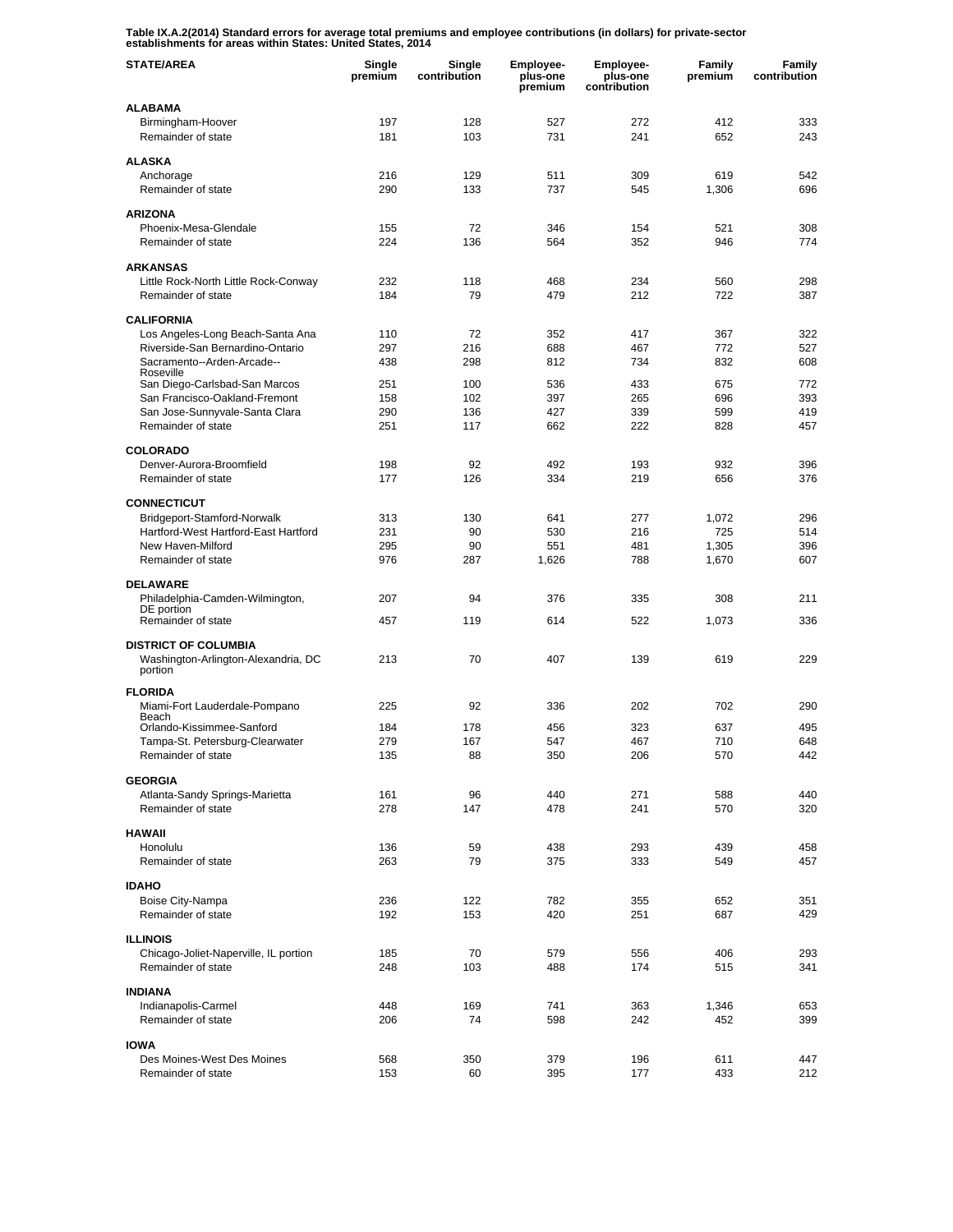**Table IX.A.2(2014) Standard errors for average total premiums and employee contributions (in dollars) for private-sector establishments for areas within States: United States, 2014 (cont.)** 

| <b>STATE/AREA</b>                                       | Single<br>premium | Single<br>contribution | Employee-<br>plus-one<br>premium | <b>Employee-</b><br>plus-one<br>contribution | Family<br>premium | Family<br>contribution |
|---------------------------------------------------------|-------------------|------------------------|----------------------------------|----------------------------------------------|-------------------|------------------------|
| <b>KANSAS</b>                                           |                   |                        |                                  |                                              |                   |                        |
| Kansas City, KS portion                                 | 249               | 111                    | 364                              | 219                                          | 431               | 524                    |
| Wichita<br>Remainder of state                           | 306<br>194        | 121<br>122             | 350<br>550                       | 526<br>336                                   | 917<br>618        | 418<br>505             |
|                                                         |                   |                        |                                  |                                              |                   |                        |
| <b>KENTUCKY</b>                                         |                   |                        |                                  |                                              |                   |                        |
| Louisville/Jefferson County, KY<br>portion              | 201               | 110                    | 552                              | 268                                          | 752               | 343                    |
| Remainder of state                                      | 179               | 98                     | 517                              | 191                                          | 985               | 553                    |
| <b>LOUISIANA</b>                                        |                   |                        |                                  |                                              |                   |                        |
| New Orleans-Metairie-Kenner                             | 198               | 135                    | 668                              | 243                                          | 803               | 988                    |
| Remainder of state                                      | 139               | 194                    | 344                              | 200                                          | 501               | 284                    |
| <b>MAINE</b>                                            |                   |                        |                                  |                                              |                   |                        |
| Portland-South Portland-Biddeford                       | 182               | 95                     | 300                              | 284                                          | 380               | 604                    |
| Remainder of state                                      | 177               | 109                    | 556                              | 276                                          | 1,087             | 475                    |
| <b>MARYLAND</b>                                         |                   |                        |                                  |                                              |                   |                        |
| <b>Baltimore-Towson</b>                                 | 208               | 112                    | 562                              | 240                                          | 695               | 359                    |
| Washington-Arlington-Alexandria,                        | 231               | 142                    | 704                              | 475                                          | 407               | 317                    |
| MD portion<br>Remainder of state                        | 191               | 150                    | 601                              | 617                                          | 759               | 1,319                  |
|                                                         |                   |                        |                                  |                                              |                   |                        |
| <b>MASSACHUSETTS</b>                                    |                   |                        |                                  |                                              |                   |                        |
| Boston-Cambridge-Quincy, MA<br>portion                  | 154               | 92                     | 369                              | 234                                          | 381               | 258                    |
| Remainder of state                                      | 191               | 108                    | 584                              | 262                                          | 443               | 301                    |
| <b>MICHIGAN</b>                                         |                   |                        |                                  |                                              |                   |                        |
| Detroit-Warren-Livonia                                  | 526               | 86                     | 689                              | 179                                          | 1,149             | 360                    |
| Remainder of state                                      | 170               | 118                    | 430                              | 302                                          | 727               | 579                    |
| <b>MINNESOTA</b>                                        |                   |                        |                                  |                                              |                   |                        |
| Minneapolis-St. Paul-Bloomington,                       | 188               | 68                     | 486                              | 196                                          | 401               | 252                    |
| MN portion<br>Remainder of state                        | 214               | 97                     | 520                              | 222                                          | 1,017             | 315                    |
|                                                         |                   |                        |                                  |                                              |                   |                        |
| <b>MISSISSIPPI</b>                                      |                   |                        |                                  |                                              |                   |                        |
| Jackson<br>Remainder of state                           | 444<br>189        | 126<br>89              | 499<br>524                       | 388<br>350                                   | 663<br>731        | 464<br>296             |
|                                                         |                   |                        |                                  |                                              |                   |                        |
| <b>MISSOURI</b>                                         | 233               | 121                    | 714                              | 291                                          | 531               | 547                    |
| Kansas City, MO portion<br>St. Louis, MO portion        | 356               | 121                    | 574                              | 287                                          | 563               | 374                    |
| Remainder of state                                      | 223               | 156                    | 562                              | 231                                          | 628               | 325                    |
|                                                         |                   |                        |                                  |                                              |                   |                        |
| <b>MONTANA</b><br><b>Billings</b>                       | 560               | 363                    | 964                              | 1,182                                        | 1,106             | 1,254                  |
| Remainder of state                                      | 159               | 72                     | 473                              | 216                                          | 636               | 277                    |
|                                                         |                   |                        |                                  |                                              |                   |                        |
| <b>NEBRASKA</b><br>Omaha-Council Bluffs, NE portion     | 234               | 83                     | 499                              | 243                                          | 611               | 312                    |
| Remainder of state                                      | 164               | 96                     | 398                              | 205                                          | 447               | 368                    |
|                                                         |                   |                        |                                  |                                              |                   |                        |
| <b>NEVADA</b><br>Las Vegas-Paradise                     | 226               | 118                    | 742                              | 192                                          | 675               | 438                    |
| Remainder of state                                      | 238               | 119                    | 578                              | 462                                          | 856               | 455                    |
|                                                         |                   |                        |                                  |                                              |                   |                        |
| <b>NEW HAMPSHIRE</b><br>Boston-Cambridge-Quincy, NH     | 243               | 140                    | 613                              | 345                                          | 925               | 492                    |
| portion                                                 |                   |                        |                                  |                                              |                   |                        |
| Manchester-Nashua                                       | 382               | 148                    | 871                              | 421                                          | 1,558             | 542                    |
| Remainder of state                                      | 199               | 87                     | 535                              | 224                                          | 598               | 229                    |
| <b>NEW JERSEY</b>                                       |                   |                        |                                  |                                              |                   |                        |
| New York-Northern New Jersey-Long<br>Island, NJ portion | 319               | 116                    | 540                              | 172                                          | 896               | 330                    |
| Remainder of state                                      | 261               | 240                    | 934                              | 353                                          | 1,312             | 707                    |
| <b>NEW MEXICO</b>                                       |                   |                        |                                  |                                              |                   |                        |
| Albuquerque                                             | 280               | 99                     | 1,099                            | 488                                          | 602               | 363                    |
| Remainder of state                                      | 233               | 118                    | 568                              | 326                                          | 842               | 507                    |
| <b>NEW YORK</b>                                         |                   |                        |                                  |                                              |                   |                        |
| New York-Northern New Jersey-Long                       | 151               | 82                     | 382                              | 185                                          | 401               | 238                    |
| Island, NY portion<br>Remainder of state                | 160               | 72                     | 321                              | 172                                          | 457               | 356                    |
|                                                         |                   |                        |                                  |                                              |                   |                        |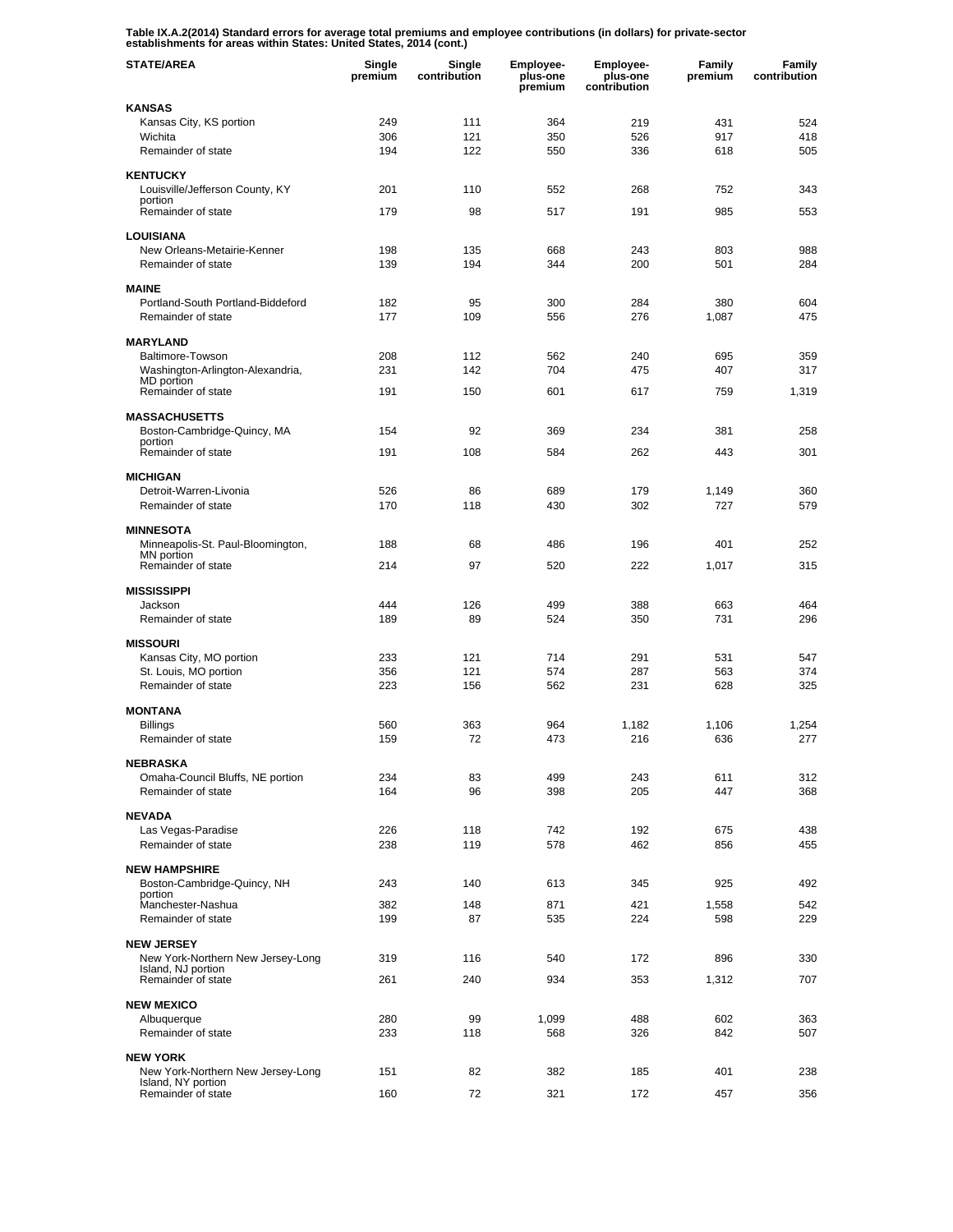**Table IX.A.2(2014) Standard errors for average total premiums and employee contributions (in dollars) for private-sector establishments for areas within States: United States, 2014 (cont.)** 

| <b>STATE/AREA</b>                                                       | Single<br>premium | Single<br>contribution | Employee-<br>plus-one<br>premium | <b>Employee-</b><br>plus-one<br>contribution | Family<br>premium | Family<br>contribution |
|-------------------------------------------------------------------------|-------------------|------------------------|----------------------------------|----------------------------------------------|-------------------|------------------------|
| <b>NORTH CAROLINA</b>                                                   |                   |                        |                                  |                                              |                   |                        |
| Charlotte-Gastonia-Rock Hill, NC<br>portion                             | 232               | 98                     | 567                              | 221                                          | 917               | 393                    |
| Remainder of state                                                      | 104               | 72                     | 265                              | 238                                          | 389               | 375                    |
| <b>NORTH DAKOTA</b>                                                     |                   |                        |                                  |                                              |                   |                        |
| Fargo, ND portion<br>Remainder of state                                 | 192<br>113        | 134<br>91              | 545<br>323                       | 834<br>176                                   | 491<br>446        | 420<br>256             |
|                                                                         |                   |                        |                                  |                                              |                   |                        |
| OHIO<br>Cincinnati-Middletown, OH portion                               | 226               | 89                     | 580                              | 227                                          | 855               | 283                    |
| Cleveland-Elyria-Mentor                                                 | 443               | 156                    | 252                              | 221                                          | 484               | 306                    |
| Columbus<br>Remainder of state                                          | 536               | 148<br>98              | 389                              | 423<br>171                                   | 533               | 532<br>289             |
|                                                                         | 215               |                        | 373                              |                                              | 1,000             |                        |
| <b>OKLAHOMA</b><br>Oklahoma City                                        | 247               | 213                    | 733                              | 218                                          | 965               | 672                    |
| Tulsa                                                                   | 225               | 114                    | 656                              | 337                                          | 1,426             | 519                    |
| Remainder of state                                                      | 232               | 123                    | 471                              | 343                                          | 802               | 600                    |
| <b>OREGON</b>                                                           |                   |                        |                                  |                                              |                   |                        |
| Portland-Vancouver-Hillsboro, OR<br>portion                             | 193               | 88                     | 885                              | 292                                          | 452               | 323                    |
| Remainder of state                                                      | 311               | 95                     | 714                              | 158                                          | 964               | 526                    |
| <b>PENNSYLVANIA</b>                                                     |                   |                        |                                  |                                              |                   |                        |
| Philadelphia-Camden-Wilmington,<br>PA portion                           | 220               | 92                     | 697                              | 366                                          | 615               | 322                    |
| Pittsburgh                                                              | 118               | 139                    | 299                              | 276                                          | 388               | 346                    |
| Remainder of state                                                      | 208               | 86                     | 335                              | 192                                          | 794               | 361                    |
| <b>RHODE ISLAND</b><br>Providence-New Bedford-Fall River,<br>RI portion | 128               | 80                     | 324                              | 202                                          | 495               | 458                    |
| <b>SOUTH CAROLINA</b>                                                   |                   |                        |                                  |                                              |                   |                        |
| Columbia                                                                | 273               | 125                    | 335                              | 309                                          | 442               | 808                    |
| Remainder of state                                                      | 264               | 107                    | 323                              | 235                                          | 1,116             | 431                    |
| <b>SOUTH DAKOTA</b>                                                     |                   |                        |                                  |                                              |                   |                        |
| Sioux Falls<br>Remainder of state                                       | 383<br>207        | 68<br>83               | 1,485<br>449                     | 975<br>278                                   | 795<br>534        | 642<br>291             |
|                                                                         |                   |                        |                                  |                                              |                   |                        |
| <b>TENNESSEE</b><br>Memphis, TN portion                                 | 354               | 111                    | 731                              | 1,163                                        | 1,435             | 494                    |
| Nashville-Davidson--Murfreesboro--                                      | 247               | 136                    | 714                              | 311                                          | 898               | 403                    |
| Franklin<br>Remainder of state                                          | 277               | 306                    | 934                              | 374                                          | 539               | 569                    |
| <b>TEXAS</b>                                                            |                   |                        |                                  |                                              |                   |                        |
| Dallas-Fort Worth-Arlington                                             | 177               | 96                     | 381                              | 268                                          | 415               | 296                    |
| Houston-Sugar Land-Baytown<br>San Antonio-New Braunfels                 | 234               | 114                    | 522                              | 266                                          | 826               | 462                    |
| Remainder of state                                                      | 318<br>144        | 109<br>94              | 709<br>307                       | 385<br>226                                   | 1,281<br>433      | 611<br>404             |
| <b>UTAH</b>                                                             |                   |                        |                                  |                                              |                   |                        |
| Ogden-Clearfield                                                        | 274               | 168                    | 1,015                            | 558                                          | 827               | 684                    |
| Provo-Orem                                                              | 212               | 159                    | 674                              | 444                                          | 635               | 687                    |
| Salt Lake City                                                          | 180               | 148                    | 427                              | 269                                          | 593               | 478                    |
| Remainder of state                                                      | 339               | 168                    | 652                              | 297                                          | 855               | 369                    |
| <b>VERMONT</b><br>Burlington-South Burlington                           |                   | 105                    | 324                              | 201                                          | 350               | 355                    |
| Remainder of state                                                      | 136<br>167        | 85                     | 321                              | 218                                          | 628               | 302                    |
| <b>VIRGINIA</b>                                                         |                   |                        |                                  |                                              |                   |                        |
| Virginia Beach-Norfolk-Newport                                          | 169               | 127                    | 561                              | 376                                          | 738               | 1,205                  |
| News, VA portion<br>Washington-Arlington-Alexandria, VA                 | 185               | 103                    | 376                              | 251                                          | 430               | 400                    |
| portion<br>Remainder of state                                           | 225               | 102                    | 354                              | 193                                          | 392               | 392                    |
| <b>WASHINGTON</b>                                                       |                   |                        |                                  |                                              |                   |                        |
| Seattle-Tacoma-Bellevue                                                 | 161               | 84                     | 302                              | 257                                          | 497               | 416                    |
| Remainder of state                                                      | 272               | 95                     | 424                              | 357                                          | 1,503             | 565                    |
| <b>WEST VIRGINIA</b>                                                    |                   |                        |                                  |                                              |                   |                        |
| Charleston                                                              | 305               | 208                    | 815                              | 286                                          | 860               | 1,446                  |
| Remainder of state                                                      | 170               | 75                     | 471                              | 234                                          | 514               | 261                    |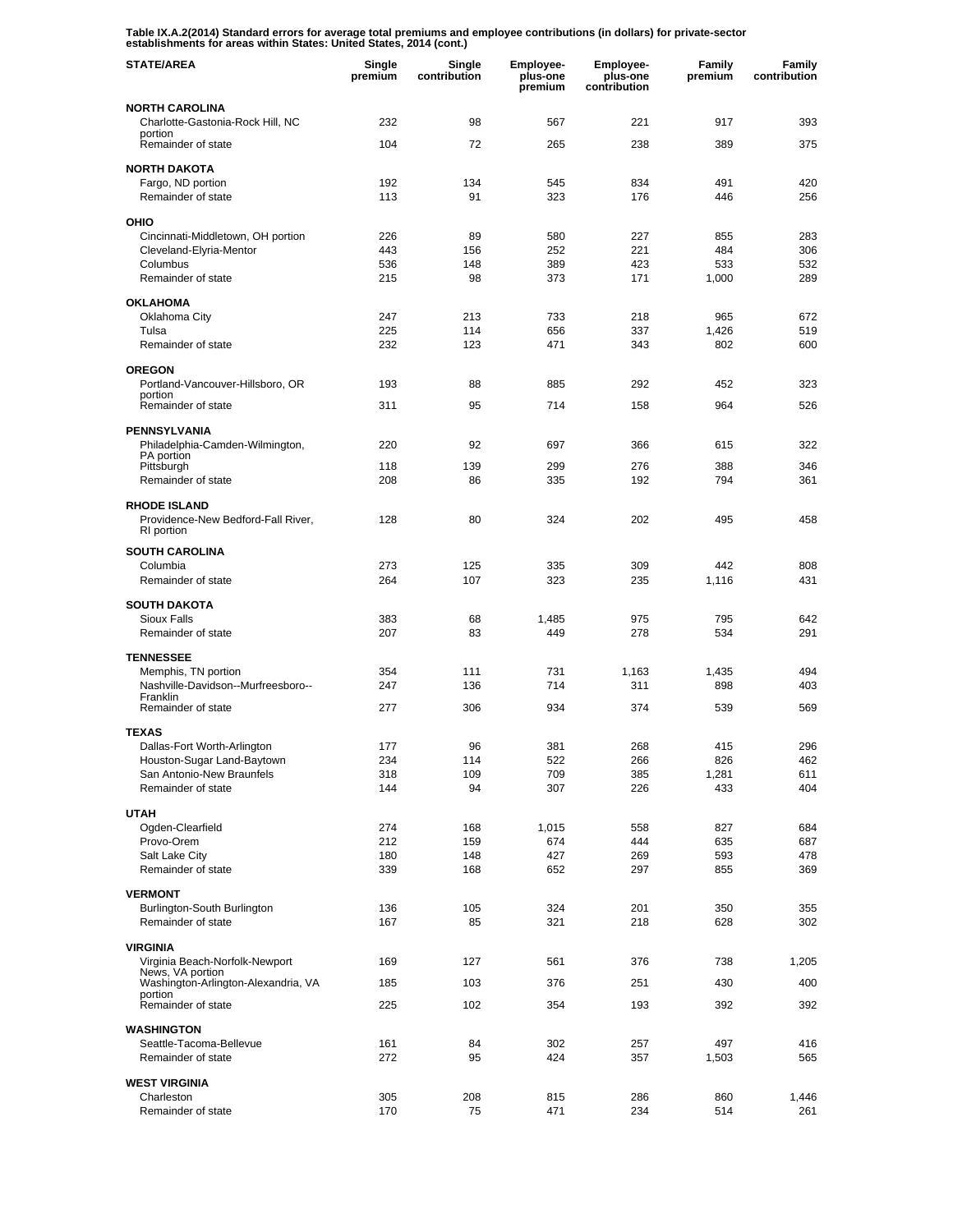**Table IX.A.2(2014) Standard errors for average total premiums and employee contributions (in dollars) for private-sector establishments for areas within States: United States, 2014 (cont.)** 

| <b>STATE/AREA</b>             | Single<br>premium | Single<br>contribution | Employee-<br>plus-one<br>premium | Employee-<br>plus-one<br>contribution | Family<br>premium | Family<br>contribution |
|-------------------------------|-------------------|------------------------|----------------------------------|---------------------------------------|-------------------|------------------------|
| <b>WISCONSIN</b>              |                   |                        |                                  |                                       |                   |                        |
| Milwaukee-Waukesha-West Allis | 328               | 122                    | 746                              | 256                                   | 681               | 247                    |
| Remainder of state            | 149               | 66                     | 421                              | 170                                   | 419               | 234                    |
| <b>WYOMING</b>                |                   |                        |                                  |                                       |                   |                        |
| Cheyenne                      | 497               | 177                    | 992                              | 391                                   | 1.351             | 549                    |
| Remainder of state            | 197               | 115                    | 707                              | 331                                   | 612               | 407                    |

Source: Agency for Healthcare Research and Quality, Center for Financing, Access and Cost Trends. 2014 Medical Expenditure Panel Survey-Insurance Component.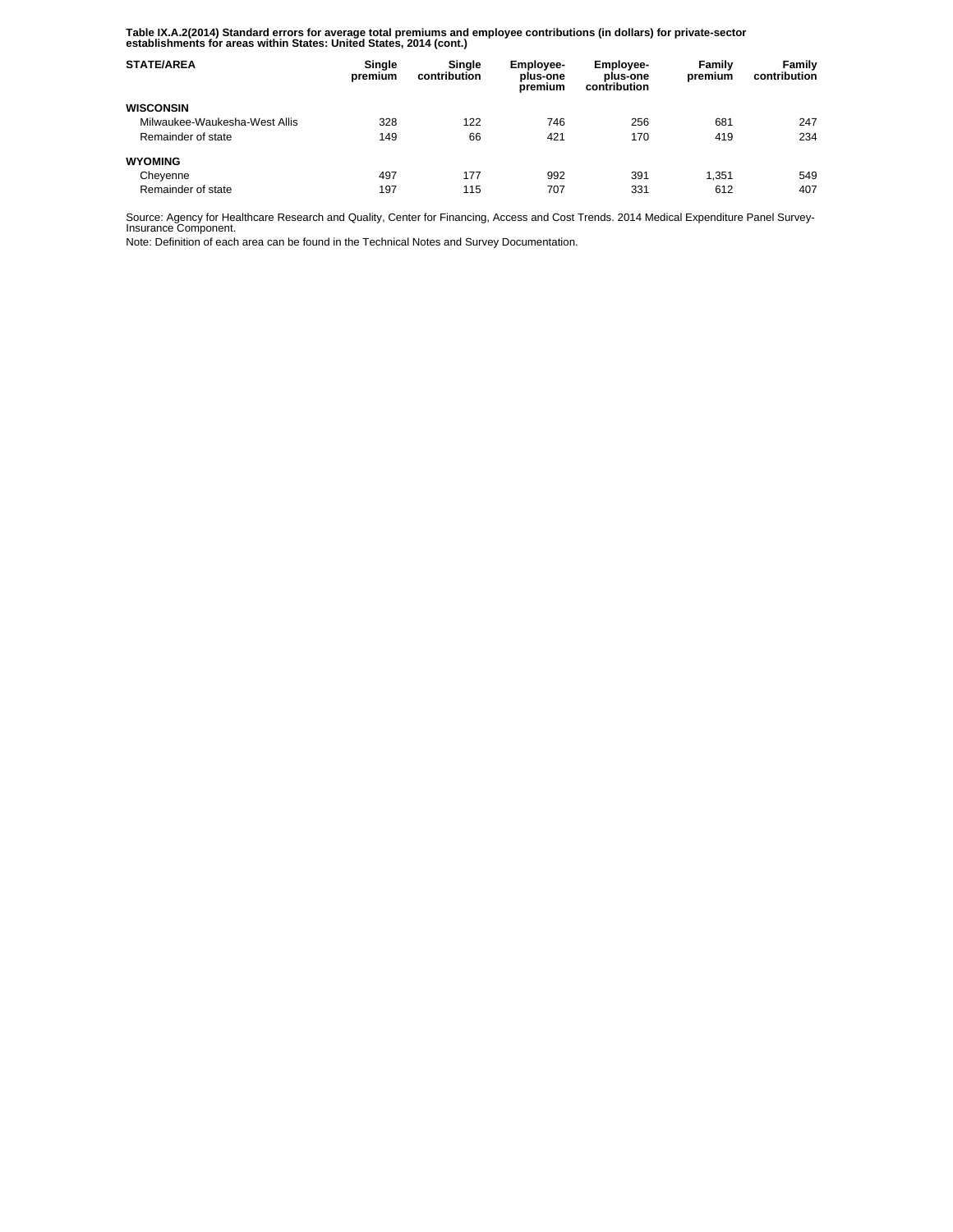**Table IX.B.1(2014) Health insurance offer, eligibility and take up rates for private-sector establishments and employees by firm size for 20 largest metro areas: United States, 2014** 

| <b>METRO AREA</b>                                     | <b>Percent of</b><br>establishments<br>that offer health<br>insurance | Percent of<br>employees in<br>establishments<br>that offer health<br>insurance | Percent of<br>employees<br>eligible for health<br>insurance in<br>establishments<br>that offer health<br>insurance | <b>Percent of</b><br>employees<br>eligible for health<br>insurance that<br>are enrolled in<br>health insurance<br>at establishments<br>that offer health<br>insurance | Percent of<br>employees that<br>are enrolled in<br>health insurance<br>at establishments<br>that offer health<br>insurance |
|-------------------------------------------------------|-----------------------------------------------------------------------|--------------------------------------------------------------------------------|--------------------------------------------------------------------------------------------------------------------|-----------------------------------------------------------------------------------------------------------------------------------------------------------------------|----------------------------------------------------------------------------------------------------------------------------|
| New York-Northern New Jersey-Long                     |                                                                       |                                                                                |                                                                                                                    |                                                                                                                                                                       |                                                                                                                            |
| Island, NY-NJ-PA<br>Less than 50 employees            | 42.0%                                                                 | 59.7%                                                                          | 74.6%                                                                                                              | 73.7%                                                                                                                                                                 | 54.9%                                                                                                                      |
| 50 or more employees                                  | 96.7%                                                                 | 97.3%                                                                          | 74.4%                                                                                                              | 78.6%                                                                                                                                                                 | 58.4%                                                                                                                      |
| Total                                                 | 50.9%                                                                 | 86.0%                                                                          | 74.4%                                                                                                              | 77.6%                                                                                                                                                                 | 57.7%                                                                                                                      |
| Los Angeles-Long Beach-Santa Ana,                     |                                                                       |                                                                                |                                                                                                                    |                                                                                                                                                                       |                                                                                                                            |
| CА<br>Less than 50 employees                          | 32.5%                                                                 | 50.8%                                                                          | 84.3%                                                                                                              | 74.6%                                                                                                                                                                 | 62.9%                                                                                                                      |
| 50 or more employees                                  | 91.2%                                                                 | 93.2%                                                                          | 76.3%                                                                                                              | 80.6%                                                                                                                                                                 | 61.5%                                                                                                                      |
| Total                                                 | 44.2%                                                                 | 81.8%                                                                          | 77.6%                                                                                                              | 79.5%                                                                                                                                                                 | 61.7%                                                                                                                      |
| Chicago-Joliet-Naperville, IL-IN-WI                   |                                                                       |                                                                                |                                                                                                                    |                                                                                                                                                                       |                                                                                                                            |
| Less than 50 employees                                | 32.0%                                                                 | 53.0%                                                                          | 76.4%                                                                                                              | 84.0%                                                                                                                                                                 | 64.2%                                                                                                                      |
| 50 or more employees                                  | 94.3%                                                                 | 94.0%                                                                          | 72.0%                                                                                                              | 79.6%                                                                                                                                                                 | 57.3%                                                                                                                      |
| Total                                                 | 47.3%                                                                 | 84.8%                                                                          | 72.6%                                                                                                              | 80.2%                                                                                                                                                                 | 58.2%                                                                                                                      |
| Dallas-Fort Worth-Arlington, TX                       |                                                                       |                                                                                |                                                                                                                    |                                                                                                                                                                       |                                                                                                                            |
| Less than 50 employees                                | 27.8%                                                                 | 39.8%                                                                          | 83.5%                                                                                                              | 75.4%                                                                                                                                                                 | 63.0%                                                                                                                      |
| 50 or more employees<br>Total                         | 94.1%<br>44.7%                                                        | 93.4%<br>81.4%                                                                 | 78.2%<br>78.8%                                                                                                     | 74.8%<br>74.8%                                                                                                                                                        | 58.5%<br>59.0%                                                                                                             |
|                                                       |                                                                       |                                                                                |                                                                                                                    |                                                                                                                                                                       |                                                                                                                            |
| Philadelphia-Camden-Wilmington,<br><b>PA-NJ-DE-MD</b> |                                                                       |                                                                                |                                                                                                                    |                                                                                                                                                                       |                                                                                                                            |
| Less than 50 employees                                | 45.5%                                                                 | 63.1%                                                                          | 79.5%                                                                                                              | 71.3%                                                                                                                                                                 | 56.7%                                                                                                                      |
| 50 or more employees                                  | 96.9%                                                                 | 98.6%                                                                          | 67.7%                                                                                                              | 78.7%                                                                                                                                                                 | 53.3%                                                                                                                      |
| Total                                                 | 59.8%                                                                 | 89.1%                                                                          | 69.9%                                                                                                              | 77.1%                                                                                                                                                                 | 53.9%                                                                                                                      |
| Houston-Sugar Land-Baytown, TX                        |                                                                       |                                                                                |                                                                                                                    |                                                                                                                                                                       |                                                                                                                            |
| Less than 50 employees                                | 33.3%                                                                 | 53.5%                                                                          | 74.0%                                                                                                              | 80.0%                                                                                                                                                                 | 59.2%                                                                                                                      |
| 50 or more employees<br>Total                         | 90.5%<br>49.1%                                                        | 93.5%<br>84.0%                                                                 | 81.0%<br>80.0%                                                                                                     | 81.8%<br>81.5%                                                                                                                                                        | 66.3%<br>65.2%                                                                                                             |
|                                                       |                                                                       |                                                                                |                                                                                                                    |                                                                                                                                                                       |                                                                                                                            |
| Miami-Fort Lauderdale-Pompano<br>Beach, FL            |                                                                       |                                                                                |                                                                                                                    |                                                                                                                                                                       |                                                                                                                            |
| Less than 50 employees                                | 27.5%                                                                 | 46.6%                                                                          | 86.6%                                                                                                              | 62.8%                                                                                                                                                                 | 54.4%                                                                                                                      |
| 50 or more employees                                  | 98.0%                                                                 | 97.8%                                                                          | 79.0%                                                                                                              | 77.8%                                                                                                                                                                 | 61.5%                                                                                                                      |
| Total                                                 | 39.4%                                                                 | 85.0%                                                                          | 80.1%                                                                                                              | 75.6%                                                                                                                                                                 | 60.5%                                                                                                                      |
| Washington-Arlington-Alexandria,                      |                                                                       |                                                                                |                                                                                                                    |                                                                                                                                                                       |                                                                                                                            |
| <b>DC-VA-MD-WV</b><br>Less than 50 employees          | 38.0%                                                                 | 60.5%                                                                          | 82.6%                                                                                                              | 74.6%                                                                                                                                                                 | 61.6%                                                                                                                      |
| 50 or more employees                                  | 95.7%                                                                 | 94.5%                                                                          | 79.2%                                                                                                              | 75.0%                                                                                                                                                                 | 59.4%                                                                                                                      |
| Total                                                 | 53.2%                                                                 | 86.6%                                                                          | 79.8%                                                                                                              | 74.9%                                                                                                                                                                 | 59.8%                                                                                                                      |
| Atlanta-Sandy Springs-Marietta, GA                    |                                                                       |                                                                                |                                                                                                                    |                                                                                                                                                                       |                                                                                                                            |
| Less than 50 employees                                | 23.3%                                                                 | 45.8%                                                                          | 79.1%                                                                                                              | 64.9%                                                                                                                                                                 | 51.3%                                                                                                                      |
| 50 or more employees                                  | 97.2%                                                                 | 96.0%                                                                          | 79.7%                                                                                                              | 77.1%                                                                                                                                                                 | 61.4%                                                                                                                      |
| Total                                                 | 41.1%                                                                 | 85.1%                                                                          | 79.6%                                                                                                              | 75.7%                                                                                                                                                                 | 60.2%                                                                                                                      |
| Boston-Cambridge-Quincy, MA-NH                        |                                                                       |                                                                                |                                                                                                                    |                                                                                                                                                                       |                                                                                                                            |
| Less than 50 employees                                | 48.0%                                                                 | 71.0%                                                                          | 77.8%                                                                                                              | 62.6%                                                                                                                                                                 | 48.7%                                                                                                                      |
| 50 or more employees<br>Total                         | 99.5%                                                                 | 99.0%                                                                          | 74.5%                                                                                                              | 75.6%                                                                                                                                                                 | 56.3%                                                                                                                      |
|                                                       | 62.4%                                                                 | 91.8%                                                                          | 75.1%                                                                                                              | 72.9%                                                                                                                                                                 | 54.8%                                                                                                                      |
| Detroit-Warren-Livonia, MI                            |                                                                       |                                                                                |                                                                                                                    |                                                                                                                                                                       |                                                                                                                            |
| Less than 50 employees<br>50 or more employees        | 32.4%<br>96.1%                                                        | 54.6%<br>95.9%                                                                 | 84.8%<br>72.9%                                                                                                     | 72.7%<br>69.8%                                                                                                                                                        | 61.6%<br>50.9%                                                                                                             |
| Total                                                 | 50.9%                                                                 | 85.9%                                                                          | 74.7%                                                                                                              | 70.3%                                                                                                                                                                 | 52.5%                                                                                                                      |
|                                                       |                                                                       |                                                                                |                                                                                                                    |                                                                                                                                                                       |                                                                                                                            |
| Phoenix-Mesa-Glendale, AZ<br>Less than 50 employees   | 30.3%                                                                 | 50.2%                                                                          | 76.9%                                                                                                              | 74.2%                                                                                                                                                                 | 57.1%                                                                                                                      |
| 50 or more employees                                  | 95.9%                                                                 | 97.9%                                                                          | 70.5%                                                                                                              | 79.0%                                                                                                                                                                 | 55.7%                                                                                                                      |
| Total                                                 | 51.1%                                                                 | 89.3%                                                                          | 71.2%                                                                                                              | 78.5%                                                                                                                                                                 | 55.9%                                                                                                                      |
| San Francisco-Oakland-Fremont, CA                     |                                                                       |                                                                                |                                                                                                                    |                                                                                                                                                                       |                                                                                                                            |
| Less than 50 employees                                | 42.2%                                                                 | 64.7%                                                                          | 82.6%                                                                                                              | 75.7%                                                                                                                                                                 | 62.5%                                                                                                                      |
| 50 or more employees                                  | 98.9%                                                                 | 98.9%                                                                          | 82.2%                                                                                                              | 78.4%                                                                                                                                                                 | 64.4%                                                                                                                      |
| Total                                                 | 56.6%                                                                 | 89.2%                                                                          | 82.3%                                                                                                              | 77.8%                                                                                                                                                                 | 64.0%                                                                                                                      |
| Riverside-San Bernardino-Ontario,                     |                                                                       |                                                                                |                                                                                                                    |                                                                                                                                                                       |                                                                                                                            |
| СA<br>Less than 50 employees                          | 35.3%                                                                 | 45.9%                                                                          | 87.3%                                                                                                              | 58.5%                                                                                                                                                                 | 51.1%                                                                                                                      |
| 50 or more employees                                  | 94.4%                                                                 | 89.5%                                                                          | 53.6%                                                                                                              | 78.6%                                                                                                                                                                 | 42.1%                                                                                                                      |
| Total                                                 | 48.1%                                                                 | 76.1%                                                                          | 59.8%                                                                                                              | 73.2%                                                                                                                                                                 | 43.8%                                                                                                                      |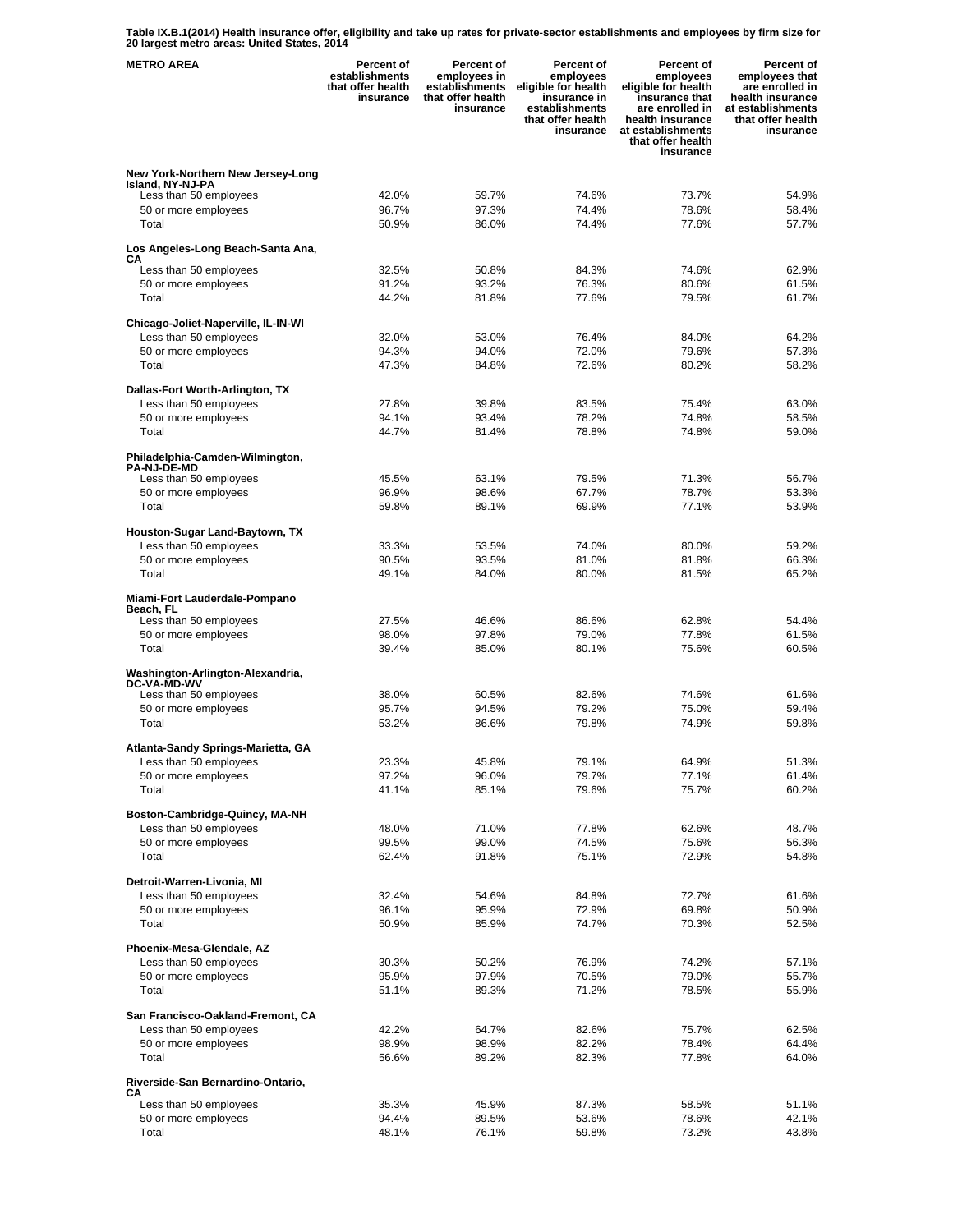**Table IX.B.1(2014) Health insurance offer, eligibility and take up rates for private-sector establishments and employees by firm size for 20 largest metro areas: United States, 2014 (cont.)** 

| <b>METRO AREA</b>                                 | Percent of<br>establishments<br>that offer health<br>insurance | Percent of<br>employees in<br>establishments<br>that offer health<br>insurance | Percent of<br>employees<br>eligible for health<br>insurance in<br>establishments<br>that offer health<br>insurance | <b>Percent of</b><br>employees<br>eligible for health<br>insurance that<br>are enrolled in<br>health insurance<br>at establishments<br>that offer health<br>insurance | Percent of<br>employees that<br>are enrolled in<br>health insurance<br>at establishments<br>that offer health<br>insurance |
|---------------------------------------------------|----------------------------------------------------------------|--------------------------------------------------------------------------------|--------------------------------------------------------------------------------------------------------------------|-----------------------------------------------------------------------------------------------------------------------------------------------------------------------|----------------------------------------------------------------------------------------------------------------------------|
| Seattle-Tacoma-Bellevue, WA                       |                                                                |                                                                                |                                                                                                                    |                                                                                                                                                                       |                                                                                                                            |
| Less than 50 employees                            | 34.5%                                                          | 53.7%                                                                          | 71.3%                                                                                                              | 84.6%                                                                                                                                                                 | 60.3%                                                                                                                      |
| 50 or more employees                              | 92.0%                                                          | 95.4%                                                                          | 77.8%                                                                                                              | 79.0%                                                                                                                                                                 | 61.4%                                                                                                                      |
| Total                                             | 47.4%                                                          | 83.8%                                                                          | 76.6%                                                                                                              | 79.9%                                                                                                                                                                 | 61.2%                                                                                                                      |
| Minneapolis-St. Paul-Bloomington,<br><b>MN-WI</b> |                                                                |                                                                                |                                                                                                                    |                                                                                                                                                                       |                                                                                                                            |
| Less than 50 employees                            | 32.1%                                                          | 50.7%                                                                          | 71.8%                                                                                                              | 69.0%                                                                                                                                                                 | 49.5%                                                                                                                      |
| 50 or more employees                              | 95.4%                                                          | 93.3%                                                                          | 76.5%                                                                                                              | 79.2%                                                                                                                                                                 | 60.6%                                                                                                                      |
| Total                                             | 46.6%                                                          | 82.6%                                                                          | 75.8%                                                                                                              | 77.7%                                                                                                                                                                 | 58.9%                                                                                                                      |
| San Diego-Carlsbad-San Marcos, CA                 |                                                                |                                                                                |                                                                                                                    |                                                                                                                                                                       |                                                                                                                            |
| Less than 50 employees                            | 41.3%                                                          | 53.0%                                                                          | 91.0%                                                                                                              | 84.6%                                                                                                                                                                 | 77.0%                                                                                                                      |
| 50 or more employees                              | 90.7%                                                          | 97.5%                                                                          | 69.4%                                                                                                              | 80.8%                                                                                                                                                                 | 56.1%                                                                                                                      |
| Total                                             | 54.3%                                                          | 87.9%                                                                          | 72.2%                                                                                                              | 81.4%                                                                                                                                                                 | 58.8%                                                                                                                      |
| St. Louis, MO-IL                                  |                                                                |                                                                                |                                                                                                                    |                                                                                                                                                                       |                                                                                                                            |
| Less than 50 employees                            | 47.1%                                                          | 70.3%                                                                          | 86.0%                                                                                                              | 76.7%                                                                                                                                                                 | 66.0%                                                                                                                      |
| 50 or more employees                              | 93.1%                                                          | 97.0%                                                                          | 71.9%                                                                                                              | 73.3%                                                                                                                                                                 | 52.7%                                                                                                                      |
| Total                                             | 62.1%                                                          | 90.3%                                                                          | 74.7%                                                                                                              | 74.1%                                                                                                                                                                 | 55.3%                                                                                                                      |
| Tampa-St. Petersburg-Clearwater, FL               |                                                                |                                                                                |                                                                                                                    |                                                                                                                                                                       |                                                                                                                            |
| Less than 50 employees                            | 24.6%                                                          | 30.6%                                                                          | 82.8%                                                                                                              | 66.5%                                                                                                                                                                 | 55.0%                                                                                                                      |
| 50 or more employees                              | 91.6%                                                          | 94.9%                                                                          | 78.3%                                                                                                              | 73.0%                                                                                                                                                                 | 57.2%                                                                                                                      |
| Total                                             | 34.7%                                                          | 72.7%                                                                          | 79.0%                                                                                                              | 72.0%                                                                                                                                                                 | 56.8%                                                                                                                      |
| Baltimore-Towson, MD                              |                                                                |                                                                                |                                                                                                                    |                                                                                                                                                                       |                                                                                                                            |
| Less than 50 employees                            | 46.8%                                                          | 62.5%                                                                          | 77.5%                                                                                                              | 60.6%                                                                                                                                                                 | 46.9%                                                                                                                      |
| 50 or more employees                              | 96.5%                                                          | 93.1%                                                                          | 74.8%                                                                                                              | 74.5%                                                                                                                                                                 | 55.7%                                                                                                                      |
| Total                                             | 60.3%                                                          | 84.3%                                                                          | 75.4%                                                                                                              | 71.4%                                                                                                                                                                 | 53.9%                                                                                                                      |

Source: Agency for Healthcare Research and Quality, Center for Financing, Access and Cost Trends. 2014 Medical Expenditure Panel Survey-Insurance Component.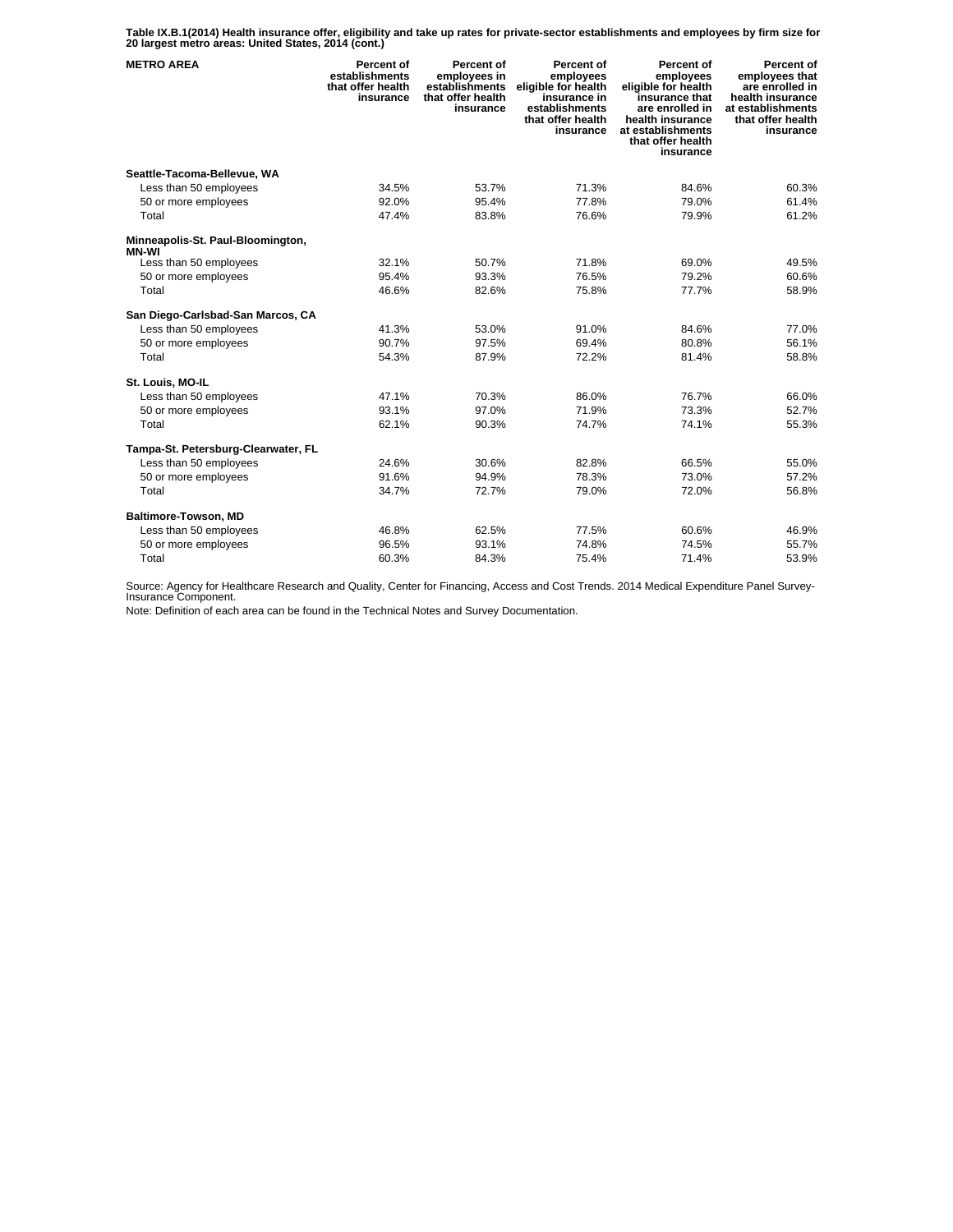**Table IX.B.1(2014) Standard errors for health insurance offer, eligibility, take up rates for private-sector establishments and employees by firm size for 20 largest metro areas: United States, 2014** 

| <b>METRO AREA</b>                                            | <b>Percent of</b><br>establishments<br>that offer health<br>insurance | Percent of<br>employees in<br>establishments<br>that offer health<br>insurance | Percent of<br>employees<br>eligible for health<br>insurance in<br>establishments<br>that offer health<br>insurance | Percent of<br>employees<br>eligible for health<br>insurance that<br>are enrolled in<br>health insurance<br>at establishments<br>that offer health<br>insurance | Percent of<br>employees that<br>are enrolled in<br>health insurance<br>at establishments<br>that offer health<br>insurance |
|--------------------------------------------------------------|-----------------------------------------------------------------------|--------------------------------------------------------------------------------|--------------------------------------------------------------------------------------------------------------------|----------------------------------------------------------------------------------------------------------------------------------------------------------------|----------------------------------------------------------------------------------------------------------------------------|
| New York-Northern New Jersey-Long                            |                                                                       |                                                                                |                                                                                                                    |                                                                                                                                                                |                                                                                                                            |
| Island, NY-NJ-PA<br>Less than 50 employees                   | 2.09%                                                                 | 2.46%                                                                          | 2.57%                                                                                                              | 1.97%                                                                                                                                                          | 2.42%                                                                                                                      |
| 50 or more employees                                         | 0.90%                                                                 | 0.70%                                                                          | 1.99%                                                                                                              | 1.39%                                                                                                                                                          | 2.10%                                                                                                                      |
| Total                                                        | 1.80%                                                                 | 1.00%                                                                          | 1.66%                                                                                                              | 1.19%                                                                                                                                                          | 1.75%                                                                                                                      |
| Los Angeles-Long Beach-Santa Ana,                            |                                                                       |                                                                                |                                                                                                                    |                                                                                                                                                                |                                                                                                                            |
| CА<br>Less than 50 employees                                 | 2.73%                                                                 | 3.55%                                                                          | 3.13%                                                                                                              | 2.88%                                                                                                                                                          | 3.53%                                                                                                                      |
| 50 or more employees                                         | 2.12%                                                                 | 1.78%                                                                          | 2.24%                                                                                                              | 1.35%                                                                                                                                                          | 2.18%                                                                                                                      |
| Total                                                        | 2.43%                                                                 | 1.80%                                                                          | 1.93%                                                                                                              | 1.24%                                                                                                                                                          | 1.91%                                                                                                                      |
| Chicago-Joliet-Naperville, IL-IN-WI                          |                                                                       |                                                                                |                                                                                                                    |                                                                                                                                                                |                                                                                                                            |
| Less than 50 employees                                       | 3.06%                                                                 | 4.01%                                                                          | 4.26%                                                                                                              | 2.65%                                                                                                                                                          | 4.13%                                                                                                                      |
| 50 or more employees<br>Total                                | 1.88%<br>2.57%                                                        | 2.37%<br>2.02%                                                                 | 2.49%<br>2.22%                                                                                                     | 1.53%<br>1.36%                                                                                                                                                 | 2.49%<br>2.22%                                                                                                             |
|                                                              |                                                                       |                                                                                |                                                                                                                    |                                                                                                                                                                |                                                                                                                            |
| Dallas-Fort Worth-Arlington, TX<br>Less than 50 employees    | 3.91%                                                                 | 5.20%                                                                          | 5.56%                                                                                                              | 4.74%                                                                                                                                                          | 5.48%                                                                                                                      |
| 50 or more employees                                         | 2.30%                                                                 | 2.61%                                                                          | 3.03%                                                                                                              | 3.15%                                                                                                                                                          | 3.21%                                                                                                                      |
| Total                                                        | 3.49%                                                                 | 2.67%                                                                          | 2.77%                                                                                                              | 2.84%                                                                                                                                                          | 2.94%                                                                                                                      |
| Philadelphia-Camden-Wilmington,                              |                                                                       |                                                                                |                                                                                                                    |                                                                                                                                                                |                                                                                                                            |
| <b>PA-NJ-DE-MD</b><br>Less than 50 employees                 | 4.02%                                                                 | 4.42%                                                                          | 3.70%                                                                                                              | 3.11%                                                                                                                                                          | 3.08%                                                                                                                      |
| 50 or more employees                                         | 1.59%                                                                 | 0.79%                                                                          | 7.33%                                                                                                              | 1.79%                                                                                                                                                          | 6.03%                                                                                                                      |
| Total                                                        | 3.26%                                                                 | 1.67%                                                                          | 6.16%                                                                                                              | 1.59%                                                                                                                                                          | 4.97%                                                                                                                      |
| Houston-Sugar Land-Baytown, TX                               |                                                                       |                                                                                |                                                                                                                    |                                                                                                                                                                |                                                                                                                            |
| Less than 50 employees                                       | 4.54%                                                                 | 5.74%                                                                          | 7.01%                                                                                                              | 4.39%                                                                                                                                                          | 7.05%                                                                                                                      |
| 50 or more employees<br>Total                                | 3.77%<br>3.96%                                                        | 3.20%<br>2.86%                                                                 | 3.28%<br>3.01%                                                                                                     | 2.29%<br>2.07%                                                                                                                                                 | 3.69%<br>3.34%                                                                                                             |
|                                                              |                                                                       |                                                                                |                                                                                                                    |                                                                                                                                                                |                                                                                                                            |
| Miami-Fort Lauderdale-Pompano<br>Beach, FL                   |                                                                       |                                                                                |                                                                                                                    |                                                                                                                                                                |                                                                                                                            |
| Less than 50 employees                                       | 3.61%                                                                 | 5.71%                                                                          | 4.29%                                                                                                              | 8.86%                                                                                                                                                          | 7.20%                                                                                                                      |
| 50 or more employees<br>Total                                | 1.02%<br>3.30%                                                        | 1.09%<br>1.86%                                                                 | 2.99%<br>2.68%                                                                                                     | 2.33%<br>2.55%                                                                                                                                                 | 3.05%<br>2.84%                                                                                                             |
|                                                              |                                                                       |                                                                                |                                                                                                                    |                                                                                                                                                                |                                                                                                                            |
| Washington-Arlington-Alexandria,<br><b>DC-VA-MD-WV</b>       |                                                                       |                                                                                |                                                                                                                    |                                                                                                                                                                |                                                                                                                            |
| Less than 50 employees                                       | 2.99%                                                                 | 3.59%                                                                          | 3.27%                                                                                                              | 2.78%                                                                                                                                                          | 3.21%                                                                                                                      |
| 50 or more employees<br>Total                                | 1.24%<br>2.45%                                                        | 1.80%<br>1.66%                                                                 | 2.78%<br>2.39%                                                                                                     | 1.89%<br>1.64%                                                                                                                                                 | 2.64%<br>2.28%                                                                                                             |
|                                                              |                                                                       |                                                                                |                                                                                                                    |                                                                                                                                                                |                                                                                                                            |
| Atlanta-Sandy Springs-Marietta, GA<br>Less than 50 employees | 3.70%                                                                 | 6.03%                                                                          | 6.79%                                                                                                              | 5.56%                                                                                                                                                          | 5.93%                                                                                                                      |
| 50 or more employees                                         | 1.26%                                                                 | 1.83%                                                                          | 2.94%                                                                                                              | 2.20%                                                                                                                                                          | 3.21%                                                                                                                      |
| Total                                                        | 3.14%                                                                 | 2.16%                                                                          | 2.71%                                                                                                              | 2.10%                                                                                                                                                          | 2.94%                                                                                                                      |
| Boston-Cambridge-Quincy, MA-NH                               |                                                                       |                                                                                |                                                                                                                    |                                                                                                                                                                |                                                                                                                            |
| Less than 50 employees                                       | 3.48%                                                                 | 3.23%                                                                          | 3.92%                                                                                                              | 3.34%                                                                                                                                                          | 3.47%                                                                                                                      |
| 50 or more employees                                         | 0.35%                                                                 | 0.98%                                                                          | 2.24%                                                                                                              | 1.77%                                                                                                                                                          | 2.56%                                                                                                                      |
| Total                                                        | 2.66%                                                                 | 1.12%                                                                          | 1.96%                                                                                                              | 1.59%                                                                                                                                                          | 2.15%                                                                                                                      |
| Detroit-Warren-Livonia, MI                                   |                                                                       |                                                                                |                                                                                                                    |                                                                                                                                                                |                                                                                                                            |
| Less than 50 employees                                       | 5.30%                                                                 | 6.16%                                                                          | 3.87%                                                                                                              | 3.85%                                                                                                                                                          | 4.22%<br>3.98%                                                                                                             |
| 50 or more employees<br>Total                                | 2.37%<br>4.31%                                                        | 2.78%<br>2.70%                                                                 | 4.52%<br>3.92%                                                                                                     | 3.47%<br>2.95%                                                                                                                                                 | 3.49%                                                                                                                      |
|                                                              |                                                                       |                                                                                |                                                                                                                    |                                                                                                                                                                |                                                                                                                            |
| Phoenix-Mesa-Glendale, AZ<br>Less than 50 employees          | 4.08%                                                                 | 6.08%                                                                          | 5.88%                                                                                                              | 3.57%                                                                                                                                                          | 4.68%                                                                                                                      |
| 50 or more employees                                         | 1.66%                                                                 | 0.91%                                                                          | 4.80%                                                                                                              | 1.84%                                                                                                                                                          | 4.35%                                                                                                                      |
| Total                                                        | 3.09%                                                                 | 1.50%                                                                          | 4.36%                                                                                                              | 1.71%                                                                                                                                                          | 3.93%                                                                                                                      |
| San Francisco-Oakland-Fremont, CA                            |                                                                       |                                                                                |                                                                                                                    |                                                                                                                                                                |                                                                                                                            |
| Less than 50 employees                                       | 4.73%                                                                 | 5.13%                                                                          | 4.40%                                                                                                              | 3.78%                                                                                                                                                          | 4.69%                                                                                                                      |
| 50 or more employees<br>Total                                | 1.08%<br>4.05%                                                        | 1.13%<br>1.91%                                                                 | 3.25%<br>2.74%                                                                                                     | 2.11%<br>1.85%                                                                                                                                                 | 3.11%<br>2.65%                                                                                                             |
|                                                              |                                                                       |                                                                                |                                                                                                                    |                                                                                                                                                                |                                                                                                                            |
| Riverside-San Bernardino-Ontario,<br>CА                      |                                                                       |                                                                                |                                                                                                                    |                                                                                                                                                                |                                                                                                                            |
| Less than 50 employees<br>50 or more employees               | 5.83%<br>3.87%                                                        | 7.53%<br>6.69%                                                                 | 4.60%<br>6.86%                                                                                                     | 5.36%<br>3.18%                                                                                                                                                 | 4.75%<br>5.82%                                                                                                             |
| Total                                                        | 5.18%                                                                 | 5.24%                                                                          | 6.19%                                                                                                              | 3.29%                                                                                                                                                          | 4.89%                                                                                                                      |
|                                                              |                                                                       |                                                                                |                                                                                                                    |                                                                                                                                                                |                                                                                                                            |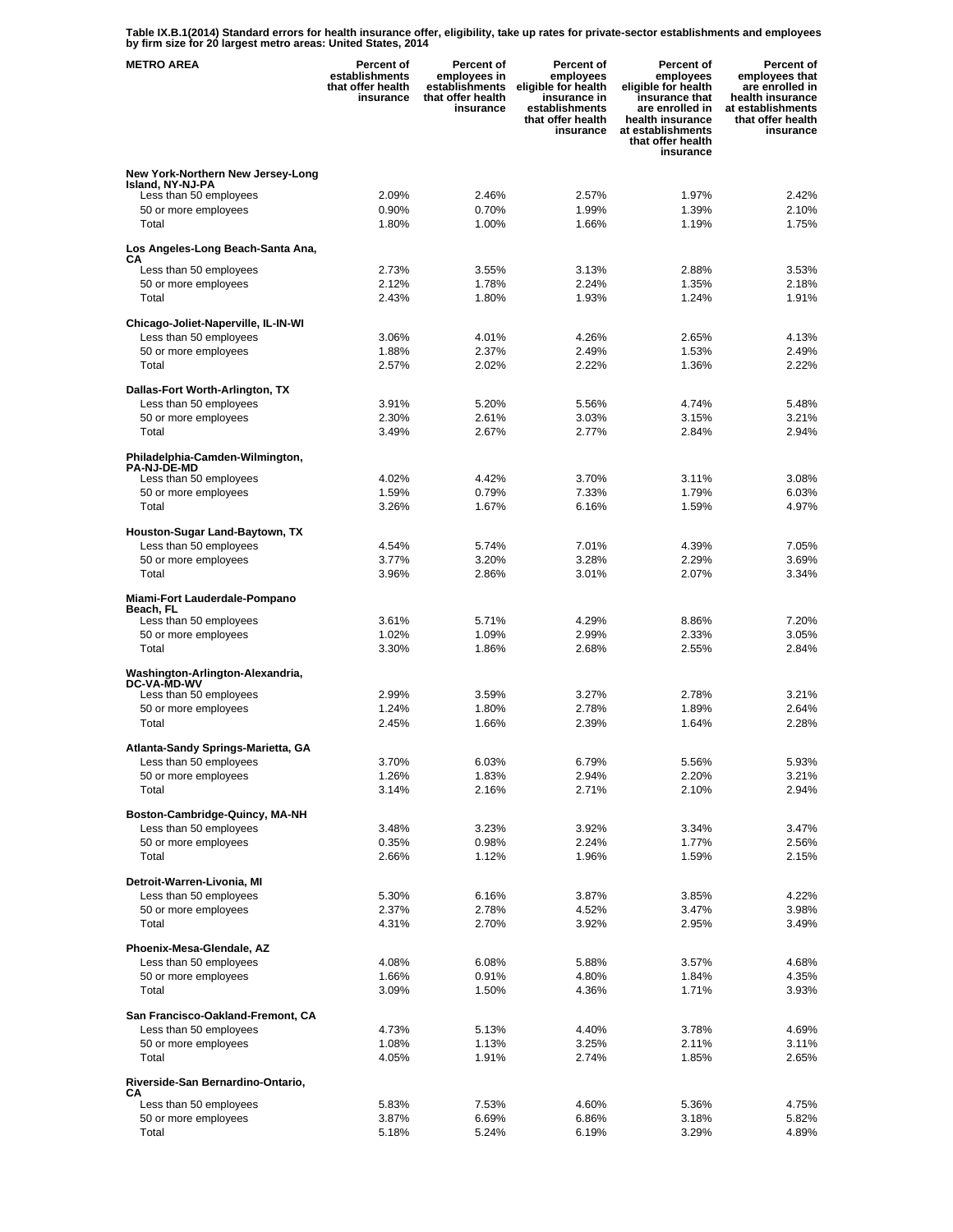**Table IX.B.1(2014) Standard errors for health insurance offer, eligibility, take up rates for private-sector establishments and employees by firm size for 20 largest metro areas: United States, 2014 (cont.)** 

| <b>METRO AREA</b>                                 | <b>Percent of</b><br>establishments<br>that offer health<br>insurance | Percent of<br>employees in<br>establishments<br>that offer health<br>insurance | Percent of<br>employees<br>eligible for health<br>insurance in<br>establishments<br>that offer health<br>insurance | Percent of<br>employees<br>eligible for health<br>insurance that<br>are enrolled in<br>health insurance<br>at establishments<br>that offer health<br>insurance | Percent of<br>employees that<br>are enrolled in<br>health insurance<br>at establishments<br>that offer health<br>insurance |
|---------------------------------------------------|-----------------------------------------------------------------------|--------------------------------------------------------------------------------|--------------------------------------------------------------------------------------------------------------------|----------------------------------------------------------------------------------------------------------------------------------------------------------------|----------------------------------------------------------------------------------------------------------------------------|
| Seattle-Tacoma-Bellevue, WA                       |                                                                       |                                                                                |                                                                                                                    |                                                                                                                                                                |                                                                                                                            |
| Less than 50 employees                            | 3.81%                                                                 | 4.95%                                                                          | 5.26%                                                                                                              | 4.17%                                                                                                                                                          | 5.26%                                                                                                                      |
| 50 or more employees                              | 2.90%                                                                 | 1.95%                                                                          | 3.42%                                                                                                              | 2.17%                                                                                                                                                          | 3.46%                                                                                                                      |
| Total                                             | 3.18%                                                                 | 2.01%                                                                          | 2.95%                                                                                                              | 1.92%                                                                                                                                                          | 3.00%                                                                                                                      |
| Minneapolis-St. Paul-Bloomington,<br><b>MN-WI</b> |                                                                       |                                                                                |                                                                                                                    |                                                                                                                                                                |                                                                                                                            |
| Less than 50 employees                            | 3.78%                                                                 | 5.35%                                                                          | 4.96%                                                                                                              | 3.49%                                                                                                                                                          | 4.18%                                                                                                                      |
| 50 or more employees                              | 1.98%                                                                 | 2.69%                                                                          | 3.72%                                                                                                              | 2.18%                                                                                                                                                          | 3.63%                                                                                                                      |
| Total                                             | 3.06%                                                                 | 2.61%                                                                          | 3.25%                                                                                                              | 1.97%                                                                                                                                                          | 3.17%                                                                                                                      |
| San Diego-Carlsbad-San Marcos, CA                 |                                                                       |                                                                                |                                                                                                                    |                                                                                                                                                                |                                                                                                                            |
| Less than 50 employees                            | 6.19%                                                                 | 8.34%                                                                          | 2.73%                                                                                                              | 4.47%                                                                                                                                                          | 4.93%                                                                                                                      |
| 50 or more employees                              | 4.07%                                                                 | 1.28%                                                                          | 5.15%                                                                                                              | 1.96%                                                                                                                                                          | 4.53%                                                                                                                      |
| Total                                             | 5.19%                                                                 | 2.92%                                                                          | 4.62%                                                                                                              | 1.80%                                                                                                                                                          | 4.11%                                                                                                                      |
| St. Louis, MO-IL                                  |                                                                       |                                                                                |                                                                                                                    |                                                                                                                                                                |                                                                                                                            |
| Less than 50 employees                            | 5.69%                                                                 | 5.37%                                                                          | 3.54%                                                                                                              | 4.01%                                                                                                                                                          | 4.15%                                                                                                                      |
| 50 or more employees                              | 3.33%                                                                 | 1.71%                                                                          | 5.55%                                                                                                              | 3.98%                                                                                                                                                          | 5.37%                                                                                                                      |
| Total                                             | 4.45%                                                                 | 2.01%                                                                          | 4.64%                                                                                                              | 3.22%                                                                                                                                                          | 4.49%                                                                                                                      |
| Tampa-St. Petersburg-Clearwater, FL               |                                                                       |                                                                                |                                                                                                                    |                                                                                                                                                                |                                                                                                                            |
| Less than 50 employees                            | 4.66%                                                                 | 6.14%                                                                          | 5.62%                                                                                                              | 6.77%                                                                                                                                                          | 5.60%                                                                                                                      |
| 50 or more employees                              | 4.03%                                                                 | 3.15%                                                                          | 4.90%                                                                                                              | 4.24%                                                                                                                                                          | 4.86%                                                                                                                      |
| Total                                             | 4.44%                                                                 | 4.85%                                                                          | 4.25%                                                                                                              | 3.76%                                                                                                                                                          | 4.24%                                                                                                                      |
| Baltimore-Towson, MD                              |                                                                       |                                                                                |                                                                                                                    |                                                                                                                                                                |                                                                                                                            |
| Less than 50 employees                            | 4.62%                                                                 | 5.54%                                                                          | 4.09%                                                                                                              | 4.78%                                                                                                                                                          | 4.33%                                                                                                                      |
| 50 or more employees                              | 1.77%                                                                 | 3.14%                                                                          | 3.48%                                                                                                              | 2.56%                                                                                                                                                          | 3.28%                                                                                                                      |
| Total                                             | 3.66%                                                                 | 2.84%                                                                          | 2.86%                                                                                                              | 2.31%                                                                                                                                                          | 2.78%                                                                                                                      |

Source: Agency for Healthcare Research and Quality, Center for Financing, Access and Cost Trends. 2014 Medical Expenditure Panel Survey-Insurance Component.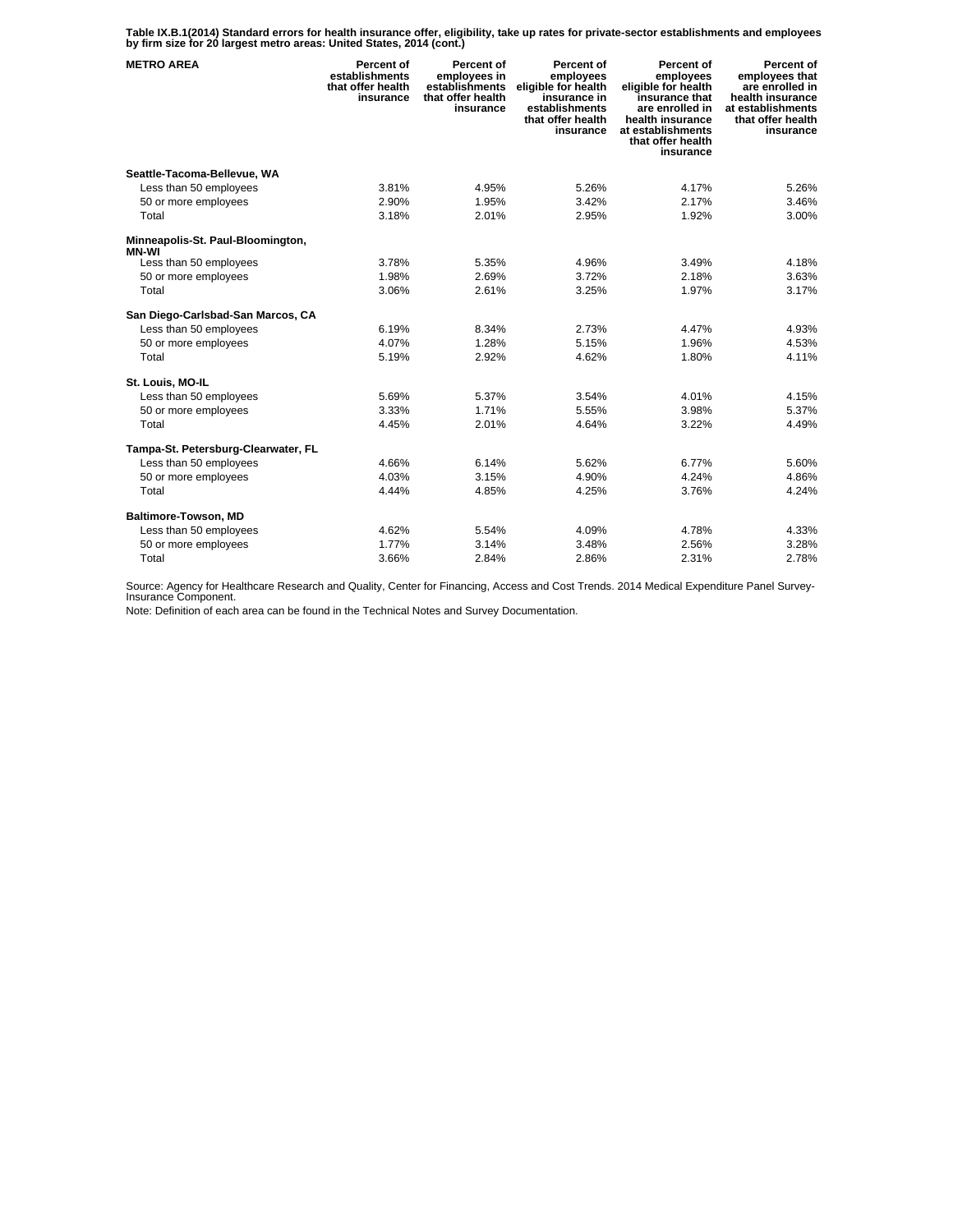**Table IX.B.2(2014) Average total premiums and employee contributions (in dollars) for private-sector establishments by firm size for 20 largest metro areas: United States, 2014** 

| <b>METRO AREA</b>                                             | Single<br>premium | Single<br>contribution | Employee-<br>plus-one<br>premium | Employee-<br>plus-one<br>contribution | Family<br>premium | Family<br>contribution |
|---------------------------------------------------------------|-------------------|------------------------|----------------------------------|---------------------------------------|-------------------|------------------------|
| New York-Northern New Jersey-Long<br>Island, NY-NJ-PA         |                   |                        |                                  |                                       |                   |                        |
| Less than 50 employees                                        | 7,253             | 1,173                  | 13,932                           | 3,107                                 | 18,741            | 3,842                  |
| 50 or more employees                                          | 6,358             | 1,270                  | 12,744                           | 2,687                                 | 18,938            | 4,354                  |
| Total                                                         | 6,559             | 1,249                  | 12,922                           | 2,750                                 | 18,902            | 4,261                  |
| Los Angeles-Long Beach-Santa Ana,<br>CА                       |                   |                        |                                  |                                       |                   |                        |
| Less than 50 employees                                        | 5,843             | 826                    | 12,740                           | 2,782                                 | 18,014            | 5,540                  |
| 50 or more employees<br>Total                                 | 5,601<br>5,653    | 1,263<br>1,168         | 11,434<br>11,586                 | 3,842<br>3,718                        | 17,206<br>17,294  | 5,732<br>5,711         |
|                                                               |                   |                        |                                  |                                       |                   |                        |
| Chicago-Joliet-Naperville, IL-IN-WI<br>Less than 50 employees | 6,531             | 758                    | 12,264                           | 3,255                                 | 16,235            | 2,809                  |
| 50 or more employees                                          | 5,939             | 1,471                  | 12,501                           | 4,078                                 | 17,276            | 5,247                  |
| Total                                                         | 6,048             | 1,340                  | 12,475                           | 3,989                                 | 17,141            | 4,929                  |
|                                                               |                   |                        |                                  |                                       |                   |                        |
| Dallas-Fort Worth-Arlington, TX<br>Less than 50 employees     | 5,723             | 878                    | --                               | $\overline{\phantom{a}}$              | 17,143            | 3,596                  |
| 50 or more employees                                          | 5,841             | 1,334                  | 11,779                           | 3,123                                 | 17,386            | 4,896                  |
| Total                                                         | 5,824             | 1,267                  | 11,770                           | 3,118                                 | 17,365            | 4,786                  |
| Philadelphia-Camden-Wilmington,                               |                   |                        |                                  |                                       |                   |                        |
| <b>PA-NJ-DE-MD</b>                                            | 5,981             |                        | 12,298                           | 3,047                                 |                   | 4,194                  |
| Less than 50 employees<br>50 or more employees                | 6,534             | 1,031<br>1,499         | 12,995                           | 3,683                                 | 16,615<br>17,995  | 4,781                  |
| Total                                                         | 6,410             | 1,394                  | 12,866                           | 3,565                                 | 17,782            | 4,690                  |
| Houston-Sugar Land-Baytown, TX                                |                   |                        |                                  |                                       |                   |                        |
| Less than 50 employees                                        | 5,934             | 875 *                  | 12,073                           | 3,954                                 | 19,416            | 5,248                  |
| 50 or more employees                                          | 6,033             | 1,422                  | 11,653                           | 3.212                                 | 16,807            | 5,348                  |
| Total                                                         | 6,016             | 1,332                  | 11,710                           | 3,313                                 | 17,031            | 5,340                  |
| Miami-Fort Lauderdale-Pompano<br>Beach, FL                    |                   |                        |                                  |                                       |                   |                        |
| Less than 50 employees                                        | 7,003             | 1,427                  | 12,100                           | 3,054                                 | 17,844            | 4,600                  |
| 50 or more employees                                          | 5,603             | 1,444                  | 10,971                           | 3,487                                 | 15,231            | 4,587                  |
| Total                                                         | 5,821             | 1,442                  | 11,086                           | 3,442                                 | 15,409            | 4,588                  |
| Washington-Arlington-Alexandria,<br><b>DC-VA-MD-WV</b>        |                   |                        |                                  |                                       |                   |                        |
| Less than 50 employees                                        | 6,277             | 1,211                  | 14,389                           | 6,032                                 | 15,733            | 5,974                  |
| 50 or more employees                                          | 5,966             | 1,406                  | 11,261                           | 3,042                                 | 17,244            | 4,908                  |
| Total                                                         | 6,028             | 1,367                  | 11,672                           | 3,435                                 | 17,040            | 5.053                  |
| Atlanta-Sandy Springs-Marietta, GA                            |                   |                        |                                  |                                       |                   |                        |
| Less than 50 employees                                        | 6,278             | 1,504                  | --                               | --                                    | 15,667            | 7,310                  |
| 50 or more employees                                          | 5,461             | 1,165                  | 10,602                           | 2,749                                 | 16,288            | 4,300                  |
| Total                                                         | 5,556             | 1,205                  | 10,673                           | 2,929                                 | 16,229            | 4,586                  |
| Boston-Cambridge-Quincy, MA-NH                                |                   |                        |                                  |                                       |                   |                        |
| Less than 50 employees                                        | 6,449             | 1,450                  | 14,142                           | $2,843$ *                             | 18,103            | 4,532                  |
| 50 or more employees<br>Total                                 | 6,472<br>6,467    | 1,641<br>1,604         | 12,692<br>12,807                 | 3,506<br>3,454                        | 17,641<br>17,731  | 5,038<br>4,940         |
|                                                               |                   |                        |                                  |                                       |                   |                        |
| Detroit-Warren-Livonia, MI<br>Less than 50 employees          |                   |                        |                                  |                                       |                   |                        |
| 50 or more employees                                          | 5,673<br>5,976    | 1,097<br>1,451         | 11,160<br>11,344                 | 2,183<br>2,994                        | 15,764<br>17,598  | 3,752<br>4,575         |
| Total                                                         | 5,923             | 1,389                  | 11,311                           | 2,848                                 | 17,247            | 4,417                  |
| Phoenix-Mesa-Glendale, AZ                                     |                   |                        |                                  |                                       |                   |                        |
| Less than 50 employees                                        | 5,152             | 909                    | 10,678                           | 3,149                                 | 13,130            | 6,207                  |
| 50 or more employees                                          | 5,322             | 1,134                  | 10,647                           | 2,712                                 | 15,218            | 4,216                  |
| Total                                                         | 5,300             | 1,105                  | 10,649                           | 2,737                                 | 15,021            | 4,403                  |
| San Francisco-Oakland-Fremont, CA                             |                   |                        |                                  |                                       |                   |                        |
| Less than 50 employees                                        | 6,369             | 917                    | 12,005                           | 3,893                                 | 18,637            | 5,812                  |
| 50 or more employees                                          | 6,277             | 1,027                  | 12,728                           | 3,358                                 | 19,569            | 5,210                  |
| Total                                                         | 6,298             | 1,001                  | 12,609                           | 3,447                                 | 19,421            | 5,306                  |
| Riverside-San Bernardino-Ontario,<br>CА                       |                   |                        |                                  |                                       |                   |                        |
| Less than 50 employees                                        | 6,022             | $1,559$ *              | $\overline{\phantom{a}}$         | --                                    |                   |                        |
| 50 or more employees                                          | 5,357             | 1,563                  | 10,982                           | 4,335                                 | 16,157            | 5,491                  |
| Total                                                         | 5,504             | 1,562                  | 11,010                           | 3,909                                 | 15,521            | 5,379                  |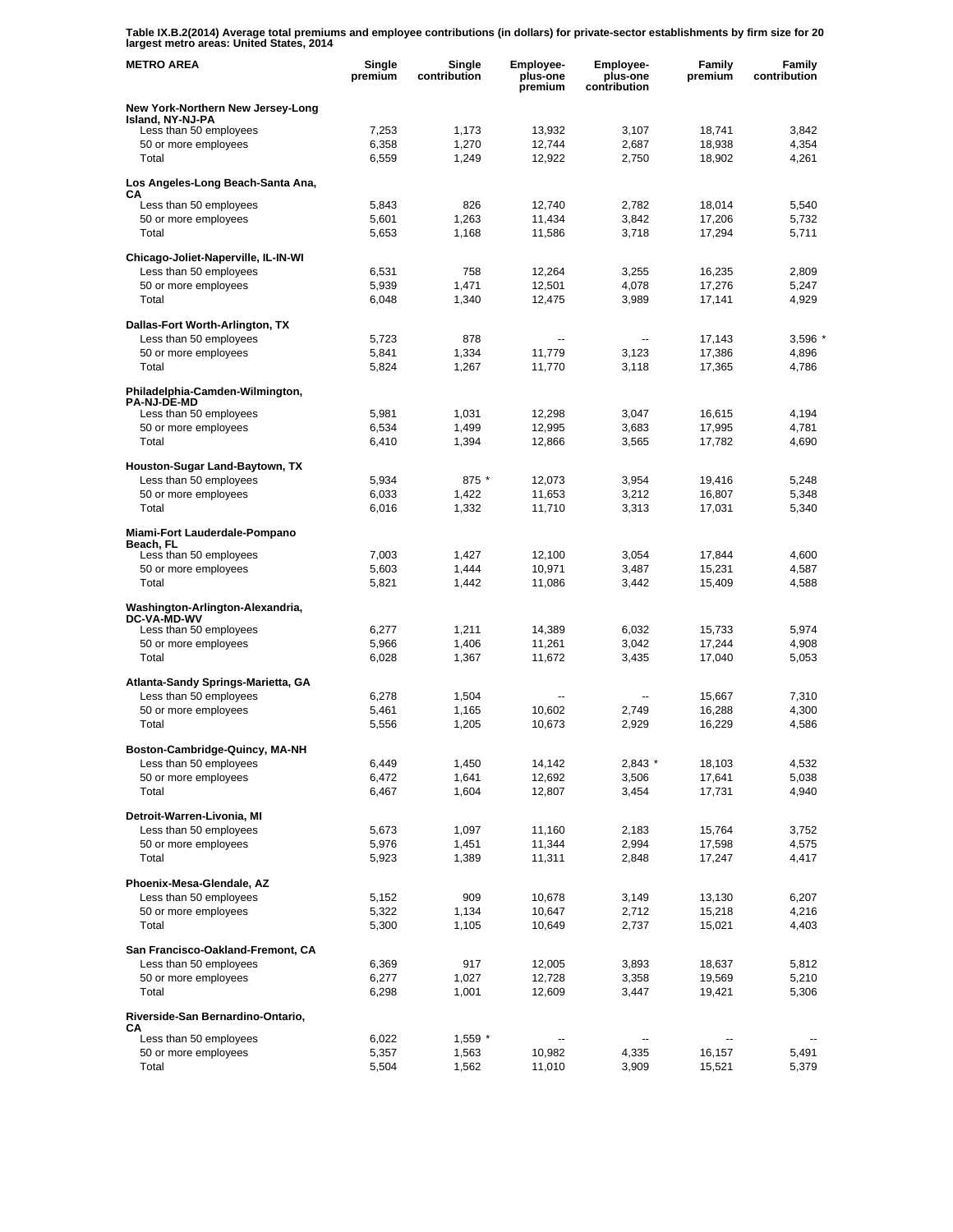**Table IX.B.2(2014) Average total premiums and employee contributions (in dollars) for private-sector establishments by firm size for 20 largest metro areas: United States, 2014 (cont.)** 

| <b>METRO AREA</b>                          | Single<br>premium | Single<br>contribution | Employee-<br>plus-one<br>premium | <b>Employee-</b><br>plus-one<br>contribution | Family<br>premium | Family<br>contribution |
|--------------------------------------------|-------------------|------------------------|----------------------------------|----------------------------------------------|-------------------|------------------------|
| Seattle-Tacoma-Bellevue, WA                |                   |                        |                                  |                                              |                   |                        |
| Less than 50 employees                     | 6,257             | 555                    | 11.849                           | 3,293                                        | 15.142            | $2,703$ *              |
| 50 or more employees                       | 5,731             | 1,079                  | 11,380                           | 2,684                                        | 16,890            | 4,475                  |
| Total                                      | 5,834             | 976                    | 11,431                           | 2,750                                        | 16,587            | 4,168                  |
| Minneapolis-St. Paul-Bloomington,<br>MN-WI |                   |                        |                                  |                                              |                   |                        |
| Less than 50 employees                     | 5,548             | 908                    |                                  |                                              | 14,181            | 5,639                  |
| 50 or more employees                       | 5,908             | 1.326                  | 11.537                           | 2.855                                        | 16.197            | 4.013                  |
| Total                                      | 5,849             | 1,257                  | 11,400                           | 2.809                                        | 16.001            | 4,171                  |
| San Diego-Carlsbad-San Marcos, CA          |                   |                        |                                  |                                              |                   |                        |
| Less than 50 employees                     | 5,052             | 861                    |                                  |                                              |                   |                        |
| 50 or more employees                       | 5,770             | 857                    | 10.887                           | 2,507                                        | 16,233            | 3,066                  |
| Total                                      | 5,623             | 858                    | 10,658                           | 2,534                                        | 16,189            | 3,103                  |
| St. Louis, MO-IL                           |                   |                        |                                  |                                              |                   |                        |
| Less than 50 employees                     | 5,688             | 1,196                  | 8,797                            | 2,600                                        | 14,410            | 2,792                  |
| 50 or more employees                       | 5.950             | 1.301                  | 10.999                           | 2.946                                        | 16.151            | 4.039                  |
| Total                                      | 5,890             | 1,276                  | 10,593                           | 2,883                                        | 15,684            | 3,704                  |
| Tampa-St. Petersburg-Clearwater, FL        |                   |                        |                                  |                                              |                   |                        |
| Less than 50 employees                     | 6,522             | 967                    |                                  |                                              |                   |                        |
| 50 or more employees                       | 5,509             | 1,563                  | 11.394                           | 3,460                                        | 15.904            | 5,634                  |
| Total                                      | 5,703             | 1,449                  | 11,373                           | 3,329                                        | 15,909            | 5,912                  |
| Baltimore-Towson, MD                       |                   |                        |                                  |                                              |                   |                        |
| Less than 50 employees                     | 5,580             | 1,354                  | 10,640                           | 3,842                                        | 14,634            | 6,102                  |
| 50 or more employees                       | 5,997             | 1.362                  | 11.744                           | 3.394                                        | 17.842            | 5,370                  |
| Total                                      | 5,910             | 1,360                  | 11,562                           | 3,468                                        | 17,332            | 5,487                  |

Source: Agency for Healthcare Research and Quality, Center for Financing, Access and Cost Trends. 2014 Medical Expenditure Panel Survey-Insurance Component.

Note: Definition of each area can be found in the Technical Notes and Survey Documentation.

\* Figure does not meet standard of reliability or precision.

-- Data suppressed due to high standard errors or few reported values in cell.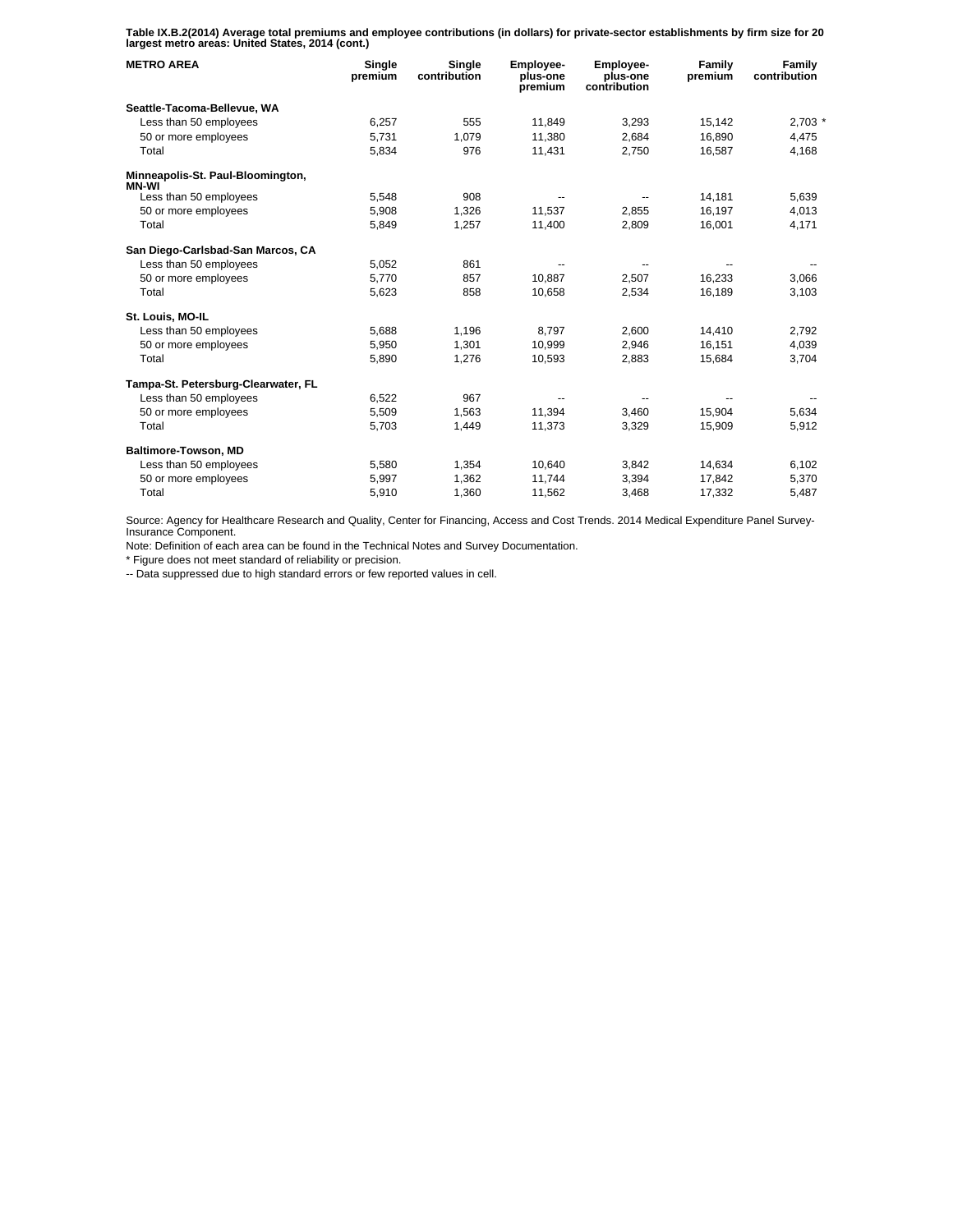**Table IX.B.2(2014) Standard errors for average total premiums and employee contributions (in dollars) for private-sector establishments by firm size for 20 largest metro areas: United States, 2014** 

| <b>METRO AREA</b>                                            | Single<br>premium | Single<br>contribution | Employee-<br>plus-one<br>premium | Employee-<br>plus-one<br>contribution | <b>Family</b><br>premium | <b>Family</b><br>contribution |
|--------------------------------------------------------------|-------------------|------------------------|----------------------------------|---------------------------------------|--------------------------|-------------------------------|
| New York-Northern New Jersey-Long                            |                   |                        |                                  |                                       |                          |                               |
| Island, NY-NJ-PA<br>Less than 50 employees                   | 205               | 158                    | 530                              | 357                                   | 872                      | 472                           |
| 50 or more employees                                         | 189               | 74                     | 363                              | 140                                   | 486                      | 212                           |
| Total                                                        | 165               | 67                     | 319                              | 131                                   | 429                      | 194                           |
| Los Angeles-Long Beach-Santa Ana,                            |                   |                        |                                  |                                       |                          |                               |
| CА<br>Less than 50 employees                                 | 335               | 165                    | 1,375                            | 464                                   | 1,683                    | 740                           |
| 50 or more employees                                         | 105               | 79                     | 342                              | 457                                   | 356                      | 350                           |
| Total                                                        | 110               | 72                     | 352                              | 417                                   | 367                      | 322                           |
| Chicago-Joliet-Naperville, IL-IN-WI                          |                   |                        |                                  |                                       |                          |                               |
| Less than 50 employees                                       | 592               | 130                    | 1,337                            | 760                                   | 1,230                    | 490                           |
| 50 or more employees                                         | 171               | 74                     | 593                              | 579                                   | 422                      | 311                           |
| Total                                                        | 178               | 66                     | 549                              | 527                                   | 397                      | 285                           |
| Dallas-Fort Worth-Arlington, TX                              |                   |                        |                                  |                                       |                          |                               |
| Less than 50 employees                                       | 318<br>200        | 195<br>105             | --<br>401                        | ۰.<br>286                             | 753<br>449               | $1,157$ $*$<br>298            |
| 50 or more employees<br>Total                                | 177               | 96                     | 381                              | 268                                   | 415                      | 296                           |
|                                                              |                   |                        |                                  |                                       |                          |                               |
| Philadelphia-Camden-Wilmington,<br><b>PA-NJ-DE-MD</b>        |                   |                        |                                  |                                       |                          |                               |
| Less than 50 employees                                       | 307               | 185                    | 1,215                            | 608                                   | 1,323                    | 718                           |
| 50 or more employees                                         | 199               | 101                    | 600                              | 278                                   | 585                      | 306                           |
| Total                                                        | 169               | 88                     | 535                              | 252                                   | 528                      | 280                           |
| Houston-Sugar Land-Baytown, TX                               |                   |                        |                                  |                                       |                          |                               |
| Less than 50 employees<br>50 or more employees               | 400<br>268        | 269 *<br>122           | 1,245<br>571                     | 560<br>290                            | 2,933<br>847             | 1,132<br>495                  |
| Total                                                        | 234               | 114                    | 522                              | 266                                   | 827                      | 462                           |
|                                                              |                   |                        |                                  |                                       |                          |                               |
| Miami-Fort Lauderdale-Pompano<br>Beach, FL                   |                   |                        |                                  |                                       |                          |                               |
| Less than 50 employees                                       | 603               | 259                    | 1,171                            | 707                                   | 1,909                    | 1,007                         |
| 50 or more employees<br>Total                                | 238<br>225        | 98<br>92               | 349<br>336                       | 209<br>202                            | 724<br>702               | 302<br>290                    |
|                                                              |                   |                        |                                  |                                       |                          |                               |
| Washington-Arlington-Alexandria,<br><b>DC-VA-MD-WV</b>       |                   |                        |                                  |                                       |                          |                               |
| Less than 50 employees                                       | 358               | 135                    | 1,764                            | 888                                   | 641                      | 636                           |
| 50 or more employees<br>Total                                | 125<br>123        | 77<br>67               | 214<br>344                       | 131<br>218                            | 286<br>262               | 208<br>202                    |
|                                                              |                   |                        |                                  |                                       |                          |                               |
| Atlanta-Sandy Springs-Marietta, GA<br>Less than 50 employees | 426               | 293                    | $\overline{a}$                   | --                                    | 1,251                    | 902                           |
| 50 or more employees                                         | 171               | 100                    | 458                              | 255                                   | 636                      | 459                           |
| Total                                                        | 161               | 96                     | 440                              | 270                                   | 587                      | 439                           |
| Boston-Cambridge-Quincy, MA-NH                               |                   |                        |                                  |                                       |                          |                               |
| Less than 50 employees                                       | 233               | 165                    | 1,133                            | 870 *                                 | 635                      | 485                           |
| 50 or more employees                                         | 170               | 99                     | 359                              | 223                                   | 426                      | 285                           |
| Total                                                        | 144               | 86                     | 343                              | 216                                   | 367                      | 248                           |
| Detroit-Warren-Livonia, MI                                   |                   |                        |                                  |                                       |                          |                               |
| Less than 50 employees                                       | 385               | 229                    | 1,258                            | 577                                   | 1,096                    | 857                           |
| 50 or more employees<br>Total                                | 630<br>526        | 91<br>86               | 794<br>690                       | 187<br>179                            | 1,381<br>1,148           | 397<br>361                    |
|                                                              |                   |                        |                                  |                                       |                          |                               |
| Phoenix-Mesa-Glendale, AZ                                    |                   |                        |                                  |                                       |                          |                               |
| Less than 50 employees<br>50 or more employees               | 460<br>165        | 182<br>76              | 1,524<br>354                     | 600<br>157                            | 1,893<br>529             | 1,338<br>302                  |
| Total                                                        | 155               | 72                     | 345                              | 154                                   | 520                      | 308                           |
| San Francisco-Oakland-Fremont, CA                            |                   |                        |                                  |                                       |                          |                               |
| Less than 50 employees                                       | 353               | 195                    | 995                              | 883                                   | 1,008                    | 1,075                         |
| 50 or more employees                                         | 175               | 118                    | 432                              | 262                                   | 802                      | 419                           |
| Total                                                        | 158               | 102                    | 397                              | 265                                   | 696                      | 393                           |
| Riverside-San Bernardino-Ontario,                            |                   |                        |                                  |                                       |                          |                               |
| CА<br>Less than 50 employees                                 | 953               | 681 *                  | --                               | --                                    | --                       |                               |
| 50 or more employees                                         | 269               | 199                    | 804                              | 514                                   | 860                      | 583                           |
| Total                                                        | 297               | 216                    | 688                              | 467                                   | 772                      | 527                           |